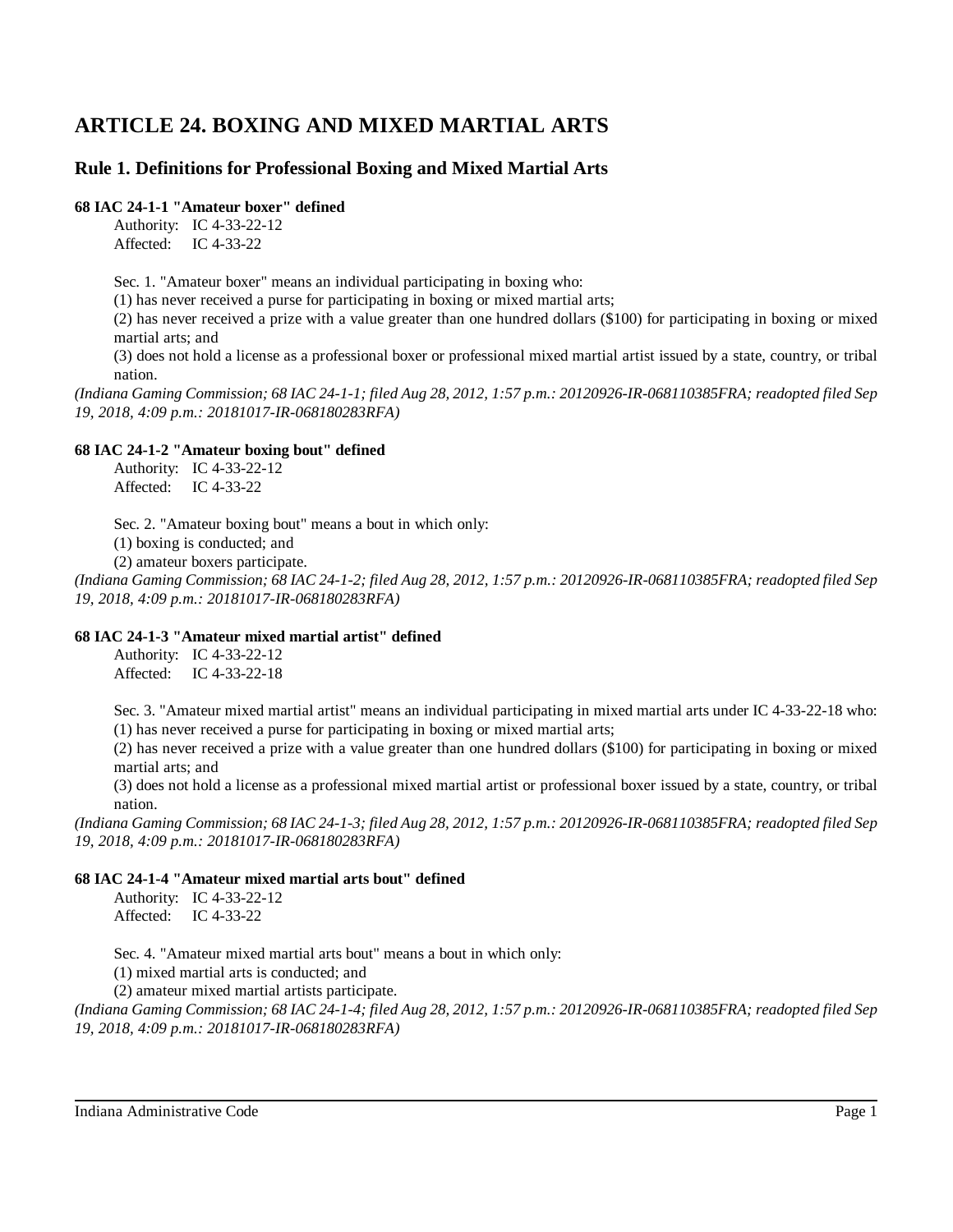#### **68 IAC 24-1-5 "Amateur mixed martial arts event" defined**

Authority: IC 4-33-22-12 Affected: IC 4-33-22

Sec. 5. "Amateur mixed martial arts event" means an event in which only a series of amateur mixed martial arts bouts occur. (Indiana Gaming Commission; 68 IAC 24-1-5; filed Aug 28, 2012, 1:57 p.m.: 20120926-IR-068110385FRA; readopted filed Sep *19, 2018, 4:09 p.m.: 20181017-IR-068180283RFA)*

### **68 IAC 24-1-6 "Announcer" defined**

Authority: IC 4-33-22-12 Affected: IC 4-33-22

Sec. 6. "Announcer" means an individual who has been:

(1) retained by a promoter; and

(2) approved by the executive director or the executive director's designee;

to serve asthe announcer for an event. *(Indiana Gaming Commission; 68 IAC 24-1-6; filed Aug 28, 2012, 1:57 p.m.: 20120926-IR-068110385FRA; readopted filed Sep 19, 2018, 4:09 p.m.: 20181017-IR-068180283RFA)*

### **68 IAC 24-1-7 "Association of Boxing Commissions" defined**

Authority: IC 4-33-22-12 Affected: IC 4-33-22

Sec. 7. "Association of Boxing Commissions" means the association ofstate and tribal athletic commissions with a mission to standardize the regulation of combative sports. *(Indiana Gaming Commission; 68 IAC 24-1-7; filed Aug 28, 2012, 1:57 p.m.: 20120926-IR-068110385FRA; readopted filed Sep 19, 2018, 4:09 p.m.: 20181017-IR-068180283RFA)*

### **68 IAC 24-1-8 "Bout" defined**

Authority: IC 4-33-22-12 Affected: IC 4-33-22

Sec. 8. "Bout" means a series of rounds in which either boxing or mixed martial arts is conducted. *(Indiana Gaming Commission; 68 IAC 24-1-8; filed Aug 28, 2012, 1:57 p.m.: 20120926-IR-068110385FRA; readopted filed Sep 19, 2018, 4:09 p.m.: 20181017-IR-068180283RFA)*

### **68 IAC 24-1-9 "Commission representative" defined**

Authority: IC 4-33-22-12 Affected: IC 4-33-22

Sec. 9. "Commission representative" means an individual appointed by the executive director or the executive director's designee to attend an event for purposes of ensuring compliance with the requirements of IC 4-33-22 and this article. *(Indiana* Gaming Commission; 68 IAC 24-1-9; filed Aug 28, 2012, 1:57 p.m.: 20120926-IR-068110385FRA; readopted filed Sep 19, 2018, *4:09 p.m.: 20181017-IR-068180283RFA)*

### **68 IAC 24-1-10 "Company" defined**

Authority: IC 4-33-22-12 Affected: IC 4-33-22

Sec. 10. "Company" means: (1) a sole proprietorship;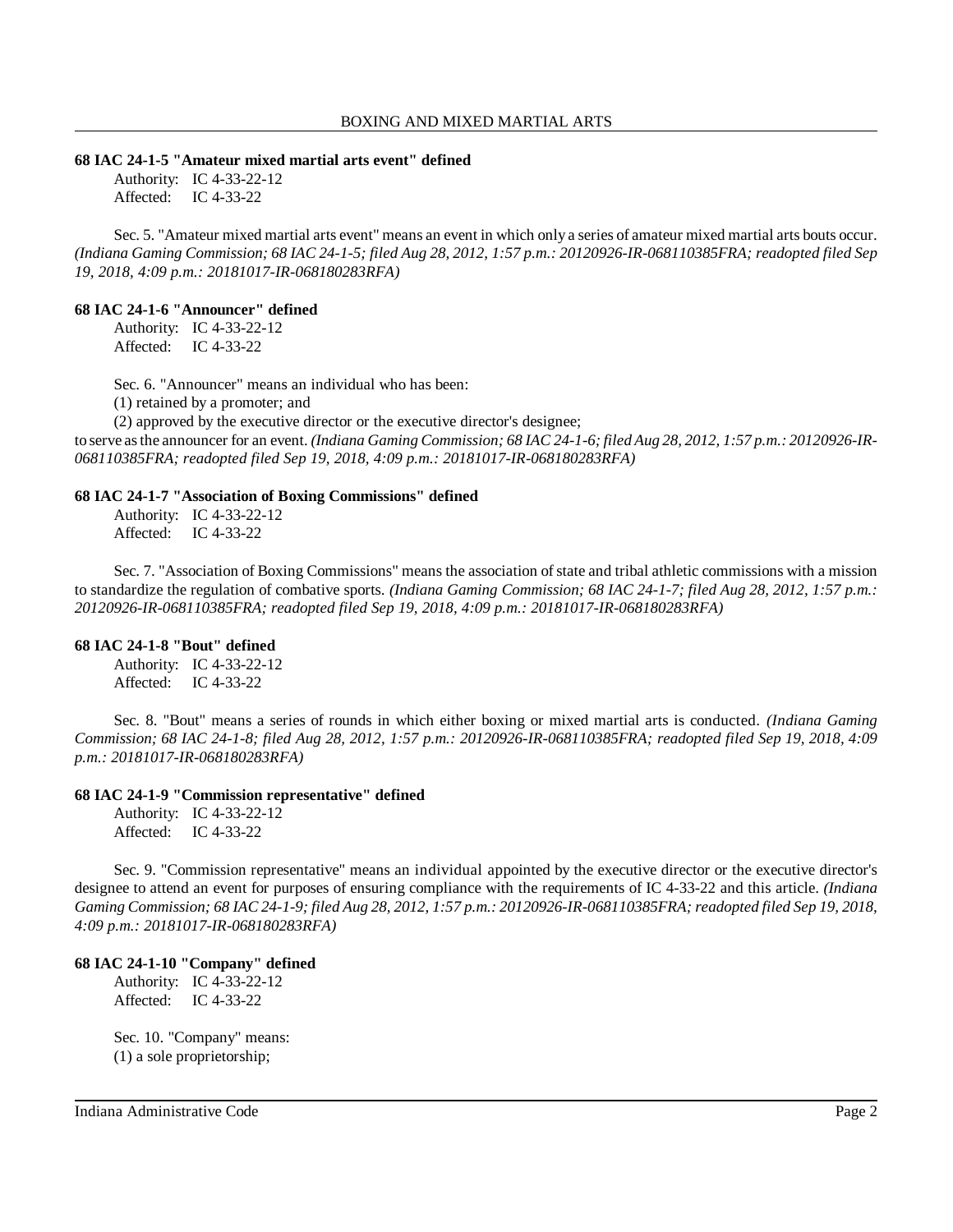(2) a general partnership;

(3) a corporation;

(4) a limited liability company;

(5) a limited partnership;

(6) a limited liability partnership;

(7) a firm;

(8) a club; or

(9) an association.

*(Indiana Gaming Commission; 68 IAC 24-1-10; filed Aug 28, 2012, 1:57 p.m.: 20120926-IR-068110385FRA;readopted filed Sep 19, 2018, 4:09 p.m.: 20181017-IR-068180283RFA)*

# **68 IAC 24-1-11 "Complimentary ticket" defined**

Authority: IC 4-33-22-12 Affected: IC 4-33-22

Sec. 11. "Complimentary ticket" means a ticket provided to an individual, in order for the individual to observe an event without direct compensation from the individual for the face value of the ticket. *(Indiana Gaming Commission; 68 IAC 24-1-11; filed Aug 28, 2012, 1:57 p.m.: 20120926-IR-068110385FRA; readopted filed Sep 19, 2018, 4:09 p.m.: 20181017-IR-068180283RFA)*

# **68 IAC 24-1-12 "Confirmed positive test result" defined**

Authority: IC 4-33-22-12 Affected: IC 4-33-22

Sec. 12. "Confirmed positive test result" means a result of a test, conducted in accordance with the procedures in this article, indicating the presence of a prohibited drug. *(Indiana Gaming Commission; 68 IAC 24-1-12; filed Aug 28, 2012, 1:57 p.m.: 20120926-IR-068110385FRA; readopted filed Sep 19, 2018, 4:09 p.m.: 20181017-IR-068180283RFA)*

# **68 IAC 24-1-13 "Conflict of interest" defined**

Authority: IC 4-33-22-12 Affected: IC 4-33-22

Sec. 13. "Conflict of interest" means a situation in which a private interest, usually of a financial nature, may influence a person's judgment in the performance of his or her duty. A conflict of interest includes, but is not limited to, the following:

(1) Conduct or circumstances that would lead a reasonable person to conclude that the person is biased.

(2) Acceptance of compensation, except as provided for in this article, for services rendered as part of the person's duties.

(3) Participation in business being transacted by any person in which the person's spouse or child has a financial interest.

(4) Use of the person's position, title, or authority associated with it in a manner designed for personal gain or benefit.

(5) Demonstration, through work or action in the performance of the person's duties, of preferential attitude or treatment toward another person.

(Indiana Gaming Commission; 68 IAC 24-1-13; filed Aug 28, 2012, 1:57 p.m.: 20120926-IR-068110385FRA; readopted filed Sep *19, 2018, 4:09 p.m.: 20181017-IR-068180283RFA)*

# **68 IAC 24-1-14 "Corner man" defined**

Authority: IC 4-33-22-12 Affected: IC 4-33-22

Sec. 14. "Corner man" means a licensed: (1) manager;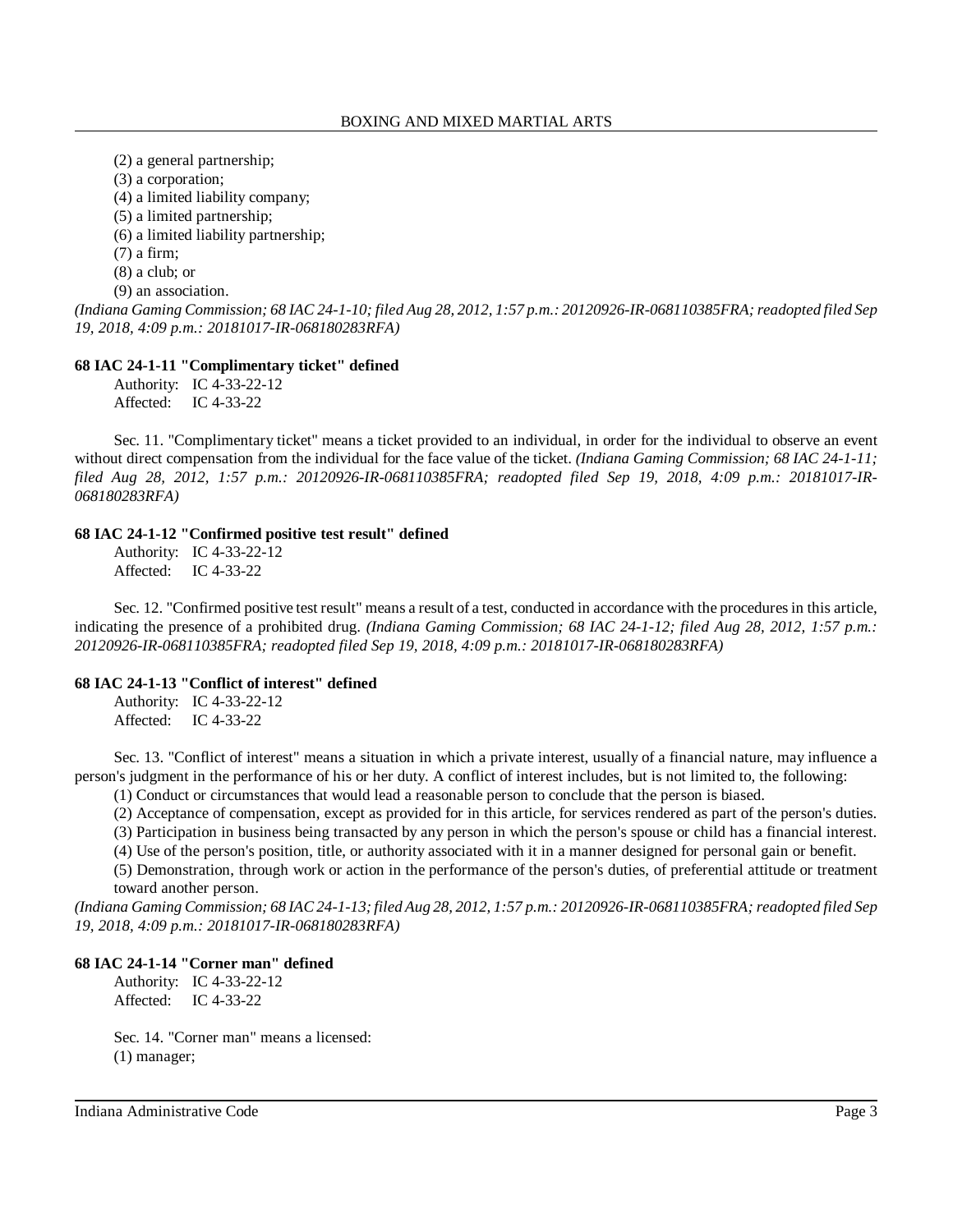(2) second; or

(3) trainer;

who assists a fighter during an event. *(Indiana Gaming Commission; 68 IAC 24-1-14; filed Aug 28, 2012, 1:57 p.m.: 20120926-IR-068110385FRA; readopted filed Sep 19, 2018, 4:09 p.m.: 20181017-IR-068180283RFA)*

### **68 IAC 24-1-15 "Event" defined**

Authority: IC 4-33-22-12 Affected: IC 4-33-22

Sec. 15. "Event" means:

(1) professional boxing or mixed martial arts match, contest, exhibition, or performance; or

(2) professional-amateur boxing or mixed martial arts match, contest, exhibition, or performance.

(Indiana Gaming Commission; 68 IAC 24-1-15; filed Aug 28, 2012, 1:57 p.m.: 20120926-IR-068110385FRA; readopted filed Sep *19, 2018, 4:09 p.m.: 20181017-IR-068180283RFA)*

# **68 IAC 24-1-16 "Event physician" defined**

Authority: IC 4-33-22-12 Affected: IC 4-33-22; IC 25-22.5

Sec. 16. "Event physician" means an individual licensed as a physician under IC 25-22.5 who has been licensed and appointed by the executive director or the executive director's designee to serve as the physician for an event. *(Indiana Gaming Commission; 68 IAC 24-1-16; filed Aug 28, 2012, 1:57 p.m.: 20120926-IR-068110385FRA; readopted filed Sep 19, 2018, 4:09 p.m.: 20181017-IR-068180283RFA)*

### **68 IAC 24-1-17 "Ex parte communication" defined**

Authority: IC 4-33-22-12 Affected: IC 4-33-22

Sec. 17. "Ex parte communication" means communication, direct or indirect, regarding an issue the commission has or may have before it other than communication that takes place during a meeting or hearing conducted under IC 4-33 or this article. (Indiana Gaming Commission; 68 IAC 24-1-17; filed Aug 28, 2012, 1:57 p.m.: 20120926-IR-068110385FRA; readopted filed Sep *19, 2018, 4:09 p.m.: 20181017-IR-068180283RFA)*

# **68 IAC 24-1-18 "Federal identification card" defined**

Authority: IC 4-33-22-12 Affected: IC 4-33-22

Sec. 18. "Federal identification card" means the card containing a personal identification number that is issued to professional boxers by the registry that is certified or operated by the Association of Boxing Commissions. *(Indiana Gaming Commission; 68 IAC 24-1-18; filed Aug 28, 2012, 1:57 p.m.: 20120926-IR-068110385FRA; readopted filed Sep 19, 2018, 4:09 p.m.: 20181017-IR-068180283RFA)*

# **68 IAC 24-1-19 "Fighter" defined**

Authority: IC 4-33-22-12 Affected: IC 4-33-22

Sec. 19. "Fighter" means a professional mixed martial artist or professional boxer. *(Indiana Gaming Commission; 68 IAC 24-1-19; filed Aug 28, 2012, 1:57 p.m.: 20120926-IR-068110385FRA; readopted filed Sep 19, 2018, 4:09 p.m.: 20181017-IR-068180283RFA)*

Indiana Administrative Code Page 4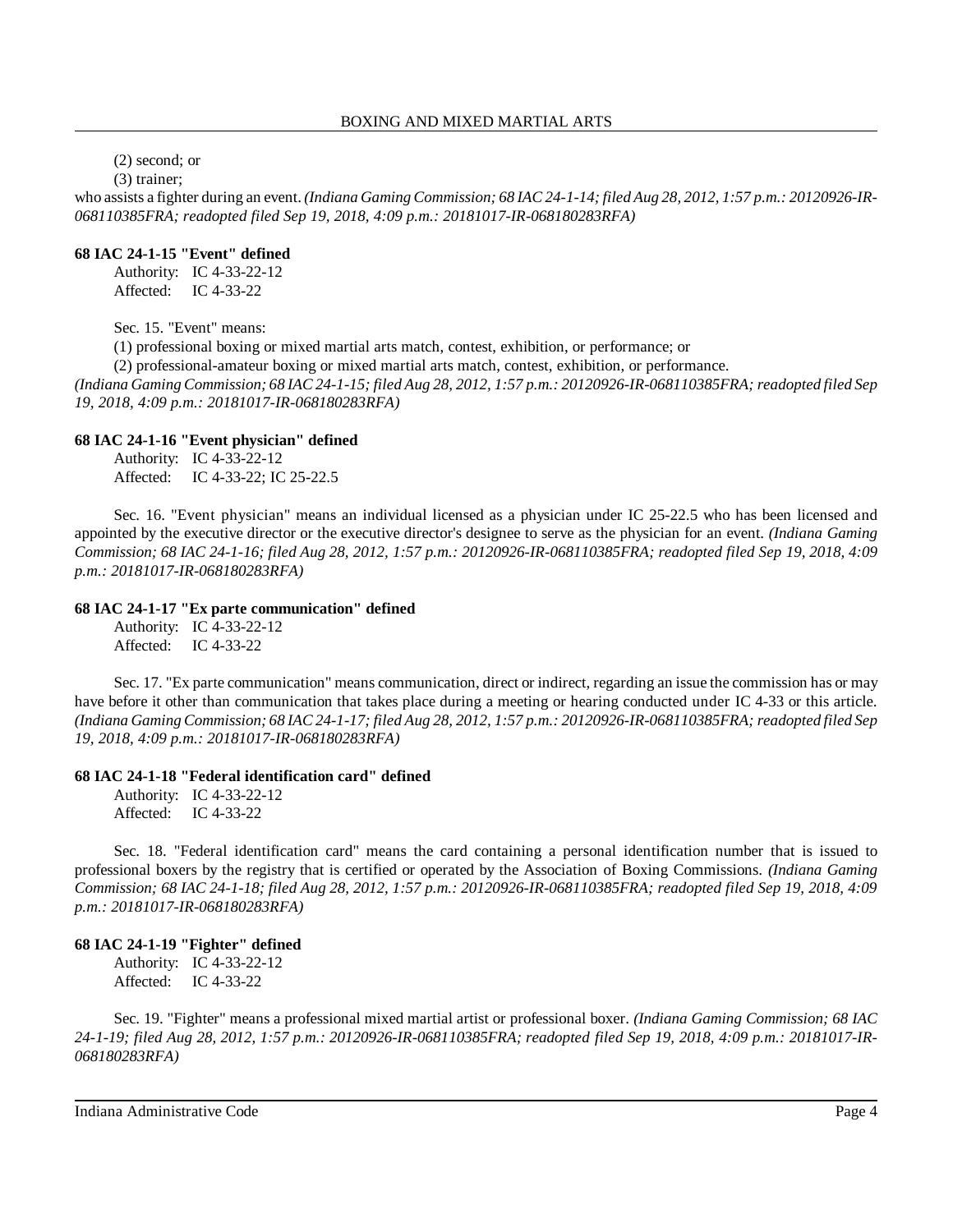### **68 IAC 24-1-20 "Fighting area" defined**

Authority: IC 4-33-22-12 Affected: IC 4-33-22

Sec. 20. "Fighting area" means a: (1) roped area; or (2) caged area;

that is used for purposes of conducting a bout. *(Indiana Gaming Commission; 68 IAC 24-1-20; filed Aug 28, 2012, 1:57 p.m.: 20120926-IR-068110385FRA; readopted filed Sep 19, 2018, 4:09 p.m.: 20181017-IR-068180283RFA)*

### **68 IAC 24-1-21 "Inspector" defined**

Authority: IC 4-33-22-12 Affected: IC 4-33-22

Sec. 21. "Inspector" means an individual retained by the executive director or the executive director's designee for purposes of providing on-site regulation at an event. *(Indiana Gaming Commission; 68 IAC 24-1-21; filed Aug 28, 2012, 1:57 p.m.: 20120926-IR-068110385FRA; readopted filed Sep 19, 2018, 4:09 p.m.: 20181017-IR-068180283RFA)*

### **68 IAC 24-1-22 "Judge" defined**

Authority: IC 4-33-22-12 Affected: IC 4-33-22

Sec. 22. "Judge" means an individual appointed by the executive director or the executive director's designee who is responsible for scoring each round during a bout. *(Indiana Gaming Commission; 68 IAC 24-1-22; filed Aug 28, 2012, 1:57 p.m.: 20120926-IR-068110385FRA; readopted filed Sep 19, 2018, 4:09 p.m.: 20181017-IR-068180283RFA)*

# **68 IAC 24-1-23 "Laboratory" defined**

Authority: IC 4-33-22-12 Affected: IC 4-33-22

Sec. 23. "Laboratory" means a health care facility in the United States that possesses a certificate under the Clinical Laboratory Improvement Act of 1988 (42 U.S.C. 263a etseq.). *(Indiana Gaming Commission; 68 IAC 24-1-23; filed Aug 28, 2012, 1:57 p.m.: 20120926-IR-068110385FRA; readopted filed Sep 19, 2018, 4:09 p.m.: 20181017-IR-068180283RFA)*

# **68 IAC 24-1-24 "Manager" defined**

Authority: IC 4-33-22-12 Affected: IC 4-33-22

Sec. 24. "Manager" means an individual who receives compensation for service as an agent or representative of a fighter. (Indiana Gaming Commission; 68 IAC 24-1-24; filed Aug 28, 2012, 1:57 p.m.: 20120926-IR-068110385FRA; readopted filed Sep *19, 2018, 4:09 p.m.: 20181017-IR-068180283RFA)*

# **68 IAC 24-1-25 "National identification card" defined**

Authority: IC 4-33-22-12 Affected: IC 4-33-22

Sec. 25. "National identification card" means the card containing a personal identification number that is issued to mixed martial artists by the registry that is certified or operated by the Association of Boxing Commissions. *(Indiana Gaming Commission; 68 IAC 24-1-25; filed Aug 28, 2012, 1:57 p.m.: 20120926-IR-068110385FRA; readopted filed Sep 19, 2018, 4:09*

Indiana Administrative Code Page 5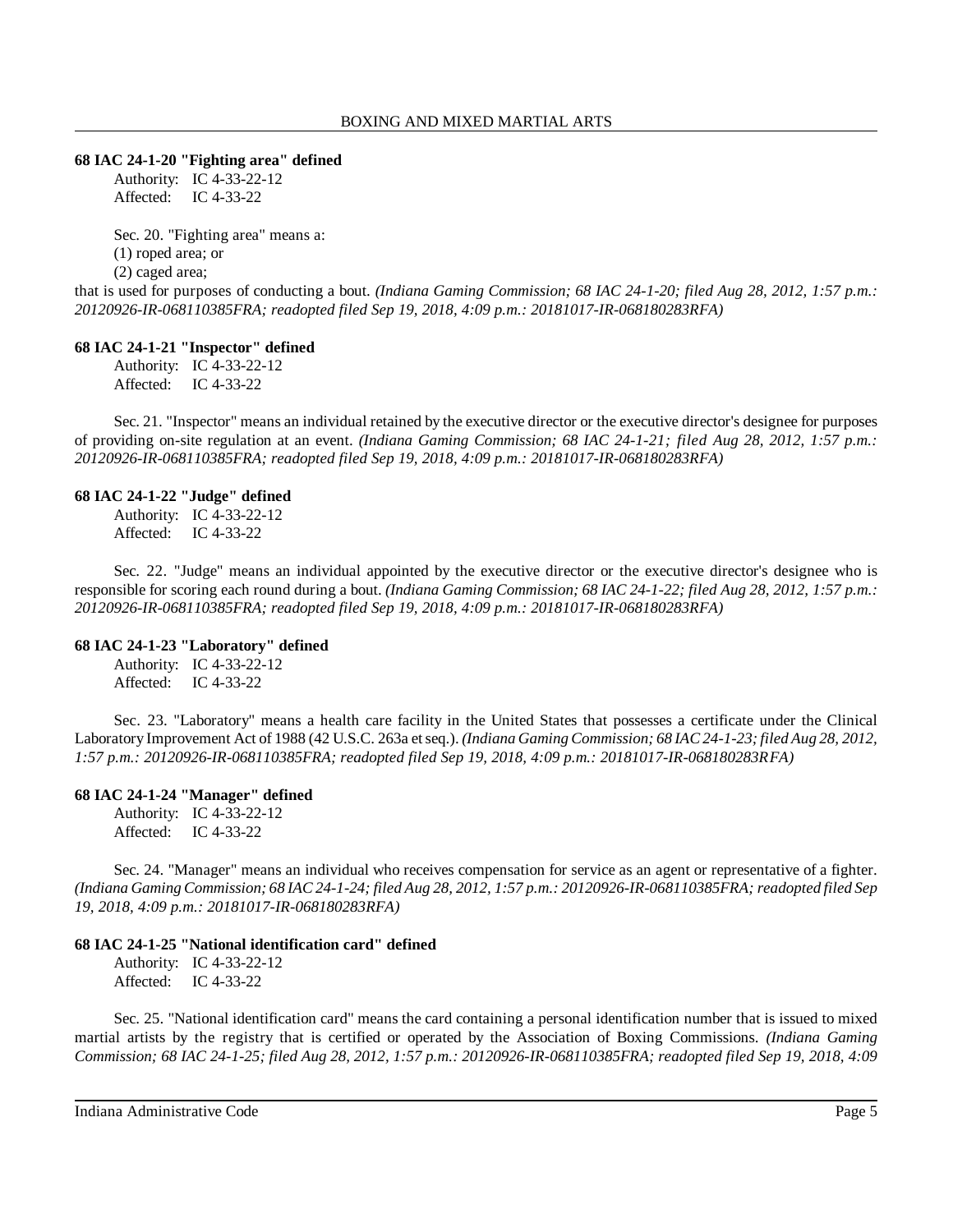*p.m.: 20181017-IR-068180283RFA)*

### **68 IAC 24-1-26 "Officials" defined**

Authority: IC 4-33-22-12 Affected: IC 4-33-22

Sec. 26. "Officials" means the judges, referees, and timekeepers who have been:

(1) licensed under IC 4-33-22 and this article; and

(2) appointed by the executive director or the executive director's designee to serve in an official capacity during an event. (Indiana Gaming Commission; 68 IAC 24-1-26; filed Aug 28, 2012, 1:57 p.m.; 20120926-IR-068110385FRA; readopted filed Sep *19, 2018, 4:09 p.m.: 20181017-IR-068180283RFA)*

### **68 IAC 24-1-27 "Prize" defined**

Authority: IC 4-33-22-12 Affected: IC 4-33-22

Sec. 27. "Prize" means a material or immaterial item with pecuniary value fighters receive for participating in a bout. *(Indiana Gaming Commission; 68 IAC 24-1-27; filed Aug 28, 2012, 1:57 p.m.: 20120926-IR-068110385FRA;readopted filed Sep 19, 2018, 4:09 p.m.: 20181017-IR-068180283RFA)*

### **68 IAC 24-1-28 "Professional-amateur boxing event" defined**

Authority: IC 4-33-22-12 Affected: IC 4-33-22

Sec. 28. "Professional-amateur boxing event" means an event in which both amateur boxing bouts and professional boxing bouts occur and sanctioning and oversight of the event is provided by the following:

(1) The executive director, the executive director's designee, or commission representativesforthe professional boxing bouts. (2) USA Boxing, Inc. for the amateur boxing bouts.

(Indiana Gaming Commission; 68 IAC 24-1-28; filed Aug 28, 2012, 1:57 p.m.: 20120926-IR-068110385FRA; readopted filed Sep *19, 2018, 4:09 p.m.: 20181017-IR-068180283RFA)*

### **68 IAC 24-1-29 "Professional-amateur mixed martial arts event" defined**

Authority: IC 4-33-22-12 Affected: IC 4-33-22

Sec. 29. "Professional-amateur mixed martial arts event" means an event in which both amateur mixed martial arts bouts and professional mixed martial arts bouts occur. *(Indiana Gaming Commission; 68 IAC 24-1-29; filed Aug 28, 2012, 1:57 p.m.: 20120926-IR-068110385FRA; readopted filed Sep 19, 2018, 4:09 p.m.: 20181017-IR-068180283RFA)*

# **68 IAC 24-1-30 "Professional boxer" defined**

Authority: IC 4-33-22-12 Affected: IC 4-33-22-3

Sec. 30. "Professional boxer," as defined in IC 4-33-22-3, means a person who:

(1) has received a purse for participating in boxing or mixed martial arts;

(2) has received a prize with a value greater than one hundred dollars (\$100) for participating in boxing or mixed martial arts; or

(3) holds a license as a professional boxer or professional mixed martial artist issued by a state, country, or tribal nation. (Indiana Gaming Commission; 68 IAC 24-1-30; filed Aug 28, 2012, 1:57 p.m.: 20120926-IR-068110385FRA; readopted filed Sep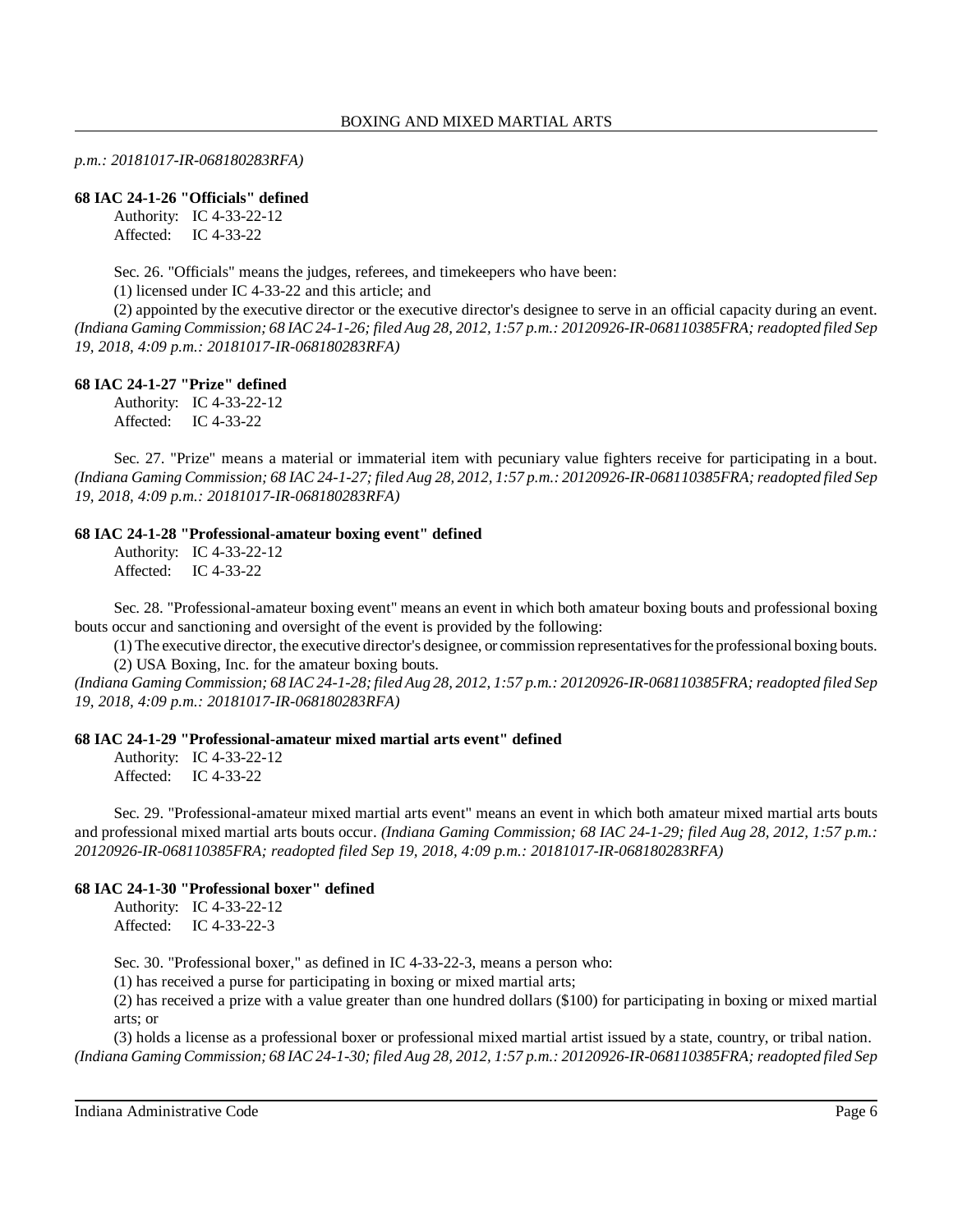*19, 2018, 4:09 p.m.: 20181017-IR-068180283RFA)*

#### **68 IAC 24-1-31 "Professional boxing bout" defined**

Authority: IC 4-33-22-12 Affected: IC 4-33-22

Sec. 31. "Professional boxing bout" means a boxing bout in which only professional boxers participate. *(Indiana Gaming Commission; 68 IAC 24-1-31; filed Aug 28, 2012, 1:57 p.m.: 20120926-IR-068110385FRA; readopted filed Sep 19, 2018, 4:09 p.m.: 20181017-IR-068180283RFA)*

### **68 IAC 24-1-32 "Professional boxing event" defined**

Authority: IC 4-33-22-12 Affected: IC 4-33-22

Sec. 32. "Professional boxing event" means an event in which only a series of professional boxing bouts occur. *(Indiana Gaming Commission; 68 IAC24-1-32; filed Aug 28, 2012, 1:57 p.m.: 20120926-IR-068110385FRA;readopted filed Sep 19, 2018, 4:09 p.m.: 20181017-IR-068180283RFA)*

#### **68 IAC 24-1-33 "Professional mixed martial artist" defined**

Authority: IC 4-33-22-12 Affected: IC 4-33-22

Sec. 33. "Professional mixed martial artist" means a person who:

(1) has received a purse for participating in mixed martial arts or boxing;

(2) has received a prize with a value greater than one hundred dollars (\$100) for participating in mixed martial arts or boxing; or

(3) holds a license as a professional mixed martial artist or professional boxer issued by a state, country, or tribal nation. (Indiana Gaming Commission; 68 IAC 24-1-33; filed Aug 28, 2012, 1:57 p.m.: 20120926-IR-068110385FRA; readopted filed Sep *19, 2018, 4:09 p.m.: 20181017-IR-068180283RFA)*

# **68 IAC 24-1-34 "Professional mixed martial arts bout" defined**

Authority: IC 4-33-22-12 Affected: IC 4-33-22

Sec. 34. "Professional mixed martial arts bout" means a mixed martial arts bout in which only professional mixed martial artists participate. *(Indiana Gaming Commission; 68 IAC 24-1-34; filed Aug 28, 2012, 1:57 p.m.: 20120926-IR-068110385FRA; readopted filed Sep 19, 2018, 4:09 p.m.: 20181017-IR-068180283RFA)*

#### **68 IAC 24-1-35 "Professional mixed martial arts event" defined**

Authority: IC 4-33-22-12 Affected: IC 4-33-22

Sec. 35. "Professional mixed martial arts event" means an event in which only a series of professional mixed martial arts bouts occur. *(Indiana Gaming Commission; 68 IAC 24-1-35; filed Aug 28, 2012, 1:57 p.m.: 20120926-IR-068110385FRA; readopted filed Sep 19, 2018, 4:09 p.m.: 20181017-IR-068180283RFA)*

#### **68 IAC 24-1-36 "Prohibited drugs" defined**

Authority: IC 4-33-22-12 Affected: IC 4-33-22

Indiana Administrative Code Page 7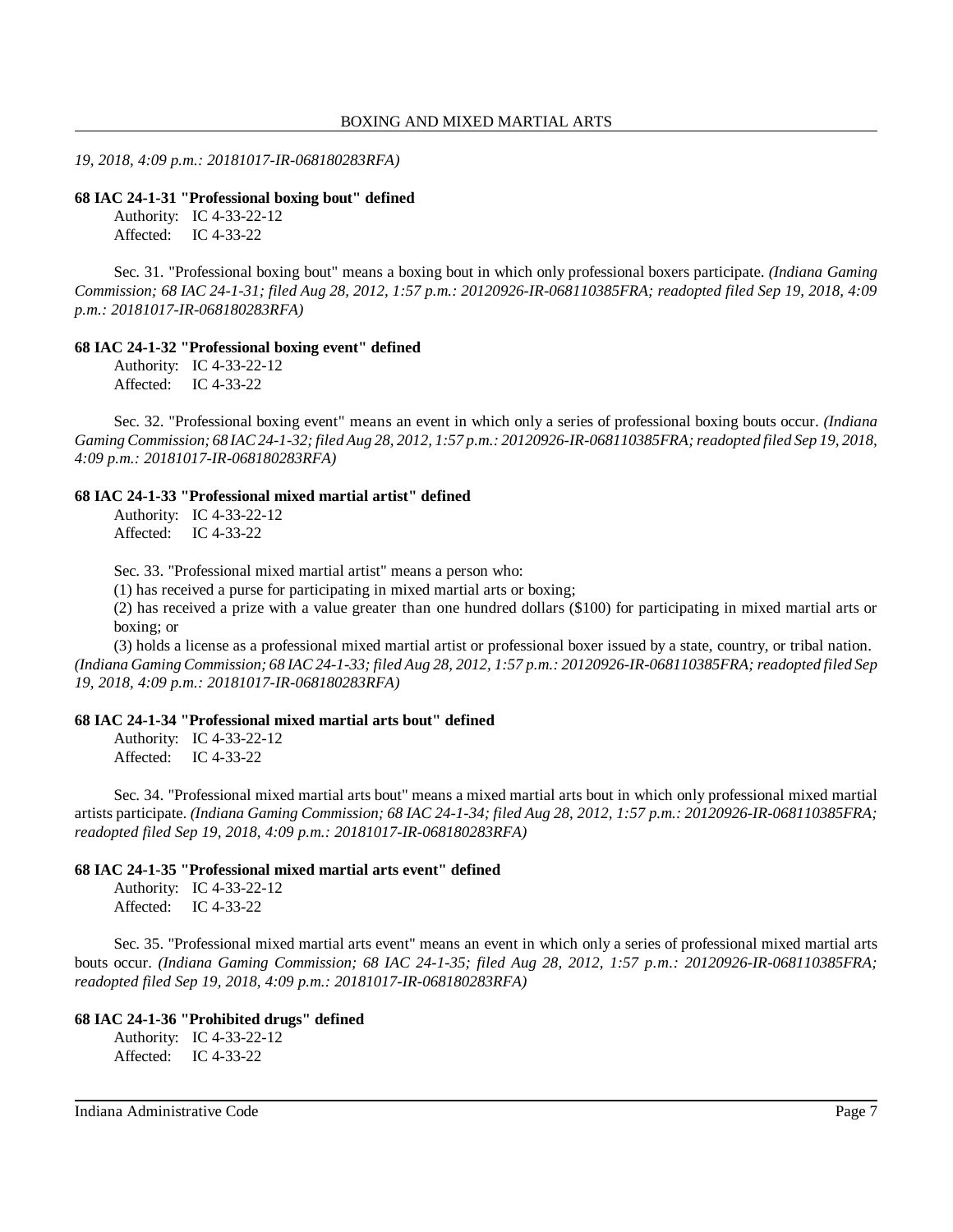Sec. 36. "Prohibited drugs" means a chemical substance that has not been legally obtained with a prescription from a licensed physician and that falls under one (1) of the following categories:

(1) Opiates.

(2) Barbiturates.

(3) Benzodiazepines.

(4) Propoxyphene.

(5) Phencyclidine.

(6) A prohibited substance identified by the World Anti-Doping Agency.

*(Indiana Gaming Commission; 68 IAC 24-1-36; filed Aug 28, 2012, 1:57 p.m.: 20120926-IR-068110385FRA;readopted filed Sep 19, 2018, 4:09 p.m.: 20181017-IR-068180283RFA)*

### **68 IAC 24-1-37 "Purse" defined**

Authority: IC 4-33-22-12 Affected: IC 4-33-22

Sec. 37. "Purse" means the financial guarantee or other remuneration fighters receive for participating in a bout. *(Indiana Gaming Commission; 68 IAC24-1-37;filedAug 28, 2012, 1:57 p.m.: 20120926-IR-068110385FRA;readopted filed Sep 19, 2018, 4:09 p.m.: 20181017-IR-068180283RFA)*

# **68 IAC 24-1-38 "Referee" defined**

Authority: IC 4-33-22-12 Affected: IC 4-33-22

Sec. 38. "Referee" means an individual appointed by the executive director or the executive director's designee who is responsible for the general supervision of a bout. *(Indiana Gaming Commission; 68 IAC 24-1-38; filed Aug 28, 2012, 1:57 p.m.: 20120926-IR-068110385FRA; readopted filed Sep 19, 2018, 4:09 p.m.: 20181017-IR-068180283RFA)*

# **68 IAC 24-1-39 "Second" defined**

Authority: IC 4-33-22-12 Affected: IC 4-33-22

Sec. 39. "Second" means an individual who assists a fighter during an event. *(Indiana Gaming Commission; 68 IAC 24-1-39; filed Aug 28, 2012, 1:57 p.m.: 20120926-IR-068110385FRA; readopted filed Sep 19, 2018, 4:09 p.m.: 20181017-IR-068180283RFA)*

# **68 IAC 24-1-40 "Timekeeper" defined**

Authority: IC 4-33-22-12 Affected: IC 4-33-22

Sec. 40. "Timekeeper" means an individual appointed by the executive director or the executive director's designee who is responsible for keeping time during a bout. *(Indiana Gaming Commission; 68 IAC 24-1-40; filed Aug 28, 2012, 1:57 p.m.: 20120926-IR-068110385FRA; readopted filed Sep 19, 2018, 4:09 p.m.: 20181017-IR-068180283RFA)*

# **68 IAC 24-1-41 "Trainer" defined**

Authority: IC 4-33-22-12 Affected: IC 4-33-22

Sec. 41. "Trainer" means an individual who trains or coaches a fighter for more than thirty (30) days in a calendar year in the state of Indiana. *(Indiana Gaming Commission; 68 IAC 24-1-41; filed Aug 28, 2012, 1:57 p.m.: 20120926-IR-068110385FRA;*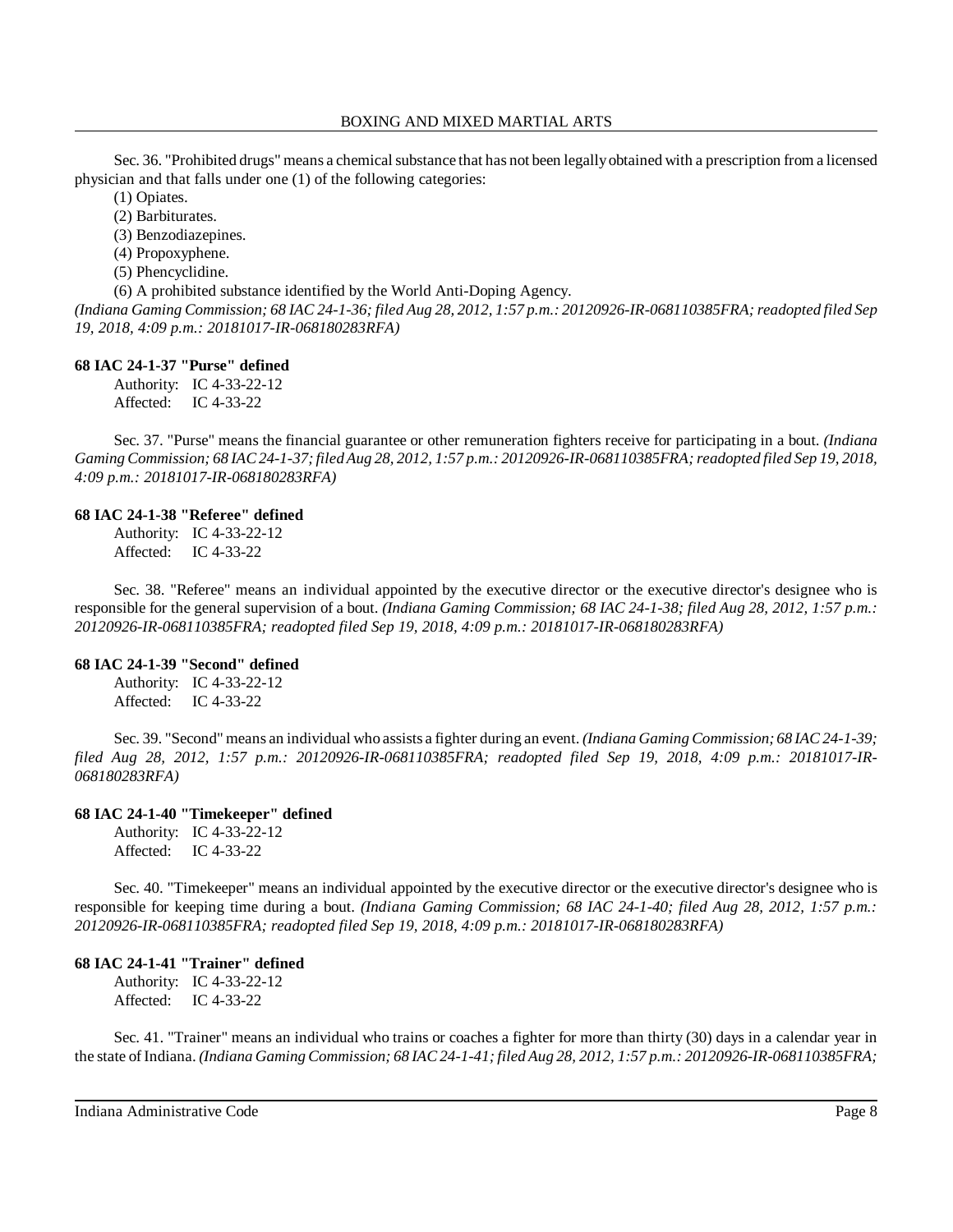*readopted filed Sep 19, 2018, 4:09 p.m.: 20181017-IR-068180283RFA)*

**68 IAC 24-1-42 "Weigh-in witness" defined**

Authority: IC 4-33-22-12 Affected: IC 4-33-22

Sec. 42. "Weigh-in witness" means an individual appointed by the executive director or the executive director's designee to oversee the official weigh-in for an event. *(Indiana Gaming Commission; 68 IAC 24-1-42; filed Aug 28, 2012, 1:57 p.m.: 20120926-IR-068110385FRA; readopted filed Sep 19, 2018, 4:09 p.m.: 20181017-IR-068180283RFA)*

#### **68 IAC 24-1-43 "World Anti-Doping Agency" defined**

Authority: IC 4-33-22-12 Affected: IC 4-33-22

Sec. 43. "World Anti-Doping Agency" means the independent foundation created by the International Olympic Committee to promote, coordinate, and monitor the fight against drugs in sports through scientific research, education, and the development of anti-doping capacities. *(Indiana Gaming Commission; 68 IAC 24-1-43; filed Aug 28, 2012, 1:57 p.m.: 20120926-IR-068110385FRA; readopted filed Sep 19, 2018, 4:09 p.m.: 20181017-IR-068180283RFA)*

### **Rule 2. General Administrative Provisions**

### **68 IAC 24-2-1 Papers**

Authority: IC 4-33-22-12 Affected: IC 4-33-22

Sec. 1. Papers required to be filed with the commission shall become its property. *(Indiana Gaming Commission; 68 IAC* 24-2-1; filed Aug 28, 2012, 1:57 p.m.: 20120926-IR-068110385FRA; readopted filed Sep 19, 2018, 4:09 p.m.: 20181017-IR-*068180283RFA)*

#### **68 IAC 24-2-2 Examination**

Authority: IC 4-33-22-12 Affected: IC 4-33-22

Sec. 2. Before acting upon an application for a license or permit under this article, the commission, the executive director, or the executive director's designee may, at its discretion:

(1) examine, under oath, the applicant and other witnesses; and

(2) require the submission of information necessary for the commission, the executive director, or the executive director's designee to determine the suitability of an applicant for licensure.

(Indiana Gaming Commission; 68 IAC 24-2-2; filed Aug 28, 2012, 1:57 p.m.: 20120926-IR-068110385FRA; readopted filed Sep *19, 2018, 4:09 p.m.: 20181017-IR-068180283RFA)*

#### **68 IAC 24-2-3 Ex parte communications**

Authority: IC 4-33-22-12 Affected: IC 4-33-22

Sec. 3. (a) No licensee, permit holder, applicant for a license or permit, nor any affiliate or representative thereof, shall engage in ex parte communications with a member of the commission. No member of the commission shall engage in ex parte communications with a licensee, a permit holder, an applicant for any license or permit, or an affiliate or representative thereof.

(b) A person who receives any communication in violation of this article, or who is aware of an attempted communication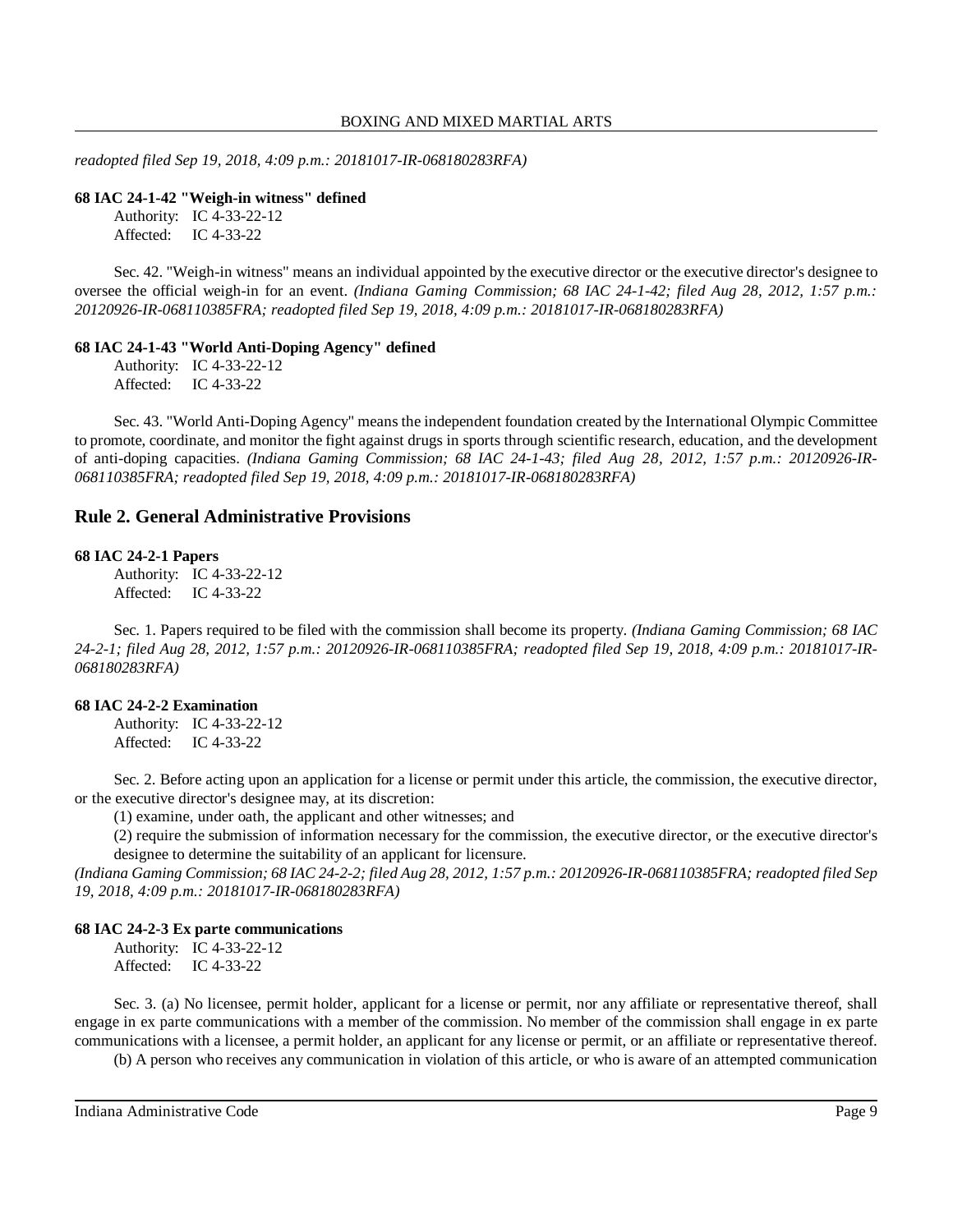in violation of this article, must report the matter to the commission through the executive director or the executive director's designee.

(c) A commission member who receives an ex parte communication must disclose the source and content of the communication to the executive director or the executive director's designee. The executive director or the executive director's designee may investigate or initiate an investigation of the matter to determine if the communication violates this article. Following an investigation, the executive director or the executive director's designee must advise the commission of the results of the investigation and may recommend such action as the executive director or the executive director's designee considers appropriate. (Indiana Gaming Commission; 68 IAC 24-2-3; filed Aug 28, 2012, 1:57 p.m.: 20120926-IR-068110385FRA; readopted filed Sep *19, 2018, 4:09 p.m.: 20181017-IR-068180283RFA)*

### **68 IAC 24-2-4 Deviations**

Authority: IC 4-33-22-12 Affected: IC 4-33-22

Sec. 4. (a) The executive director, the executive director's designee, or the commission may approve deviations from the provisions of this article if the executive director, the executive director's designee, or the commission determines that the:

(1) procedure or requirement is impractical or burdensome; and (2) alternative means of satisfying the procedure or requirement:

(A) fulfill the purpose of this article;

(B) are in the best interest of the public, boxing, or mixed martial arts in Indiana; and

(C) do not violate IC 4-33-22.

(b) If a licensee wishes to request a deviation from the provisions of this article, the licensee must do so in writing. *(Indiana* Gaming Commission; 68 IAC 24-2-4; filed Aug 28, 2012, 1:57 p.m.: 20120926-IR-068110385FRA; readopted filed Sep 19, 2018, *4:09 p.m.: 20181017-IR-068180283RFA)*

### **68 IAC 24-2-5 Denial and disciplinary action**

Authority: IC 4-33-22-12 Affected: IC 4-21.5; IC 4-33-22

Sec. 5. (a) The commission, the executive director, or the executive director's designee may take action, including, but not limited to, revocation, suspension, denial, disciplinary action, or restriction of a license, if the commission, the executive director, or the executive director's designee determinesthe licensee isin violation ofIC 4-33-22, an order of the commission, or this article.

(b) If the commission, the executive director, or the executive director's designee determines that a licensee is in violation of IC 4-33-22 or this article, the commission, the executive director, or the executive director's designee may initiate a disciplinary proceeding to revoke, restrict, or take another disciplinary action with respect to the license under IC 4-21.5.

(c) The commission, the executive director, or the executive director's designee may deny a license for a professional boxer or a professional mixed martial artist if the commission, the executive director, or the executive director's designee determinesthe applicant does not have sufficient skills to fight in a professional boxing or professional mixed martial arts bout.

(d) The commission, the executive director, or the executive director's designee may deny, revoke, or suspend a license if directed to do so by a court of competent jurisdiction in the state of Indiana. *(Indiana Gaming Commission; 68 IAC 24-2-5; filed Aug 28, 2012, 1:57 p.m.: 20120926-IR-068110385FRA; readopted filed Sep 19, 2018, 4:09 p.m.: 20181017-IR-068180283RFA)*

### **68 IAC 24-2-6 Restriction on licensee business relationship**

Authority: IC 4-33-22-12 Affected: IC 4-33-22

Sec. 6. An individual who islicensed by the commission shall not have a businessrelationship related to professional boxing and mixed martial arts with anyperson whose license has been suspended, denied, or revoked bythe commission. *(Indiana Gaming Commission; 68 IAC 24-2-6; filed Aug 28, 2012, 1:57 p.m.: 20120926-IR-068110385FRA; readopted filed Sep 19, 2018, 4:09*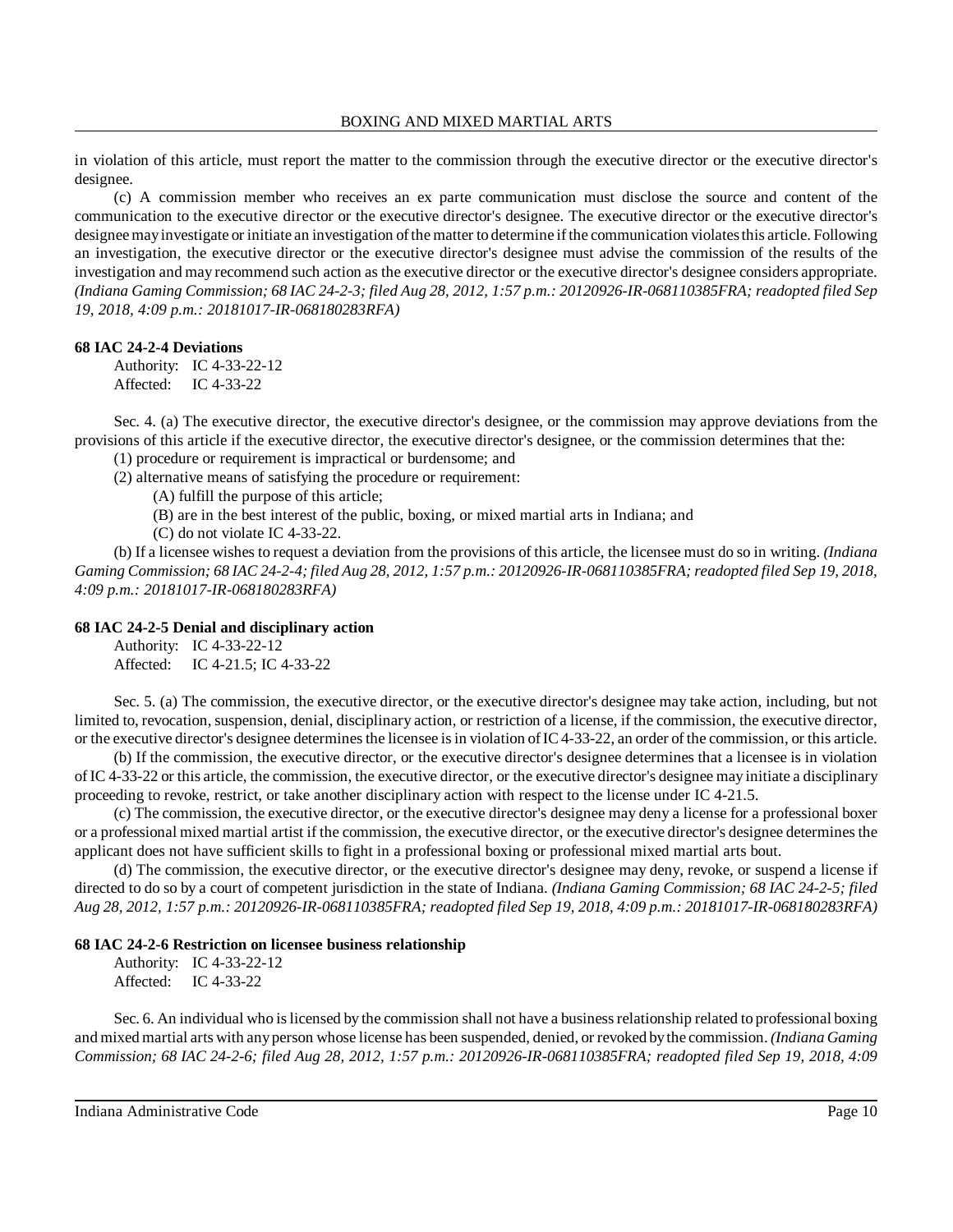*p.m.: 20181017-IR-068180283RFA)*

# **Rule 3. Professional Boxing and Professional Mixed Martial Arts**

# **68 IAC 24-3-1 Permit application fee**

Authority: IC 4-33-22-12 Affected: IC 4-33-22

Sec. 1. (a) A promoter who seeks to promote an event must first obtain an event permit under IC 4-33-22 and this article.

(b) To obtain an event permit, the executive director or the executive director's designee must receive from the promoter the: (1) event permit application form; and

(2) required application fee under this section;

not later than forty-five (45) calendar days prior to the date of the proposed event.

(c) The nonrefundable, nontransferable permit application fee is based on the seating capacity of the venue for that specific event, as follows:

| $(1)$ 1 - 500 seats        | \$50  |
|----------------------------|-------|
| $(2)$ 501 - 1,000 seats    | \$100 |
| $(3)$ 1,001 - 2,500 seats  | \$150 |
| $(4)$ 2.501 - 10.000 seats | \$300 |
| $(5)$ 10,001 or more seats | \$500 |
|                            |       |

(d) An event permit will not be issued until:

(1) exhibits required by the permit application form have been submitted and received; and

(2) the final fight card has been approved;

by the executive director or the executive director's designee. *(Indiana Gaming Commission; 68 IAC 24-3-1; filed Aug 28, 2012, 1:57 p.m.: 20120926-IR-068110385FRA; readopted filed Sep 19, 2018, 4:09 p.m.: 20181017-IR-068180283RFA)*

# **68 IAC 24-3-2 License fees**

Authority: IC 4-33-22-12 Affected: IC 4-33-22

Sec. 2. (a) Applications for licensure and renewal are subject to the following nonrefundable, nontransferable fees:

| $(1)$ Promoter         | \$300            |
|------------------------|------------------|
| $(2)$ Fighter          | \$50 (biennial)  |
| (3) Matchmaker         | \$125            |
| $(4)$ Referee          | \$100 (biennial) |
| $(5)$ Judge            | \$75 (biennial)  |
| (6) Timekeeper         | \$30             |
| (7) Manager            | \$50             |
| $(8)$ Trainer          | \$30             |
| $(9)$ Second           | \$25             |
| $(10)$ Event physician | \$10             |

(b) To obtain or renew a federal or national identification card, an individual must pay a nonrefundable, nontransferable fee of ten dollars (\$10).

(c) An individual must pay a nonrefundable, nontransferable replacement fee of twenty dollars (\$20) for a replacement federal or national identification card.

(d) An application for a license is abandoned without an action by the commission if the applicant does not complete the requirements for obtaining the license within one (1) year after the date on which the application was filed. An application submitted after the abandonment of an application is considered a new application.

(e) Licensees mustsubmit, in writing, to the executive director or the executive director's designee the following information,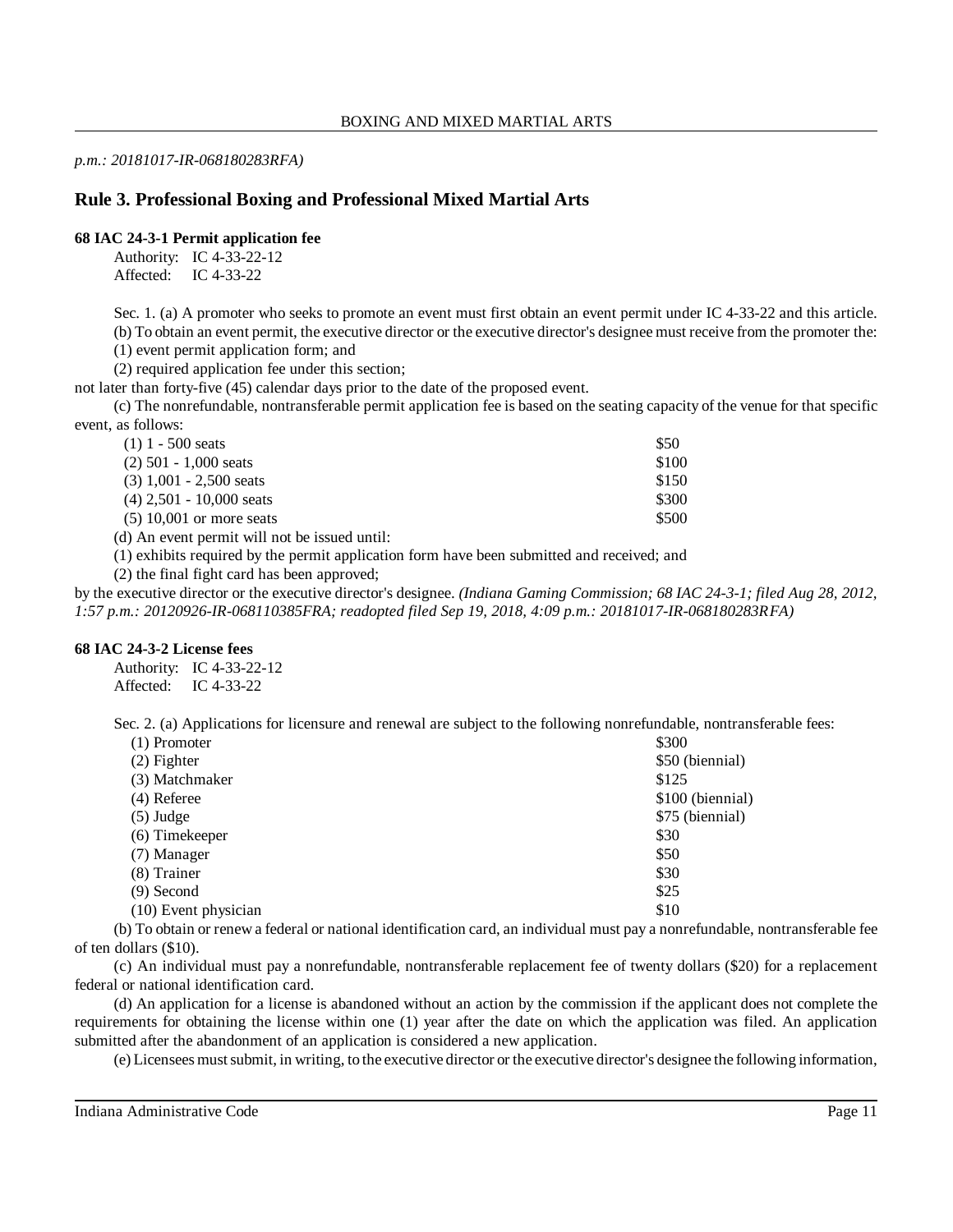when applicable:

(1) Name changes.

(2) Changes in address.

(3) Changes in telephone number.

(4) Changes in e-mail address.

(f) The written document setting forth the information required by subsection (e) must:

(1) set forth the name of the licensee; and

(2) be submitted within ten (10) calendar days of the change.

(Indiana Gaming Commission; 68 IAC 24-3-2; filed Aug 28, 2012, 1:57 p.m.: 20120926-IR-068110385FRA; readopted filed Sep *19, 2018, 4:09 p.m.: 20181017-IR-068180283RFA)*

# **68 IAC 24-3-3 License renewal**

Authority: IC 4-33-22-12 Affected: IC 4-33-22

Sec. 3. (a) Except as provided in subsection (b), licensesissued by the executive director or the executive director's designee expire September 30 of each year.

(b) The following licenses expire September 30 of even-numbered years:

(1) Judge.

(2) Referee.

(3) Professional boxer.

(4) Professional mixed martial artist.

(c) Licenses must be renewed by paying the renewal fee and submitting the completed appropriate renewal form.

(d) If a licensee fails to pay the renewal fee and submit the completed renewal form on or before the expiration date of the license, the license becomes invalid. *(Indiana Gaming Commission; 68 IAC 24-3-3; filed Aug 28, 2012, 1:57 p.m.: 20120926-IR-068110385FRA; readopted filed Sep 19, 2018, 4:09 p.m.: 20181017-IR-068180283RFA)*

# **68 IAC 24-3-4 Fighter's license**

Authority: IC 4-33-22-12 Affected: IC 4-33-22

Sec. 4. (a) An individual who seeks to participate as a fighter at an event must first obtain a license as a professional boxer or professional mixed martial artist under IC 4-33-22 and this article.

(b) An applicant for a professional boxer or professional mixed martial artist's license must submit the following:

(1) The appropriate completed application form.

(2) A clear photocopyofthe applicant's active federal or national identification card issued by another state, country, or tribal nation.

(3) From a physician, a written statement, not more than one (1) year old from the date of the event in which the applicant seeks to participate, on a form prescribed by the commission, that affirms that the applicant has undergone a thorough medical examination and is physically fit and qualified to participate in the bout. The physician who conducts the medical examination and affirms the physical fitness of the applicant must have been licensed in the jurisdiction in which the medical examination occurred at the time the medical examination was conducted.

(4) Laboratory results, not more than one (1) year old from the date of the event in which the applicant seeks to participate, affirming that the applicant has tested negative for the presence of the following:

(A) Antibodies to the human immunodeficiency virus (HIV).

- (B) The surface antigen of the hepatitis B virus.
- (C) Antibodies to the hepatitis C virus.

(5) One (1) digital photograph of the applicant that shows head and shoulders only, without a hat, and in a natural pose.

(6) The required application fee under this rule.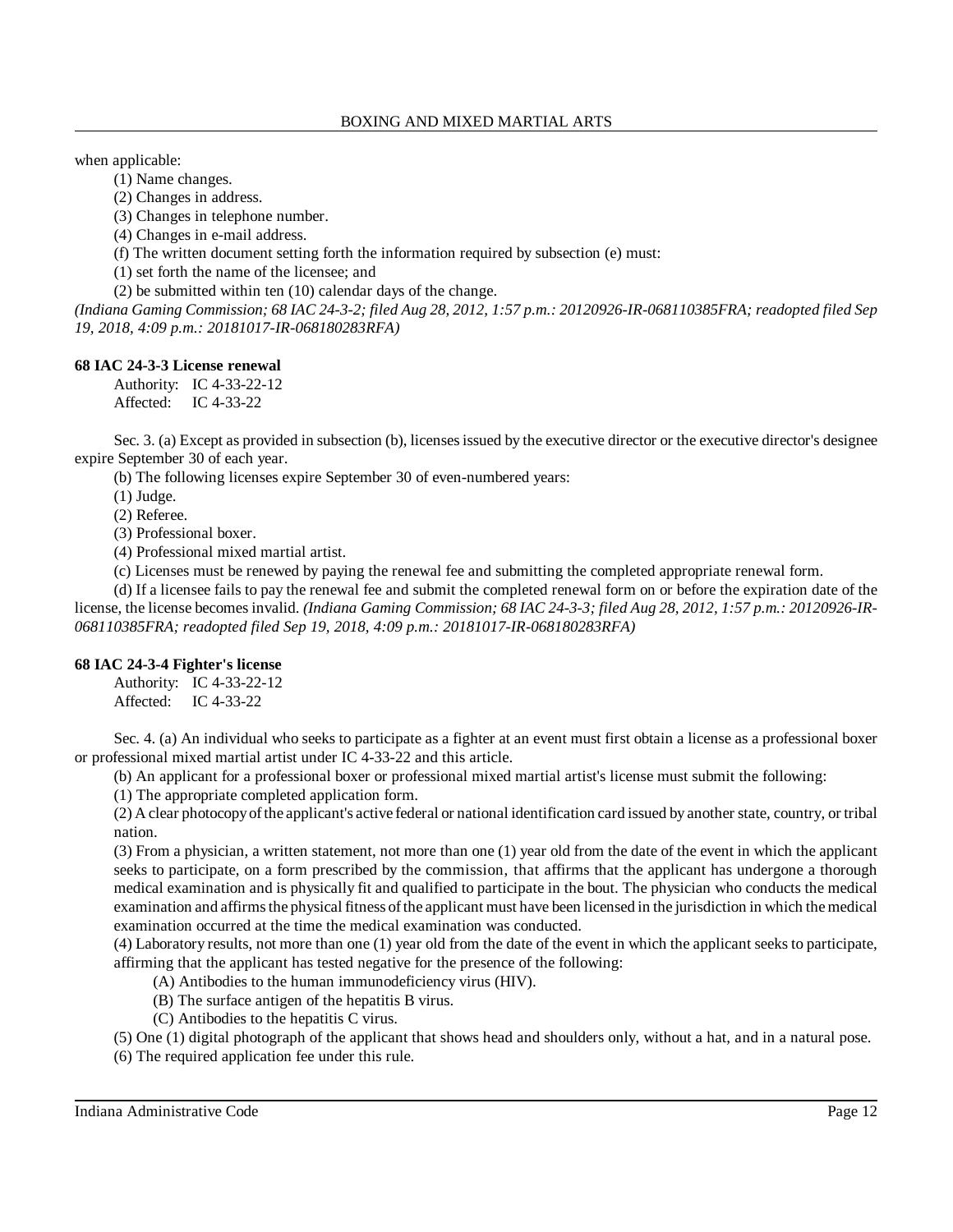(c) The commission, the executive director, or the executive director's designee may consider the following to determine whether issuance of a professional license is appropriate:

(1) For an individual seeking a professional boxing license, the applicant's previous fighting experience, including whether the applicant has:

(A) fought a minimum of:

(i) seven (7) amateur bouts; or

(ii) twenty-eight (28) amateur rounds; or

(B) already received a professional license in another state, country, or tribal nation.

(2) For an individual seeking a professional mixed martial artist license, the applicant's previous fighting experience, including whether the applicant has:

(A) fought a minimum of five (5) sanctioned amateur bouts; or

(B) already received a professional license in another state, country, or tribal nation.

(d) The application for initial licensure or renewal of licensure must be received by the executive director or the executive director's designee not less than forty-eight (48) hours prior to an event in which the applicant wants to participate as a fighter. (Indiana Gaming Commission; 68 IAC 24-3-4; filed Aug 28, 2012, 1:57 p.m.: 20120926-IR-068110385FRA; readopted filed Sep *19, 2018, 4:09 p.m.: 20181017-IR-068180283RFA)*

### **68 IAC 24-3-5 Second's license**

Authority: IC 4-33-22-12 Affected: IC 4-33-22

Sec. 5. (a) An individual who seeks to act as a second at an event must first obtain a license as a second under IC 4-33-22 and this article.

(b) An applicant for a second's license must submit the following:

(1) The completed second application form.

(2) A clear photocopy of a current government issued photographic identification card that affirms that the applicant is at least eighteen (18) years of age.

(3) One (1) digital photograph of the applicant that shows head and shoulders only, without a hat, and in a natural pose. (4) The required application fee under this rule.

(Indiana Gaming Commission; 68 IAC 24-3-5; filed Aug 28, 2012, 1:57 p.m.: 20120926-IR-068110385FRA; readopted filed Sep *19, 2018, 4:09 p.m.: 20181017-IR-068180283RFA)*

### **68 IAC 24-3-6 Manager's license**

Authority: IC 4-33-22-12 Affected: IC 4-33-22

Sec. 6. (a) An individual who seeks to act as a manager must first obtain a license as a manager under IC 4-33-22 and this article.

(b) An applicant for a manager's license must submit the following:

(1) The completed manager application form.

(2) A clear photocopy of a current government issued photographic identification card that affirms that the applicant is at least eighteen (18) years of age.

(3) One (1) digital photograph of the applicant that shows head and shoulders only, without a hat, and in a natural pose. (4) The required application fee under this rule.

(Indiana Gaming Commission; 68 IAC 24-3-6; filed Aug 28, 2012, 1:57 p.m.: 20120926-IR-068110385FRA; readopted filed Sep *19, 2018, 4:09 p.m.: 20181017-IR-068180283RFA)*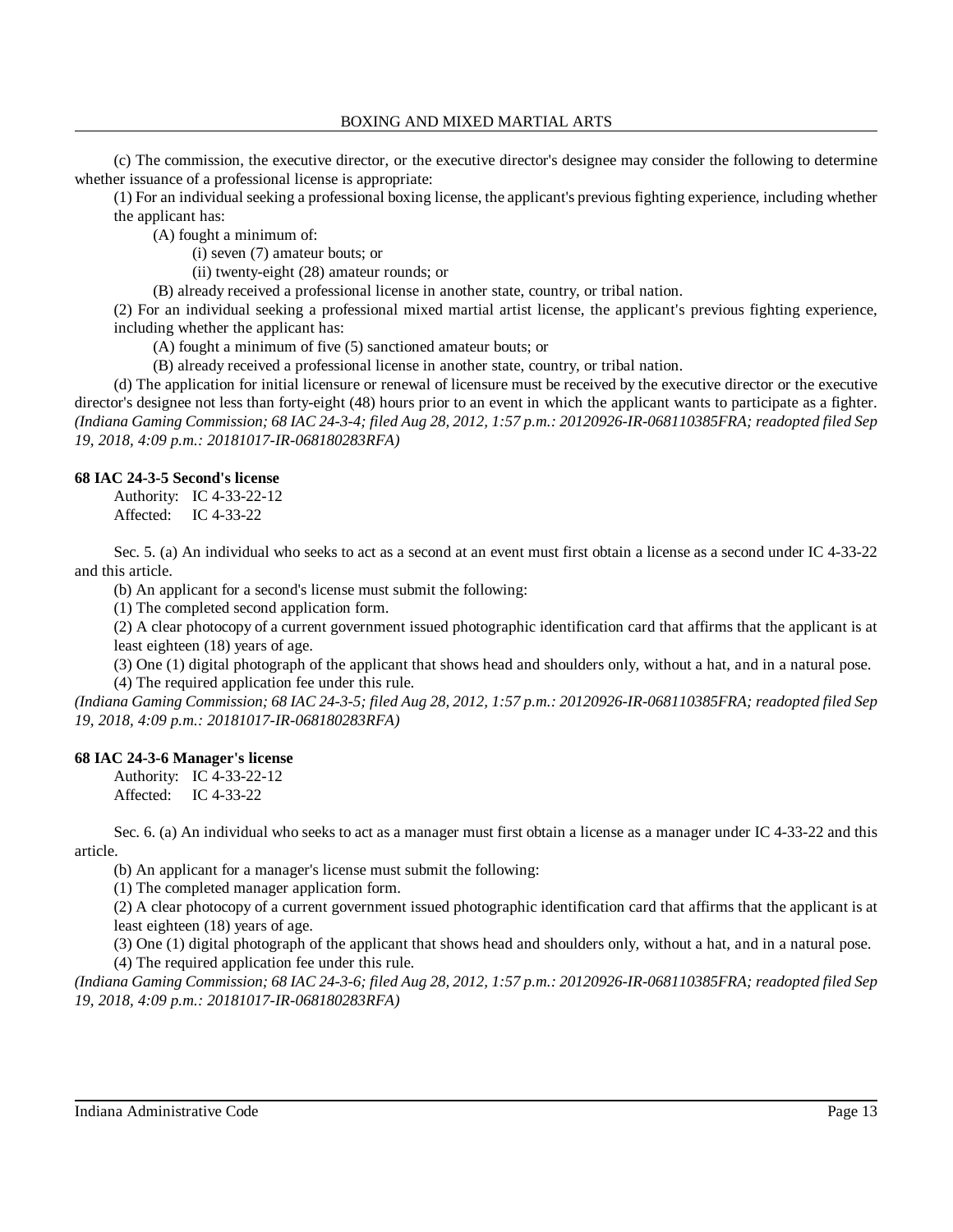# **68 IAC 24-3-7 Trainer's license**

Authority: IC 4-33-22-12 Affected: IC 4-33-22

Sec. 7. (a) An individual who seeks to act as a trainer must first obtain a license as a trainer under IC 4-33-22 and this article. (b) An applicant for a trainer's license must submit the following:

(1) The completed trainer application form.

(2) A clear photocopy of a current government issued photographic identification card that affirms that the applicant is at least eighteen (18) years of age.

(3) One (1) digital photograph of the applicant that shows head and shoulders only, without a hat, and in a natural pose. (4) The required application fee under this rule.

(Indiana Gaming Commission; 68 IAC 24-3-7; filed Aug 28, 2012, 1:57 p.m.: 20120926-IR-068110385FRA; readopted filed Sep *19, 2018, 4:09 p.m.: 20181017-IR-068180283RFA)*

# **68 IAC 24-3-8 Matchmaker's license**

Authority: IC 4-33-22-12 Affected: IC 4-33-22

Sec. 8. (a) An individual who seeks to act as a matchmaker for an event must first:

(1) obtain a license as a matchmaker under IC 4-33-22 and this article; or

(2) have a valid promoter's license, issued by the executive director or the executive director's designee.

(b) If a licensed promoter wishes to act as a matchmaker for an event in which the individual is not the promoter of record, the individual must still obtain a license as a matchmaker.

(c) An applicant for a matchmaker's license must submit the following:

(1) The completed matchmaker application form.

(2) A clear photocopy of a current government issued photographic identification card that affirms that the applicant is at least eighteen (18) years of age.

(3) One (1) digital photograph of the applicant that shows head and shoulders only, without a hat, and in a natural pose.

(4) The required application fee under this rule.

(d) An individual licensed as a matchmaker in a state, country, or tribal nation is prohibited from obtaining a license as an official.

(e) An individual who is licensed as a matchmaker under IC 4-33-22 and this article may not:

(1) be the manager of a fighter for a bout in which that manager is also the matchmaker of record; or

(2) serve as a corner man for a fighter at an event for which the individual is the matchmaker of record.

(Indiana Gaming Commission; 68 IAC 24-3-8; filed Aug 28, 2012, 1:57 p.m.: 20120926-IR-068110385FRA; readopted filed Sep *19, 2018, 4:09 p.m.: 20181017-IR-068180283RFA)*

# **68 IAC 24-3-9 Referee's license**

Authority: IC 4-33-22-12 Affected: IC 4-21.5; IC 4-33-22

Sec. 9. (a) An individual who seeks to act as a referee at an event must first obtain a license as a referee under IC 4-33-22 and this article.

(b) An applicant for a referee's license must submit the following:

(1) The completed referee application form.

(2) Documentation regarding any certification the applicant has obtained from any organization that certifies boxing or mixed martial arts referees.

(3) From a physician, a written statement, not more than one (1) year old from the date of the event in which the applicant seeks to participate, affirming that the applicant: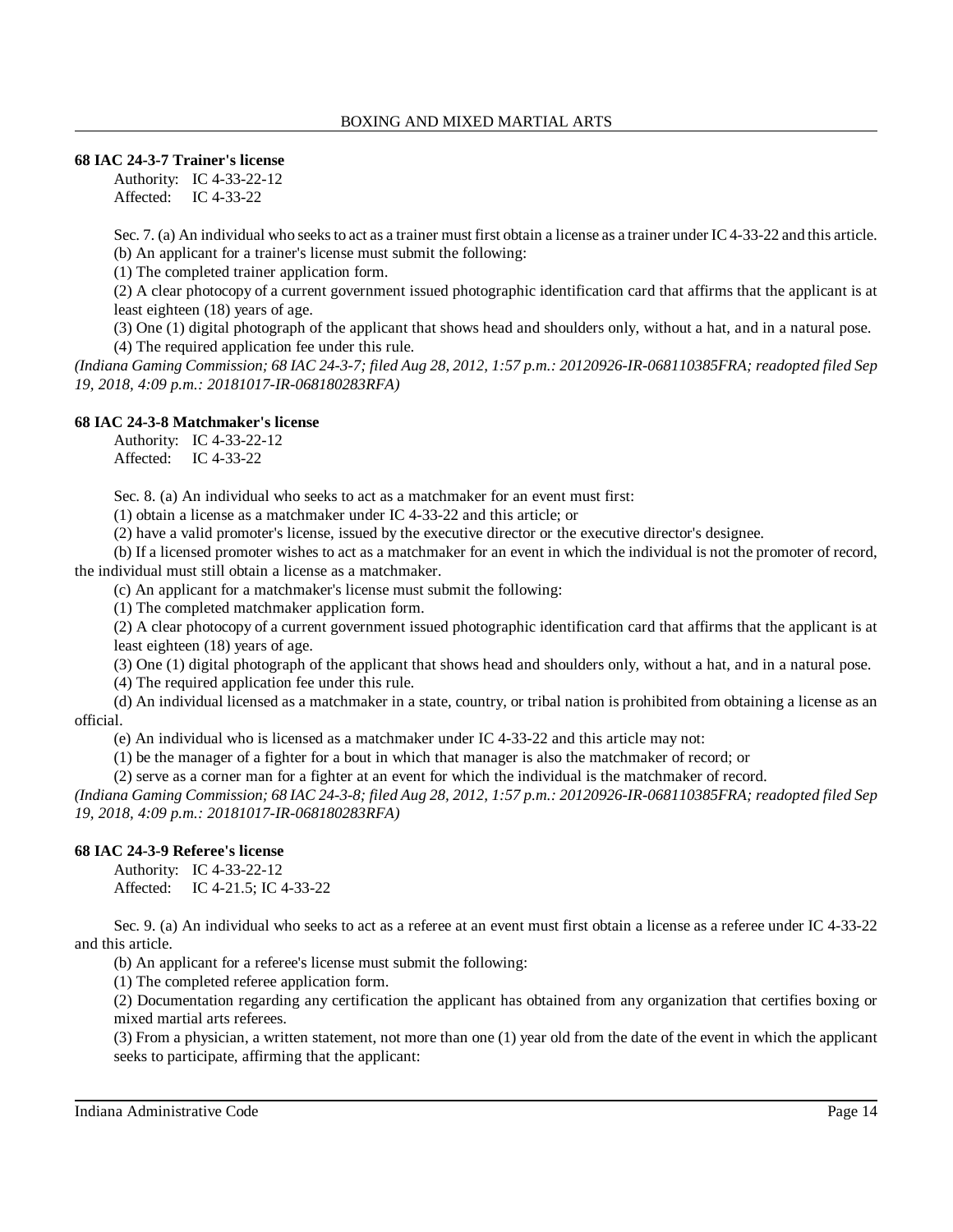- (A) has undergone a thorough medical examination; and
- (B) is physically fit and qualified to participate as a referee.

The physician who conducts the medical examination and who affirms the physical fitness of the applicant must have been licensed in the jurisdiction in which the medical examination occurred at the time the examination was conducted.

(4) A clear photocopy of a current government issued photographic identification card that affirms that the applicant is at least twenty-one (21) years of age.

(5) One (1) digital photograph of the applicant that shows head and shoulders only, without a hat, and in a natural pose. (6) The required application fee under this rule.

(7) The information necessary for the executive director or the executive director's designee to conduct a criminal history background check.

(c) No referee may have a direct or indirect conflict of interest with another licensee participating in any event for which the referee has been appointed to work.

(d) Failure of the referee to notify the executive director or the executive director's designee of a direct or indirect conflict of interest prior to the start of an event is grounds for disciplinary action under IC 4-33-22 and IC 4-21.5.

(e) A referee appointed by the executive director or the executive director's designee to work during an event who observes or becomes aware of activity that may violate IC 4-33-22 or this article must immediately report the activity to the executive director or the executive director's designee. *(Indiana Gaming Commission; 68 IAC 24-3-9; filed Aug 28, 2012, 1:57 p.m.: 20120926-IR-068110385FRA; readopted filed Sep 19, 2018, 4:09 p.m.: 20181017-IR-068180283RFA)*

# **68 IAC 24-3-10 Judge's license**

Authority: IC 4-33-22-12 Affected: IC 4-21.5; IC 4-33-22

Sec. 10. (a) An individual who seeks to act as a judge at an event must first obtain a license as a judge under IC 4-33-22 and this article.

(b) An applicant for a judge's license must submit the following:

(1) The completed judge application form.

(2) Documentation regarding any certification the applicant has obtained from any organization that certifies boxing or mixed martial arts judges.

(3) A clear photocopy of a current government issued photographic identification card that affirms that the applicant is at least twenty-one (21) years of age.

(4) One (1) digital photograph of the applicant that shows head and shoulders only, without a hat, and in a natural pose.

(5) The required application fee under this rule.

(6) The information necessary for the executive director or the executive director's designee to conduct a criminal history background check.

(c) No judge may have a direct or indirect conflict of interest with another licensee participating in any event for which the judge has been appointed to work.

(d) Failure of the judge to notify the executive director or the executive director's designee of a direct or indirect conflict of interest prior to the start of an event is grounds for disciplinary action under IC 4-33-22 and IC 4-21.5.

(e) A judge appointed by the executive director or the executive director's designee to work during an event who observes or becomes aware of activity that may violate IC 4-33-22 or this article must immediately report the activity to the executive director or the executive director's designee. *(Indiana Gaming Commission; 68 IAC 24-3-10; filed Aug 28, 2012, 1:57 p.m.: 20120926-IR-068110385FRA; readopted filed Sep 19, 2018, 4:09 p.m.: 20181017-IR-068180283RFA)*

# **68 IAC 24-3-11 Timekeeper's license**

Authority: IC 4-33-22-12 Affected: IC 4-21.5; IC 4-33-22

Sec. 11. (a) An individual who seeks to act as a timekeeper at an event must first obtain a license as a timekeeper under IC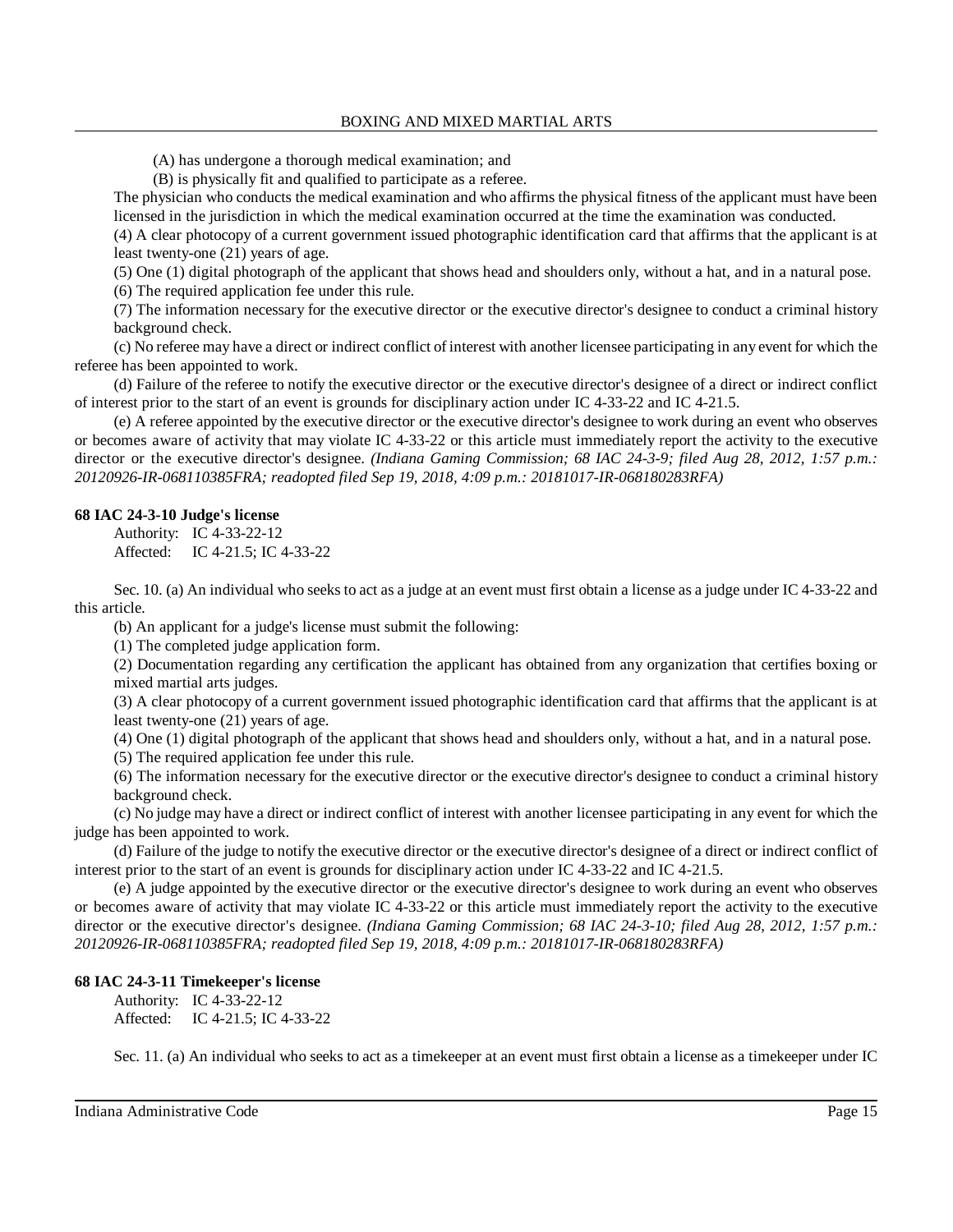4-33-22 and this article.

(b) An applicant for a timekeeper's license must submit the following:

(1) The completed timekeeper application form.

(2) A clear photocopy of a current government issued photographic identification card that affirms that the applicant is at least twenty-one (21) years of age.

(3) One (1) digital photograph of the applicant that shows head and shoulders only, without a hat, and in a natural pose.

(4) The required application fee under this rule.

(5) The information necessary for the executive director or the executive director's designee to conduct a criminal history background check.

(c) No timekeeper may have a direct or indirect conflict of interest with another licensee participating in any event for which the timekeeper has been appointed to work.

(d) Failure ofthe timekeeper to notify the executive director or the executive director's designee of a direct or indirect conflict of interest prior to the start of an event is grounds for disciplinary action under IC 4-33-22 and IC 4-21.5.

(e) A timekeeper appointed by the executive director or the executive director's designee to work during an event who observes or becomes aware of activity that may violate IC 4-33-22 or this article must immediately report the activity to the executive director or the executive director's designee. *(Indiana Gaming Commission; 68 IAC 24-3-11; filed Aug 28, 2012, 1:57 p.m.: 20120926-IR-068110385FRA; readopted filed Sep 19, 2018, 4:09 p.m.: 20181017-IR-068180283RFA)*

# **68 IAC 24-3-12 Event physician's license**

Authority: IC 4-33-22-12 Affected: IC 4-33-22

Sec. 12. (a) An individual who seeks to act as an event physician must first obtain a license as an event physician under IC 4-33-22 and this article.

(b) An applicant for an event physician's license must submit the following:

(1) The completed event physician application form.

(2) A clear photocopy of a current government issued photographic identification.

(3) One (1) digital photograph of the applicant that shows head and shoulders only, without a hat, and in a natural pose.

(4) Proof that the applicant is:

(A) advanced cardiovascular life support; or

(B) advanced trauma life support;

certified.

(5) The required application fee under this rule.

(Indiana Gaming Commission; 68 IAC 24-3-12; filed Aug 28, 2012, 1:57 p.m.: 20120926-IR-068110385FRA; readopted filed Sep *19, 2018, 4:09 p.m.: 20181017-IR-068180283RFA)*

# **68 IAC 24-3-13 Promoter's license**

Authority: IC 4-33-22-12 Affected: IC 4-33-22

Sec. 13. (a) A company who seeks to act as a promoter for an event must first obtain a license as a promoter under IC 4-33-22 and this article.

(b) An applicant for a promoter's license must submit the following:

(1) A completed promoter's application form.

(2) Clear photocopies of current government issued photographic identification cards that affirm that:

(A) the principal owner;

(B) substantial owners; and

(C) key persons;

are at least twenty-one (21) years of age.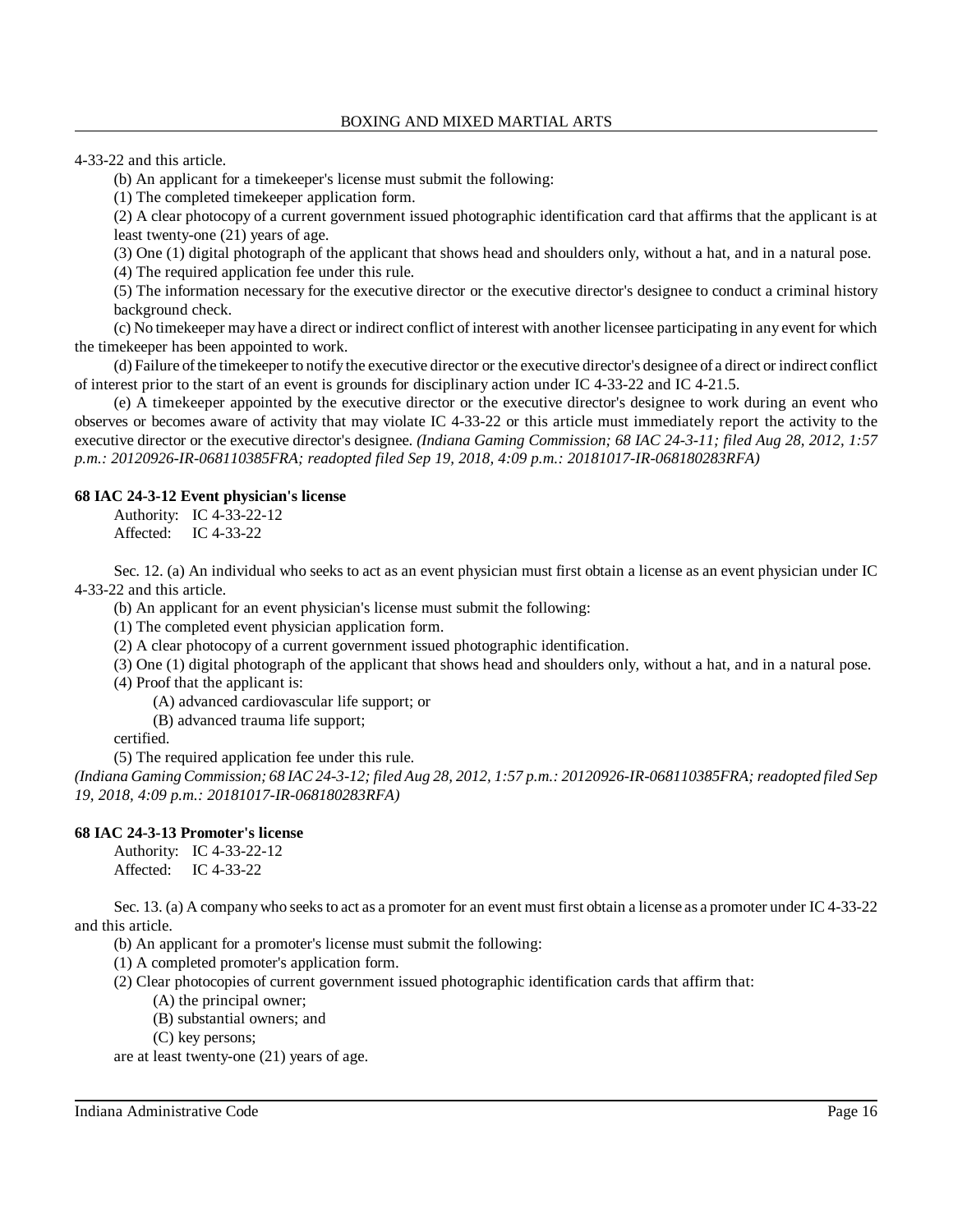(3) One (1) digital photograph of:

(A) the principal owner;

(B) substantial owners; and

(C) key persons;

that shows head and shoulders only, without a hat, and in a natural pose.

(4) The required application fee under this rule.

(5) The information necessary for the executive director or the executive director's designee to conduct a criminal history background check for:

(A) the principal owner;

(B) substantial owners; and

(C) key persons.

(6) Additional information requested by the executive director or the executive director's designee that is necessary to determine the applicant's suitability to act as a promoter under IC 4-33-22 and this article.

(c) An applicant for a promoter's license must file a surety bond in an amount not less than ten thousand dollars (\$10,000) at the time of filing the application for licensure.

(d) Notwithstanding subsection (c), the executive director or the executive director's designee reserves the right to require an additional amount of surety bond, to be filed by the promoter, in an amount equal to a good faith estimation of a combination of the following:

(1) The total gross gate receipt tax for the event.

(2) The television broadcasting tax for the event.

(3) The total estimated expenses for on-site regulation of the event.

(4) The total amount of compensation to be paid to officials and the event physician.

(5) The total contracted amount of compensation to be paid to the fighters for their participation at the event.

(e) The surety bonds are conditioned upon the promoter's faithful performance of the financial and tax obligations under IC 4-33-22 and this article.

(f) The following are prohibited from obtaining a license as an official:

(1) A promoter licensed in a state, country, or tribal nation.

(2) An:

(A) employee; or

(B) agent;

of a promoter licensed in a state, country, or tribal nation.

(g) A promoter who is licensed under IC 4-33-22 and this article may not:

(1) be the manager of a fighter for a bout in which that manager is also the promoter of record; or

(2) serve as a corner man for a fighter at an event for which the individual is the promoter of record.

(Indiana Gaming Commission; 68 IAC 24-3-13; filed Aug 28, 2012, 1:57 p.m.: 20120926-IR-068110385FRA; readopted filed Sep *19, 2018, 4:09 p.m.: 20181017-IR-068180283RFA)*

# **68 IAC 24-3-14 Medical testing**

Authority: IC 4-33-22-12 Affected: IC 4-33-22

Sec. 14. (a) Medical documents required to be on file under this article must be received by the executive director or the executive director's designee not less than forty-eight (48) hours prior to the start time of the event.

(b) The executive director or the executive director's designee may request additional medical testing to be conducted on a fighter for purposes of:

(1) determining the fighter's ability to participate in a bout; or

(2) confirming an injury or illness that prevented a fighter from participating in a previous bout.

(c) No female fighter may participate in a bout unless:

(1) laboratory results, not more than five (5) days old from the date of the event, affirming the negative test results for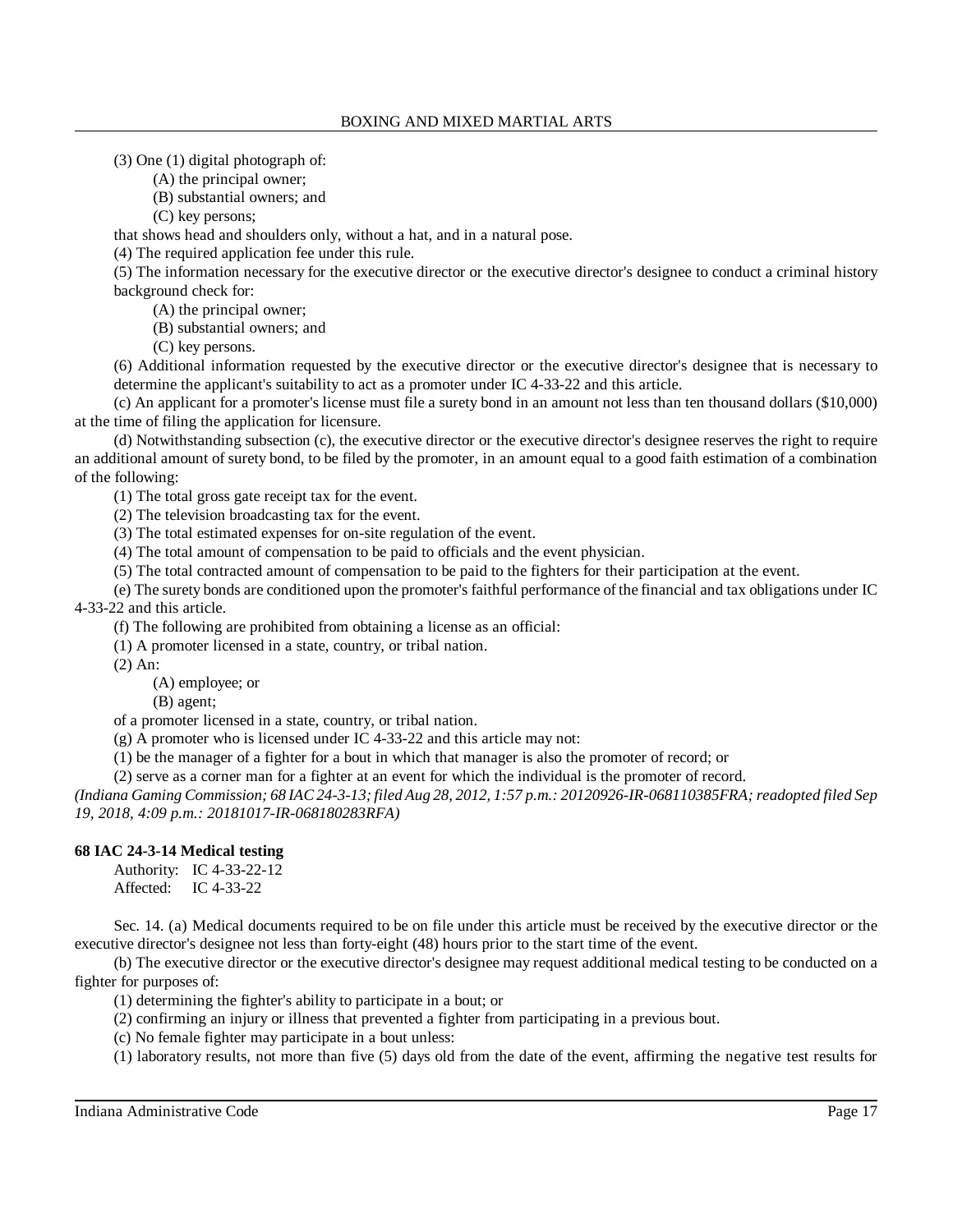pregnancy, have been submitted to and received by the executive director or the executive director's designee; or (2) two (2) negative over-the-counter pregnancy tests are taken by the fighter on-site at the event and approved by the event physician and a commission representative.

(Indiana Gaming Commission; 68 IAC 24-3-14; filed Aug 28, 2012, 1:57 p.m.: 20120926-IR-068110385FRA; readopted filed Sep *19, 2018, 4:09 p.m.: 20181017-IR-068180283RFA)*

# **68 IAC 24-3-15 Fighter substitutions**

Authority: IC 4-33-22-12 Affected: IC 4-33-22

Sec. 15. (a) Before approval of a fighter substitution, the executive director or the executive director's designee must receive the information required under this article regarding the substituting fighter not less than forty-eight (48) hours prior to the start time of the event.

(b) The executive director or the executive director's designee may deny a substitution under this article lessthan forty-eight (48) hours before the start time of an event if the substituting fighter has not been licensed as a professional fighter under IC 4-33- 22 and this rule. *(Indiana Gaming Commission; 68 IAC 24-3-15; filed Aug 28, 2012, 1:57 p.m.: 20120926-IR-068110385FRA; readopted filed Sep 19, 2018, 4:09 p.m.: 20181017-IR-068180283RFA)*

# **68 IAC 24-3-16 Payment of gross gate receipts tax**

Authority: IC 4-33-22-12 Affected: IC 4-21.5; IC 4-33-22-32

Sec. 16. (a) It shall be the responsibility of the promoter of an event to pay the gross gate receipts tax required by IC 4-33-22-32(a)(2).

(b) A promoter does not satisfy IC  $4-33-22-32(a)(2)$  or this section until the promoter pays:

(1) five percent (5%) of the gross receipts from the face value of each ticket sold; and

(2) the required tax on complimentary tickets issued as prescribed in this rule.

(c) Within five (5) business days after the conclusion of an event, the promoter must submit to the executive director or the executive director's designee either:

(1) the ticket audit from the ticket brokerage company being utilized by the promoter, which indicates the final number of tickets printed and sold in each ticket price range; or

(2) unsold printed tickets and ticket stubs, if the promoter utilized a ticket printing company.

(d) Unaccounted for tickets will be subject to the five percent (5%) ticket tax required by IC 4-33-22-32(a)(2).

(e) Unsold tickets must have the ticket stubs attached or the tickets will be considered sold for purposes of IC 4-33-22- 32(a)(2).

(f) The executive director or the executive director's designee shall serve the promoter with a financial reporting form detailing the total amount of the gross gate receipts tax to be paid.

(g) The service of the financial reporting form will be sent to the promoter's last known:

(1) mailing address;

(2) electronic mail address; or

(3) facsimile number.

(h) If a promoter fails to comply with the requirements in this section, the commission may seek:

(1) recovery of the tax revenue through the bond filed by the promoter under IC 4-33-22-32(b) and this rule; and

(2) disciplinary sanctions under IC 4-33-22 and IC 4-21.5.

*(Indiana Gaming Commission; 68 IAC 24-3-16; filed Aug 28, 2012, 1:57 p.m.: 20120926-IR-068110385FRA;readopted filed Sep 19, 2018, 4:09 p.m.: 20181017-IR-068180283RFA)*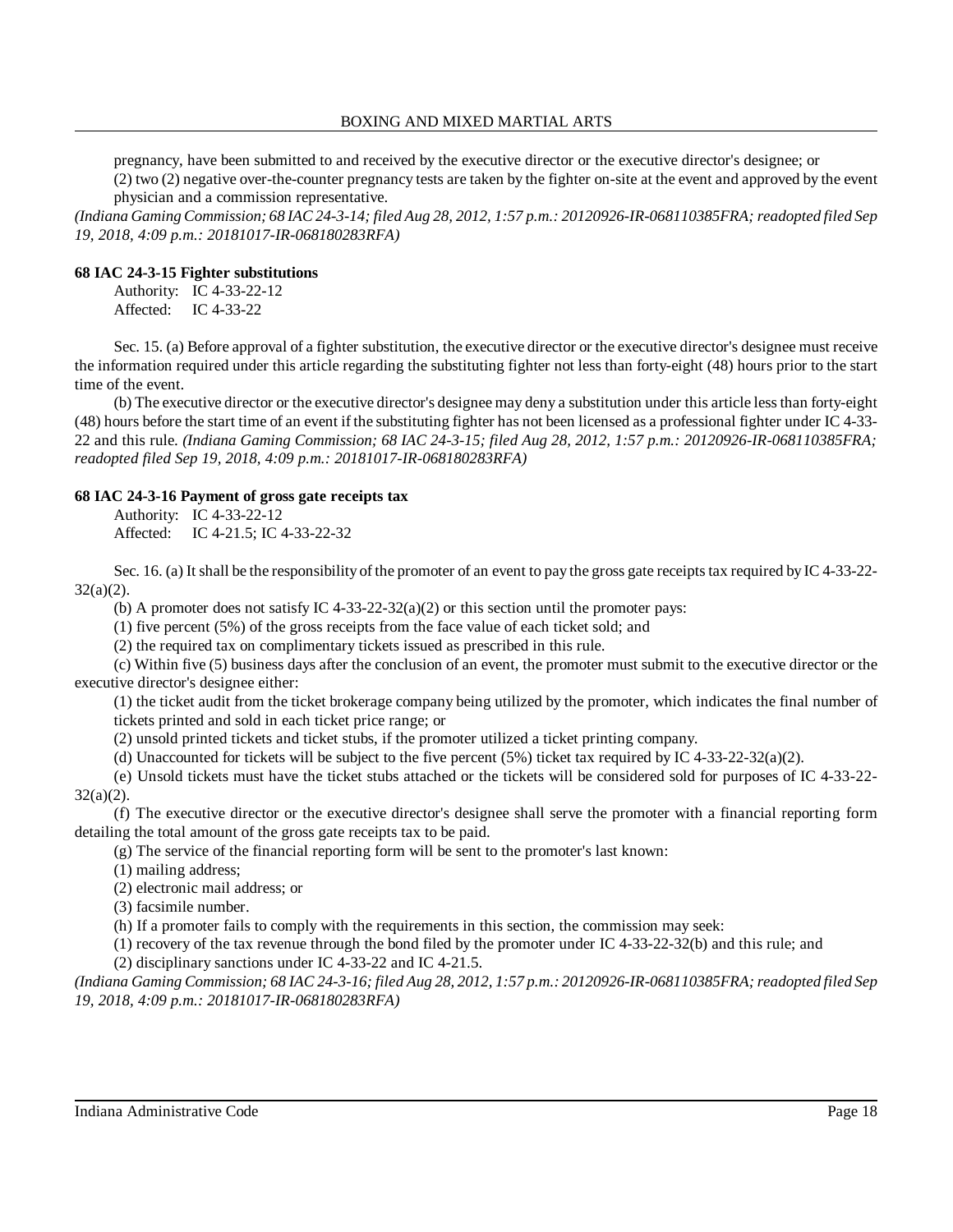### **68 IAC 24-3-17 Payment of television taxes**

Authority: IC 4-33-22-12 Affected: IC 4-21.5; IC 4-33-22-32; IC 4-33-22-33

Sec. 17. (a) It shall be the responsibility of the promoter of an event to pay the taxes required by IC 4-33-22-33.

(b) A promoter does not satisfy IC 4-33-22-33 or this section until payment of the tax in full has been received by the executive director or the executive director's designee.

(c) Remittance of the tax required under IC 4-33-22-33 and thissection must be accompanied by a financial reporting form.

(d) If a promoter fails to comply with the requirements in this section, the commission may seek:

(1) recovery of the tax revenue through the bond filed by the promoter under IC 4-33-22-32(b) and this rule; and

(2) disciplinary sanctions under IC 4-33-22 and IC 4-21.5.

*(Indiana Gaming Commission; 68 IAC 24-3-17; filed Aug 28, 2012, 1:57 p.m.: 20120926-IR-068110385FRA;readopted filed Sep 19, 2018, 4:09 p.m.: 20181017-IR-068180283RFA)*

# **68 IAC 24-3-18 Complimentary tickets**

Authority: IC 4-33-22-12 Affected: IC 4-33-22

Sec. 18. Complimentary tickets issued by a promoter will be taxed as follows:

(1) One dollar (\$1) for a complimentary ticket issued on the first five percent (5%) of the total tickets issued within an individual ticket price range.

(2) For a complimentary ticket issued above five percent (5%) of the total tickets within an individual ticket price range, five percent (5%) of the face value of the ticket.

*(Indiana Gaming Commission; 68 IAC 24-3-18; filed Aug 28, 2012, 1:57 p.m.: 20120926-IR-068110385FRA;readopted filed Sep 19, 2018, 4:09 p.m.: 20181017-IR-068180283RFA)*

# **68 IAC 24-3-19 Tickets**

Authority: IC 4-33-22-12 Affected: IC 4-33-22

Sec. 19. (a) At an event:

(1) tickets must have a:

(A) price and date of show printed plainly thereon; and

(B) ticket stub attached;

(2) both the ticket and the ticket stub must:

(A) show the:

- (i) ticket price;
- (ii) date of show;
- (iii) seat number;
- (iv) row number; and
- (v) section number; and
- (B) be consecutively numbered;
- (3) the ticket must be held by the purchaser for identification;
- (4) the ticket stub must be held at the box office for audit by a commission representative;
- (5) in the case of general admission tickets, both the ticket and ticket stub must:
	- (A) show the ticket price;
	- (B) show the date of the event; and
	- (C) be consecutively numbered; and

(6) the number on the ticket stub attached must correspond with the number on the ticket.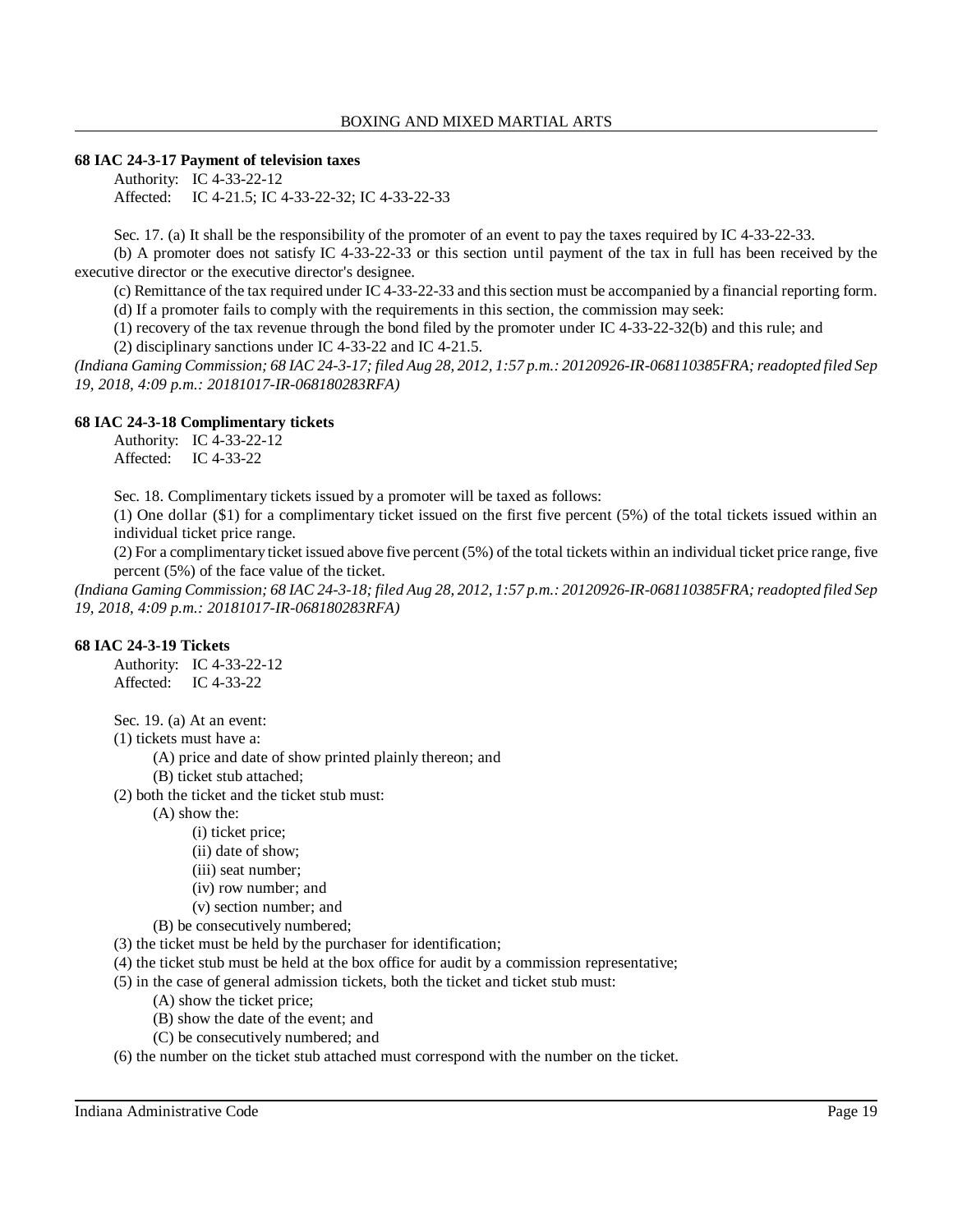(b) Except by permission of the executive director or the executive director's designee, promoters are prohibited from:

(1) selling tickets for any price greater than the price printed thereon; or

(2) changing the:

(A) number of tickets made available to the public; or

(B) price of the tickets;

at any time for an event after the executive director or the executive director's designee hasreceived the final ticket manifest from the promoter as required on the event permit application.

(Indiana Gaming Commission; 68 IAC 24-3-19; filed Aug 28, 2012, 1:57 p.m.: 20120926-IR-068110385FRA; readopted filed Sep *19, 2018, 4:09 p.m.: 20181017-IR-068180283RFA)*

### **68 IAC 24-3-20 Admissions**

Authority: IC 4-33-22-12 Affected: IC 4-33-22

Sec. 20. (a) Except as provided in this section, no individual may be admitted to an event unless the individual has:

(1) purchased a ticket; or

(2) been issued a complimentary ticket from the promoter.

(b) The following individuals must be admitted to an event, without the need to present a purchased or complimentaryticket, upon presentation oftheir credentialsissued bya commission representative or the promoter, and maybe admitted into the dressing rooms:

(1) The officials appointed by the executive director or the executive director's designee to perform official duties.

(2) An event physician appointed by the executive director or the executive director's designee to perform official duties.

(3) Fighters participating in a bout.

(4) Corner men who are assisting a fighter participating in a bout.

(5) The announcer retained by the promoter to perform official duties.

(6) Police and private security on-site for the protection of the event participants.

(7) Advanced life support ambulance personnel hired by the promoter to be on-site.

(8) Commission representatives and inspectors appointed by the executive director or the executive director's designee.

(9) The promoter of record and the promoter's employees and staff.

(10) The matchmaker of record.

(Indiana Gaming Commission; 68 IAC 24-3-20; filed Aug 28, 2012, 1:57 p.m.; 20120926-IR-068110385FRA; readopted filed Sep *19, 2018, 4:09 p.m.: 20181017-IR-068180283RFA)*

# **68 IAC 24-3-21 Fighting area and apron seating**

Authority: IC 4-33-22-12 Affected: IC 4-33-22

Sec. 21. (a) Fighting area apron seating is at the sole discretion of a commission representative during an event. No individual is permitted to sit in a fighting area apron seat unless expressly authorized by a commission representative.

(b) No fighting area apron seat may be sold as a ticketed seat at an event.

(c) A commission representative may rearrange fighting area apron seats at his or her discretion.

(d) The fighting area and fighting area apron seating must be separated with a partition or barricade from the ticketed seating by a distance of not less than six (6) feet.

(e) No persons other than the fighters and the referee may enter the fighting area during the progress of a round. *(Indiana* Gaming Commission; 68 IAC 24-3-21; filed Aug 28, 2012, 1:57 p.m.: 20120926-IR-068110385FRA; readopted filed Sep 19, 2018, *4:09 p.m.: 20181017-IR-068180283RFA)*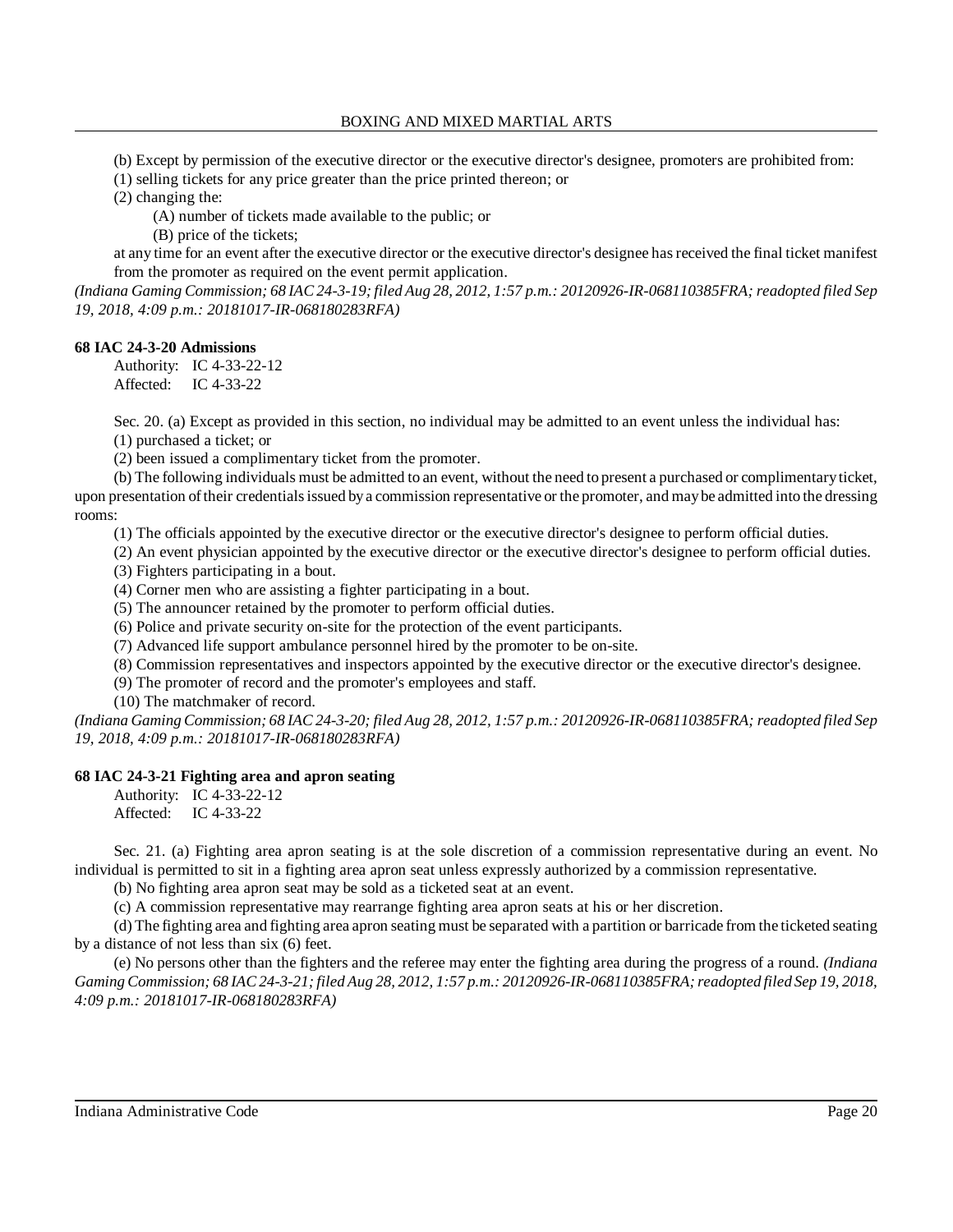#### **68 IAC 24-3-22 Fighter insurance coverage**

Authority: IC 4-33-22-12 Affected: IC 4-33-22

Sec. 22. (a) The promoter of an event must obtain:

(1) medical benefit coverage for each fighter participating in a bout in an amount not less than ten thousand dollars (\$10,000), which shall provide for medical, surgical, and hospital care for injuries sustained by the fighter while participating in the bout; and

(2) accidental death benefit coverage for each fighter participating in a bout in an amount not less than ten thousand dollars (\$10,000), which shall be paid to the fighter's estate in the event ofthe fighter's death resulting from participation in the bout.

(b) Deductibles for the required medical and accidental death benefit coverage must be paid by the promoter.

(c) The promoter must have documentation on file with the executive director or the executive director's designee prior to the start of an event verifying the required medical and accidental death benefit coverage has been obtained.

(d) No event may be conducted in Indiana unless the promoter is in full compliance with the requirements of this section concerning medical and accidental death benefit coverage. *(Indiana Gaming Commission; 68 IAC 24-3-22; filed Aug 28, 2012, 1:57 p.m.: 20120926-IR-068110385FRA; readopted filed Sep 19, 2018, 4:09 p.m.: 20181017-IR-068180283RFA)*

### **68 IAC 24-3-23 Bout contracts**

Authority: IC 4-33-22-12 Affected: IC 4-33-22

Sec. 23. (a) A promoter must execute a contract with a fighter before the fighter may be allowed to participate in a bout. (b) A contract between a promoter and a fighter must be:

(1) executed on a form prescribed by the executive director or the executive director's designee;

(2) signed by the parties thereto; and

(3) filed with the executive director or the executive director's designee not later than forty-eight (48) hours prior to the event. *(Indiana Gaming Commission; 68 IAC 24-3-23; filed Aug 28, 2012, 1:57 p.m.: 20120926-IR-068110385FRA;readopted filed Sep 19, 2018, 4:09 p.m.: 20181017-IR-068180283RFA)*

# **68 IAC 24-3-24 Ambulance**

Authority: IC 4-33-22-12 Affected: IC 4-33-22; IC 16-31-3

Sec. 24. (a) The following must be present on-site while a bout is in progress:

(1) A minimum of one (1) advanced life support ambulance, fully equipped in accordance with 836 IAC 2.

(2) Adequate medical personnel to staffsaid ambulance who are certified under IC 16-31-3 to provide advanced life support patient care.

(b) The medical personnel from the ambulance must be present directly outside the fighting area with the equipment required by the current protocols established by the medical director, as defined in 836 IAC 1, to provide immediate emergency medical care while a bout is in progress.

(c) The executive director or the executive director's designee may require the promoter to provide additional advanced life support ambulances.*(Indiana Gaming Commission; 68 IAC24-3-24;filedAug 28, 2012, 1:57 p.m.: 20120926-IR-068110385FRA; readopted filed Sep 19, 2018, 4:09 p.m.: 20181017-IR-068180283RFA)*

### **68 IAC 24-3-25 Venue security**

Authority: IC 4-33-22-12 Affected: IC 4-33-22

Sec. 25. (a) At an event, either the promoter or the venue must provide adequate police or private security forces for the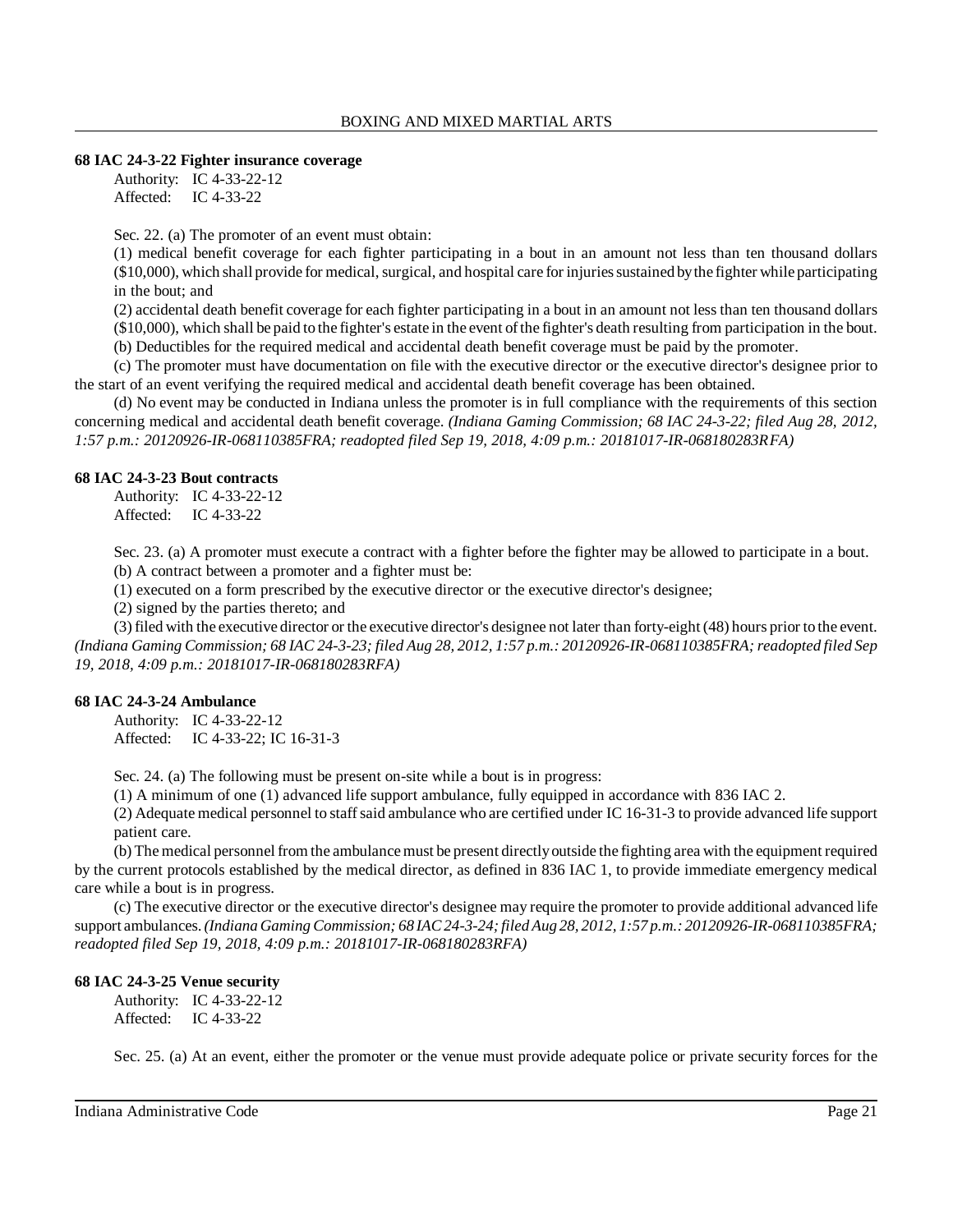protection of event participants and spectators.

(b) The promoter must have a final plan for providing adequate police or private security forces on file with the executive director or the executive director's designee prior to the start of the event.

(c) The executive director or the executive director's designee must approve the final plan for security, including the:

(1) total number of security personnel; and

(2) security personnel stations.

(d) Either the promoter or the venue must provide a commission representative with the name and emergency contact information for the chief ofsecurity before the commencement of the event. *(Indiana Gaming Commission; 68 IAC 24-3-25; filed Aug 28, 2012, 1:57 p.m.: 20120926-IR-068110385FRA; readopted filed Sep 19, 2018, 4:09 p.m.: 20181017-IR-068180283RFA)*

#### **68 IAC 24-3-26 Compensation for officials**

Authority: IC 4-33-22-12 Affected: IC 4-33-22

Sec. 26. (a) The compensation for an official at an event held in a location with a seating capacity of less than five thousand (5,000) attendees for that specific event shall not be less than the following:

| $(1)$ Timekeepers | \$75                                                   |
|-------------------|--------------------------------------------------------|
| $(2)$ Judges      | \$125 or \$150, if the official judges a title fight   |
| (3) Referees      | \$175 or \$200, if the official referees a title fight |

(b) The compensation for an official at an event meeting either or both of the following conditions shall be agreed upon by the executive director or the executive director's designee and the promoter before the event:

(1) Seating capacity for that specific event is five thousand (5,000) or more attendees.

(2) The event is broadcast on:

(A) closed circuit telecast;

(B) pay-per-view telecast; or

(C) subscription television.

(c) An individual who is appointed to an event as more than one (1) type of official, alternating between individual bouts, must be compensated at the rate of the highest level at which the individual officiated.

(d) The promoter must compensate an event physician a minimum of three hundred dollars (\$300) for services performed at an event.

(e) The executive director or the executive director's designee reservesthe right to require additional paymentsto the officials and event physicians for travel expenses incurred.

(f) The promoter shall remit compensation payments in full to a commission representative for the officials and event physicians prior to the start of the event.

(g) Failure of the promoter to remit the required compensation payments under this section may result in the cancellation of the event. *(Indiana Gaming Commission; 68 IAC 24-3-26; filed Aug 28, 2012, 1:57 p.m.: 20120926-IR-068110385FRA; readopted filed Sep 19, 2018, 4:09 p.m.: 20181017-IR-068180283RFA)*

### **68 IAC 24-3-27 Reimbursement**

Authority: IC 4-33-22-12 Affected: IC 4-21.5; IC 4-33-22-32

Sec. 27. (a) The promoter of an event must reimburse the commission, in an amount not to exceed five hundred dollars (\$500), for its expenses incurred in the provision of on-site regulation, including:

(1) compensation; and

(2) travel expenses;

for commission representatives and inspectors appointed by the executive director or the executive director's designee.

(b) Notwithstanding subsection (a), the executive director or the executive director's designee reserves the right to require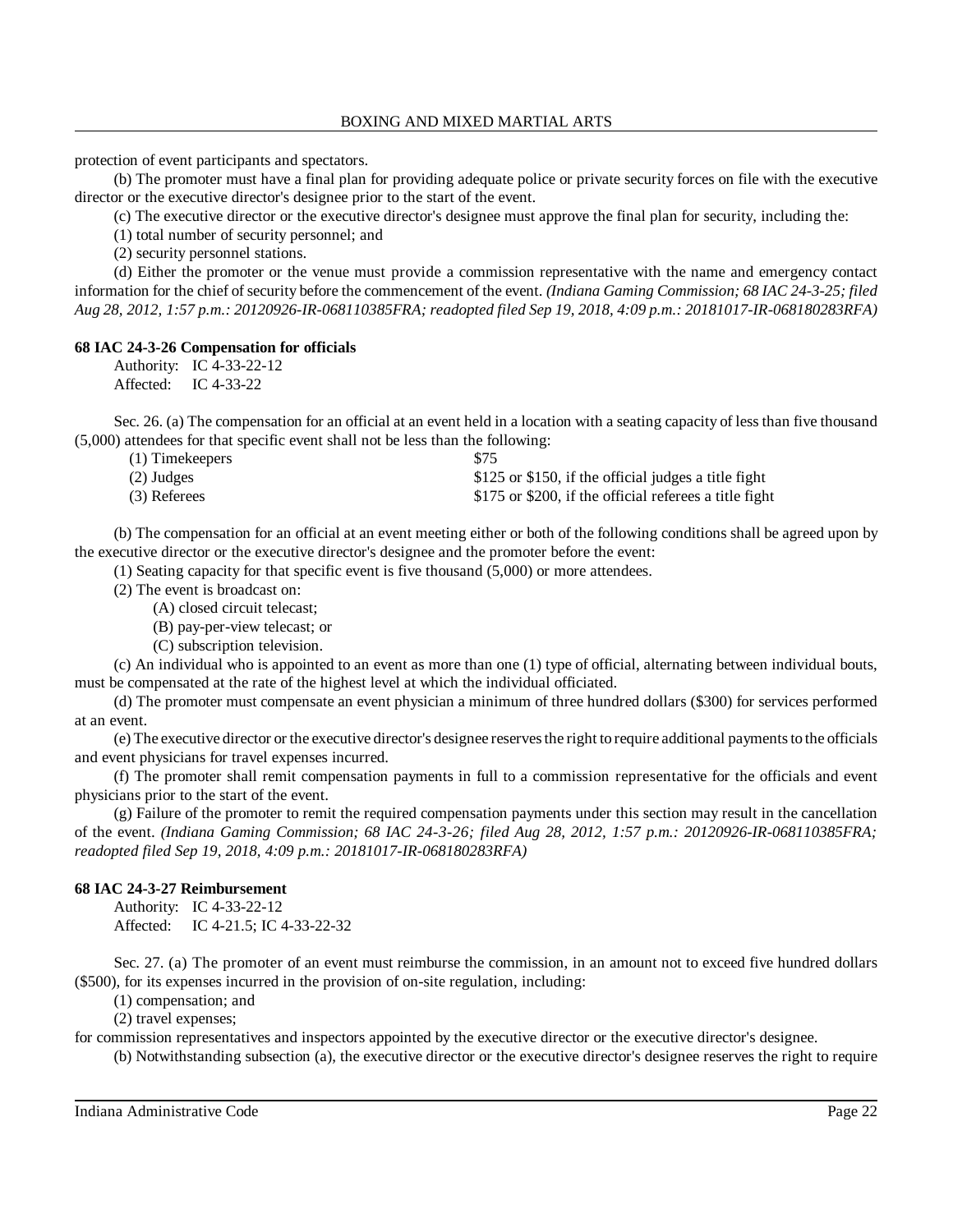the actual amount owed, based on the:

(1) location of event;

(2) length of the event;

(3) type of venue where the event will be held, including the:

(A) number and layout of the venue's dressing rooms; and

(B) seating capacity of the venue; or

(4) live broadcast of the event on:

(A) basic channel television;

(B) premium channel television; or

(C) pay-per-view television.

(c) The promoter shall submit payment of the expense reimbursement in full within ten (10) business days from the date of the service of the invoice.

(d) If a promoter fails to comply with the requirements in this section, the commission may seek:

(1) recovery of the expense reimbursement through the bond filed by the promoter under IC 4-33-22-32(b) and thisrule; and (2) disciplinary sanctions under IC 4-33-22 and IC 4-21.5.

(Indiana Gaming Commission; 68 IAC 24-3-27; filed Aug 28, 2012, 1:57 p.m.: 20120926-IR-068110385FRA; readopted filed Sep *19, 2018, 4:09 p.m.: 20181017-IR-068180283RFA)*

# **68 IAC 24-3-28 Items provided by the promoter**

Authority: IC 4-33-22-12 Affected: IC 4-33-22

Sec. 28. (a) The promoter of an event must provide the following items:

(1) Weight scales to be used for the official weigh-in of the fighters.

(2) Gloves in various legal weight ranges to be worn by the fighter, which meet the specifications described in this article.

(3) An adequate supply of disposable hygienic laboratory gloves of a type approved by a commission representative to be worn by:

(A) referees;

(B) the event physician; and

(C) the corner men while participating in a bout.

(4) A cleaning solution approved by a commission representative used to clean blood and debris:

(A) in the fighting area; and

(B) on the gloves worn by fighters.

(5) An acceptable means of disposal of items containing blood-borne pathogens.

(6) An adequate supply of:

(A) bottled water; and

(B) ice;

to be used by fighters.

(7) The approved credentials to be issued to individuals under this rule.

(b) The promoter of a professional boxing event or professional-amateur boxing event must provide elevated stoolsto be used by the judges.

(c) The promoter of a professional mixed martial arts event or professional-amateur mixed martial arts event must provide the following:

(1) Fingernail and toenail clippers.

(2) Red and blue tape.

(Indiana Gaming Commission; 68 IAC 24-3-28; filed Aug 28, 2012, 1:57 p.m.: 20120926-IR-068110385FRA; readopted filed Sep *19, 2018, 4:09 p.m.: 20181017-IR-068180283RFA)*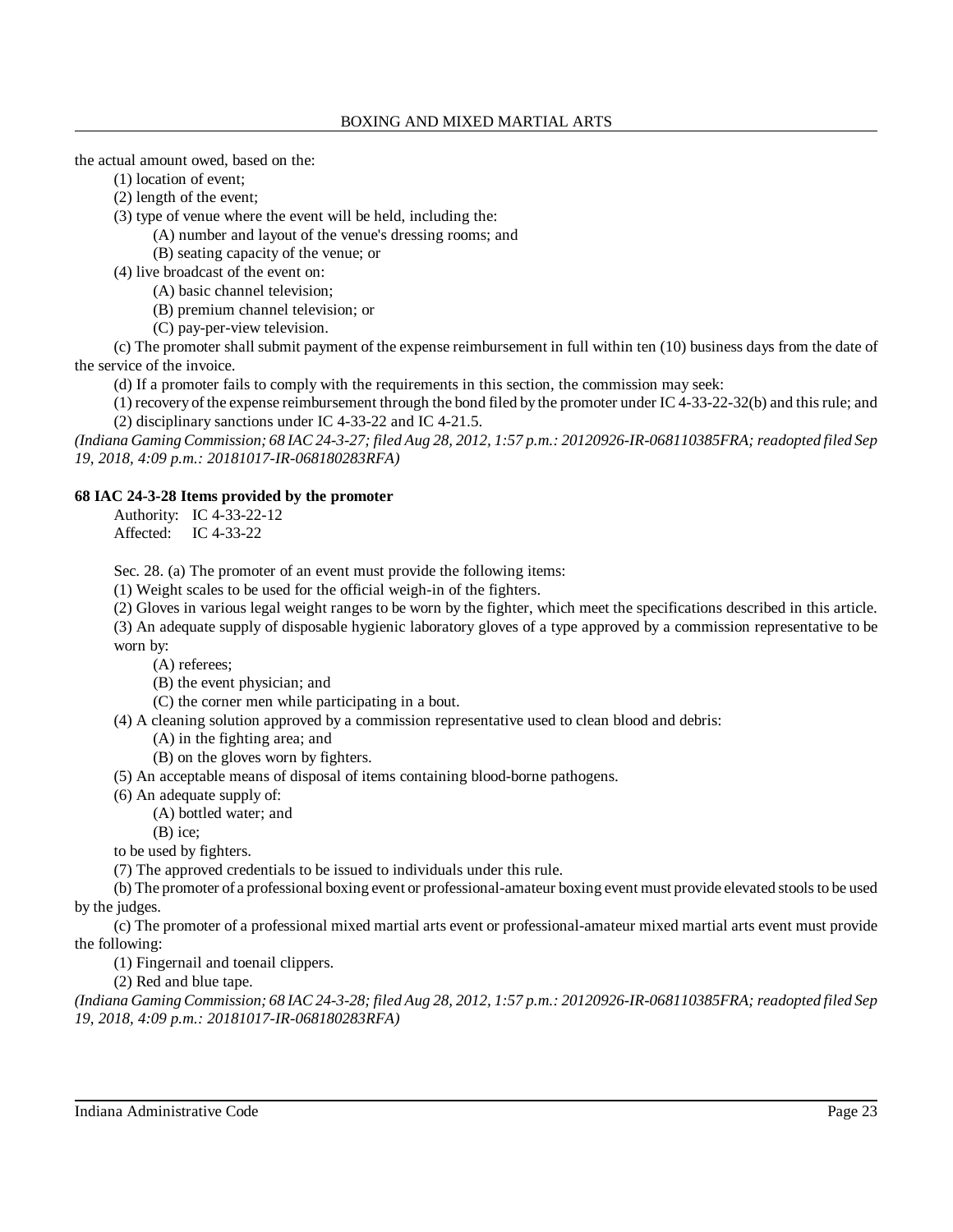# **68 IAC 24-3-29 Weigh-ins**

Authority: IC 4-33-22-12 Affected: IC 4-33-22

Sec. 29. (a) At the official weigh-in for an event, a:

(1) commission representative; or

(2) weigh-in witness appointed by the executive director or the executive director's designee;

must be present.

(b) The official weigh-in must be completed:

(1) not more than thirty (30) hours; and

(2) not less than two (2) hours;

before the commencement of the event at a time and location to be determined by the promoter and approved by the executive director or the executive director's designee.

(c) The promoter or an agent of the promoter must be present at the official weigh-in.

(d) A fighter must weigh-in stripped to undergarments.

(e) If a fighter is not present at the official weigh-in due to a verifiable emergency situation, the executive director or the executive director's designee may approve a later weigh-in for that fighter to be conducted not less than two (2) hours before the scheduled start time of the event.

(f) If a fighter whose weigh-in isrescheduled under subsection (e) does not weigh-in as outlined in subsection (e), the fighter may not participate in the bout for which he or she is scheduled.

 $(g)$  If a fighter is over his or her contract weight at the official weigh-in, other than the one (1) pound allowance permitted in nonchampionship bouts, the fighter is permitted to continue to attempt to make his or her contract weight for two (2) hours after the fighter's initial weigh-in.

(h) If a fighter is over his or her contract weight at the official weigh-in, the fighter may not be permitted to lose more than: (1) four (4) pounds, if the official weigh-in occurred between thirty (30) hours and twelve (12) hours prior to the scheduled start time of event; or

(2) two (2) pounds, if the official weigh-in occurred lessthan twelve (12) hours prior to the scheduled start time of the event. (i) If a fighter remains over his or her contract weight after the permitted two  $(2)$  hour time frame in subsection  $(g)$ , the

fighter may not participate in the bout for which he or she is scheduled unless the:

(1) promoter;

(2) fighter who has failed to weigh in at his or her contract weight; and

(3) fighter's opponent;

renegotiate their bout contracts and a commission representative approves of the renegotiated contracts.

(j) Weight scales of standard make must be:

(1) furnished by the promoter; and

(2) approved by a commission representative or the weigh-in witness.

(k) If more than one (1) weight scale is furnished by the promoter, a fighter must be weighed on the same weight scale as his or her opponent.

(l) The promoter must furnish the weight scale used at the official weigh-in in the dressing room area at the venue where the event is conducted.

(m) At his or her discretion, and at any time before or during an event, a commission representative may order a fighter to be weighed an additional time:

(1) if the commission representative believes the weight listed from the official weigh-in may be incorrect; or

(2) to ensure the maximum allowable weight differentials in this article are not being exceeded.

*(Indiana Gaming Commission; 68 IAC 24-3-29; filed Aug 28, 2012, 1:57 p.m.: 20120926-IR-068110385FRA;readopted filed Sep 19, 2018, 4:09 p.m.: 20181017-IR-068180283RFA)*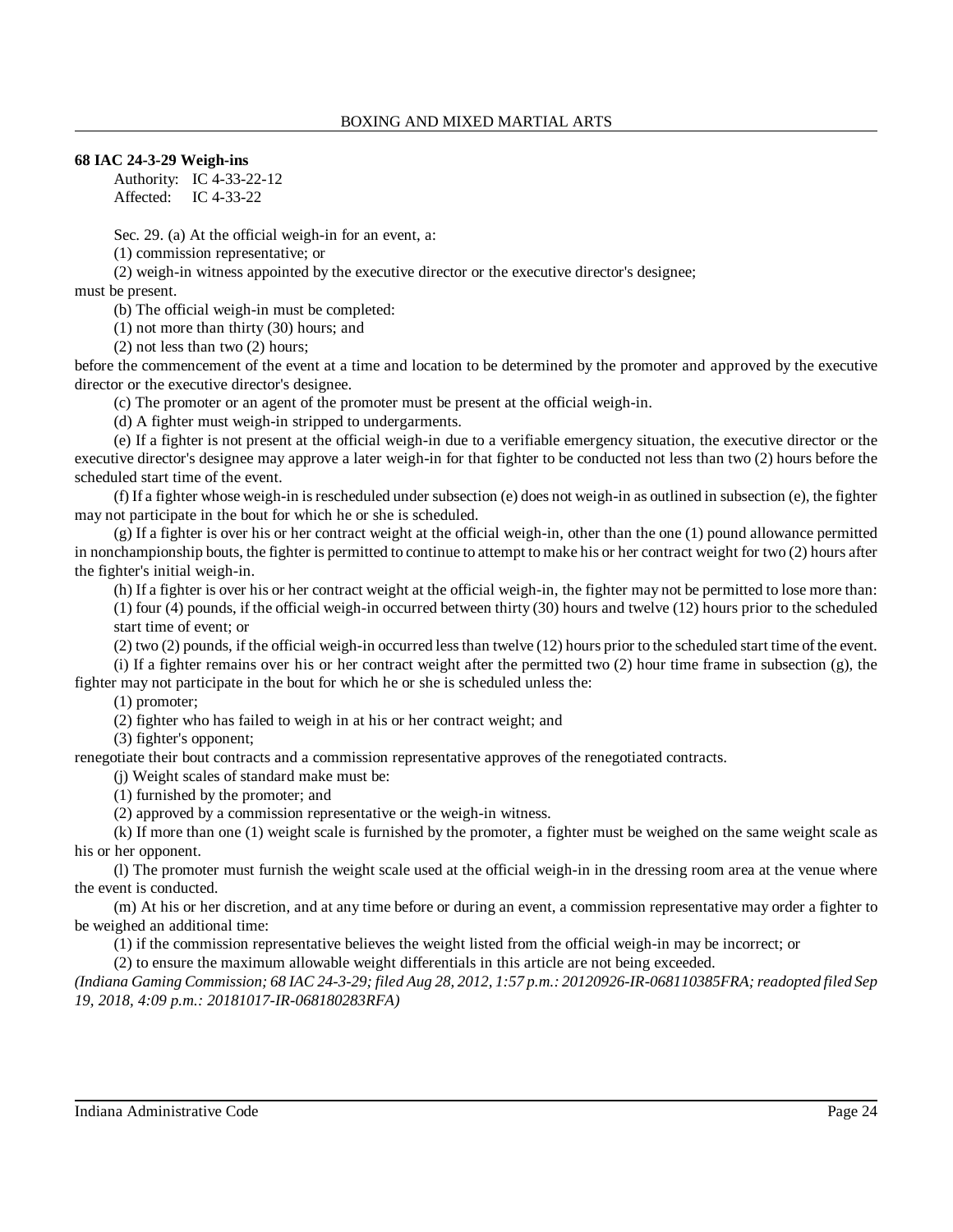#### **68 IAC 24-3-30 Fighter requirements**

Authority: IC 4-33-22-12 Affected: IC 4-33-22

Sec. 30. (a) When participating in a bout, a fighter:

(1) may wear a mustache or beard, with the approval of a commission representative;

(2) must not have braided facial hair;

(3) must have hair trimmed or tied back in such a manner as not to interfere with the vision of either fighter and not covering all or part of his or her face;

(4) must not wear jewelry or piercing accessories; and

(5) must not wear facial cosmetics.

(b) Professional mixed martial artists must have trimmed fingernails and toenails.

(c) When participating in a bout, a fighter must wear an individually fitted mouthpiece.

(d) The mouthpiece is subject to examination and approval by:

(1) the event physician;

(2) the referee;

(3) a commission representative; or

(4) an inspector.

(e) A round may not begin unless the fighter's mouthpiece is in place. *(Indiana Gaming Commission; 68 IAC 24-3-30; filed Aug 28, 2012, 1:57 p.m.: 20120926-IR-068110385FRA; readopted filed Sep 19, 2018, 4:09 p.m.: 20181017-IR-068180283RFA)*

### **68 IAC 24-3-31 Pre-bout fighter examination**

Authority: IC 4-33-22-12 Affected: IC 4-33-22-27

Sec. 31. (a) A fighter who fails to obtain the event physician's certification of physical fitness to participate, as required by IC 4-33-22-27(a), may not be permitted to participate in the event.

(b) Once a fighter has been examined by the event physician before the event, he or she may not leave the dressing room area without the permission of a commission representative or inspector. *(Indiana Gaming Commission; 68 IAC 24-3-31; filed Aug 28, 2012, 1:57 p.m.: 20120926-IR-068110385FRA; readopted filed Sep 19, 2018, 4:09 p.m.: 20181017-IR-068180283RFA)*

### **68 IAC 24-3-32 Approved beverages for fighters**

Authority: IC 4-33-22-12 Affected: IC 4-33-22

Sec. 32. (a) A fighter is only allowed to consume water and electrolyte-replacement drinks once he orshe has been examined by the event physician before the event.

(b) Water or electrolyte-replacement drinks must be approved by a commission representative or inspector and brought to the fighting area in unopened and sealed plastic containers.

(c) A commission representative or inspector may remove a disallowed drink from the dressing room or fighting area. (Indiana Gaming Commission; 68 IAC 24-3-32; filed Aug 28, 2012, 1:57 p.m.: 20120926-IR-068110385FRA; readopted filed Sep *19, 2018, 4:09 p.m.: 20181017-IR-068180283RFA)*

#### **68 IAC 24-3-33 Judges**

Authority: IC 4-33-22-12 Affected: IC 4-33-22

Sec. 33. (a) There must be present at an event a minimum of three (3) judges appointed by the executive director or the executive director's designee to fulfill official duties during the bouts.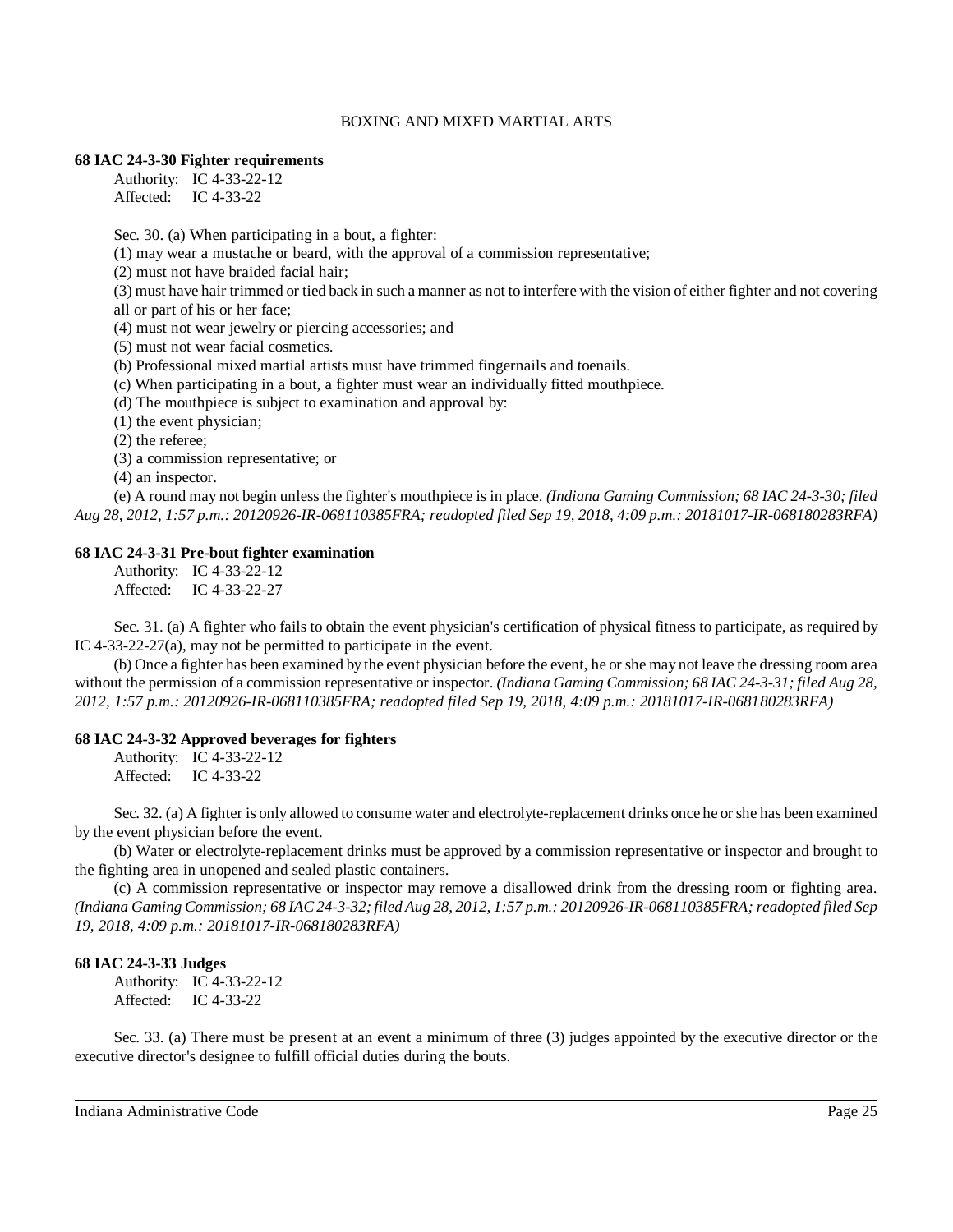(b) The executive director or the executive director's designee may appoint additional judges for an event.

(c) Failure of a judge to comply with IC 4-33-22 and this article may result in immediate removal from the fighting area by a commission representative.

(d) Each judge must be stationed directly outside of the fighting area as designated by a commission representative.

(e) Each judge must render an independent decision. *(Indiana Gaming Commission; 68 IAC 24-3-33; filed Aug 28, 2012, 1:57 p.m.: 20120926-IR-068110385FRA; readopted filed Sep 19, 2018, 4:09 p.m.: 20181017-IR-068180283RFA)*

### **68 IAC 24-3-34 Announcer**

Authority: IC 4-33-22-12 Affected: IC 4-33-22

Sec. 34. (a) There must be present at an event a minimum of one (1) announcer.

(b) Announcers are strictly forbidden from introducing a bout except when authorized to do so by a commission representative.

(c) It is the promoter's responsibility to ensure that the announcer at an event acts in accordance with IC 4-33-22 and this article. *(Indiana Gaming Commission; 68 IAC 24-3-34; filed Aug 28, 2012, 1:57 p.m.: 20120926-IR-068110385FRA; filed Oct 21, 2016, 10:19 a.m.: 20161116-IR-068160052FRA)*

# **68 IAC 24-3-35 Event physician**

Authority: IC 4-33-22-12 Affected: IC 4-33-22

Sec. 35. (a) The executive director or the executive director's designee must appoint to an event a minimum of one (1) event physician licensed under IC 4-33-22 and this article.

(b) The event physician must be present directlyoutside the fighting area toprovide immediate emergencymedical care while the bout is in progress.

(c) The event physician must:

(1) enter the fighting area immediately after the conclusion of a bout to examine the fighters; and

(2) recommend a medical suspension for a fighter that the event physician determines appropriate.

(d) The executive director or the executive director's designee may appoint additional licensed physicians. *(Indiana Gaming Commission; 68 IAC 24-3-35; filed Aug 28, 2012, 1:57 p.m.: 20120926-IR-068110385FRA; readopted filed Sep 19, 2018, 4:09 p.m.: 20181017-IR-068180283RFA)*

# **68 IAC 24-3-36 Medical suspensions**

Authority: IC 4-33-22-12 Affected: IC 4-21.5-4; IC 4-33-22

Sec. 36. (a) The executive director, the executive director's designee, or a commission representative may issue an order for a medical suspension under IC 4-21.5-4.

(b) The following medical suspensions must be issued to a fighter participating in a bout as follows:

(1) For a technical knockout (TKO), a minimum of thirty (30) days suspension.

(2) For a knockout (KO), a minimum of sixty (60) days suspension.

(c) A commission representative may:

(1) lengthen and impose additional conditions upon an existing medical suspension; and

(2) issue additional medical suspensions;

### as necessary.

(d) If a medical suspension is issued and specific medical procedures or testing are required, the fighter must be examined and cleared for that specific condition by a physician licensed in the state in which the examination occurred before the medical suspension may be lifted.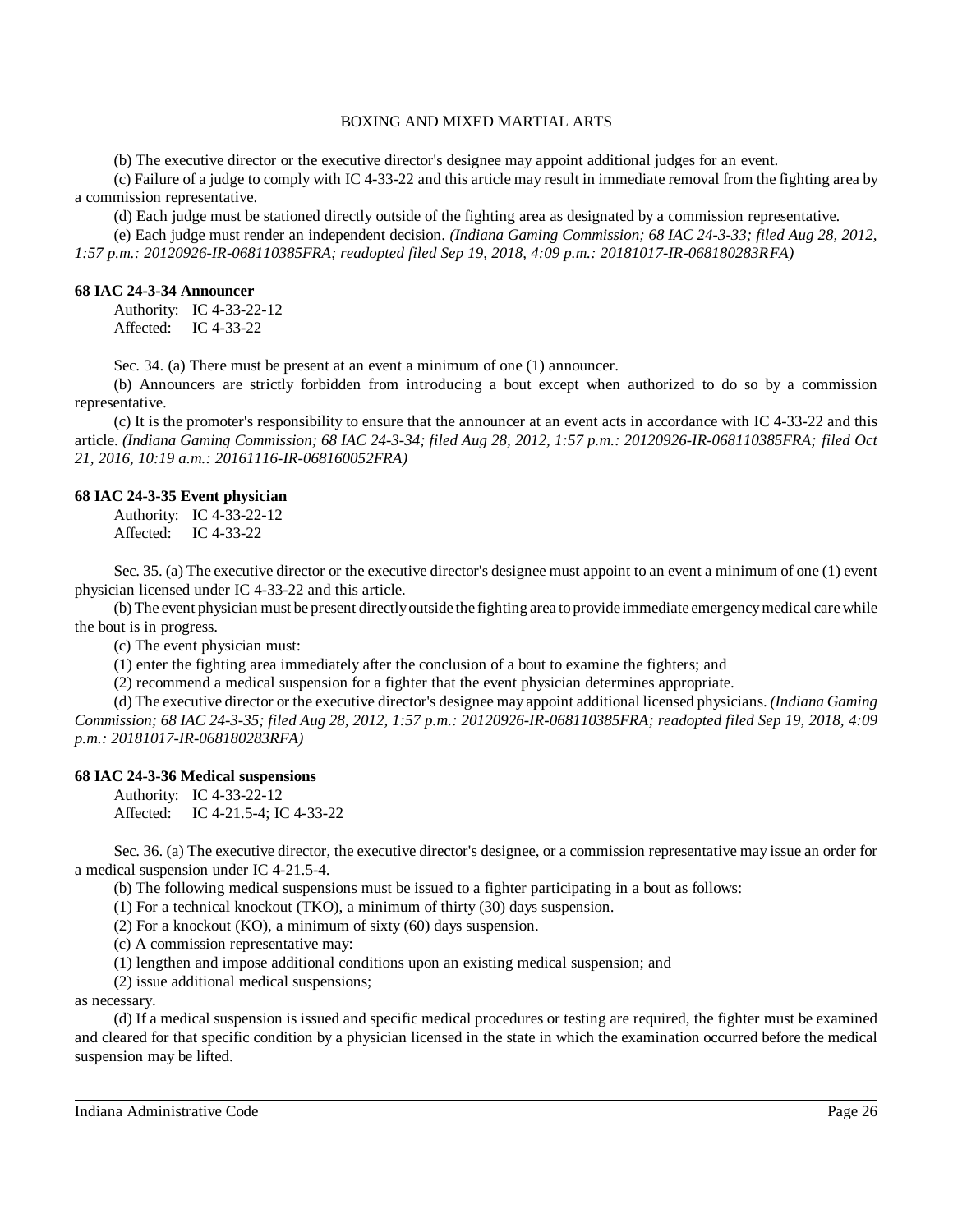(e) A fighter subject to an order levying a medical suspension may appeal the medical suspension by requesting a hearing under IC 4-21.5-4. *(Indiana Gaming Commission; 68 IAC 24-3-36; filed Aug 28, 2012, 1:57 p.m.: 20120926-IR-068110385FRA; readopted filed Sep 19, 2018, 4:09 p.m.: 20181017-IR-068180283RFA)*

# **68 IAC 24-3-37 Testing for prohibited drugs**

Authority: IC 4-33-22-12 Affected: IC 4-33-22

Sec. 37. (a) A fighter is not permitted to participate in a bout if the fighter has a prohibited drug in his or her:

(1) possession;

(2) control; or

(3) system.

(b) A commission representative may order a fighter scheduled to participate in a bout to submit to a test for the detection of prohibited drugs.

(c) A fighter participating in a championship bout must submit to a test for the detection of prohibited drugs.

(d) On the day of the event, a commission representative will inform the fighter that he or she has been selected for a test for the detection of prohibited drugs. The fighter must submit to the test at the conclusion of the fighter's bout.

(e) A fighter may not refuse to submit to a test ordered under this section. A fighter will be found to have failed the test if he or she refuses to submit to the testing procedures under this section.

(f) The promoter must ensure that the costs of obtaining a test for the detection of prohibited drugs are paid.

(g) The following may result in disciplinary action against a fighter's license:

(1) A confirmed positive prohibited drug test result.

(2) Failure to submit to a test for the detection of prohibited drugs upon request.

(h) If a fighter:

(1) has a confirmed positive prohibited drug test result from a sample taken immediately following the fighter's bout; or (2) failed to submit to a test;

and was declared the winner of the bout, the official bout result shall be changed to a no decision in a boxing bout and a no contest in a mixed martial arts bout. *(Indiana Gaming Commission; 68 IAC 24-3-37; filed Aug 28, 2012, 1:57 p.m.: 20120926-IR-068110385FRA; readopted filed Sep 19, 2018, 4:09 p.m.: 20181017-IR-068180283RFA)*

# **68 IAC 24-3-38 Commission representatives and inspectors**

Authority: IC 4-33-22-12 Affected: IC 4-33-22

Sec. 38. (a) There must be present at an event at least one (1) commission representative or inspector appointed by the executive director or the executive director's designee for the purpose of providing on-site regulation.

(b) The executive director or the executive director's designee may assign a chief commission representative and as many additional commission representatives or inspectors as is necessary for the oversight of the event.

(c) Each commission representative or inspector assigned under this section is responsible for ensuring that the provisions of IC 4-33-22 and this article are observed. *(Indiana Gaming Commission; 68 IAC 24-3-38; filed Aug 28, 2012, 1:57 p.m.: 20120926-IR-068110385FRA; readopted filed Sep 19, 2018, 4:09 p.m.: 20181017-IR-068180283RFA)*

# **68 IAC 24-3-39 Changing bout results**

Authority: IC 4-33-22-12 Affected: IC 4-33-22

Sec. 39. (a) The executive director or the executive director's designee will not change a decision rendered at the end of any bout unless the:

(1) executive director or the executive director's designee determines that a fraudulent act or corruption took place during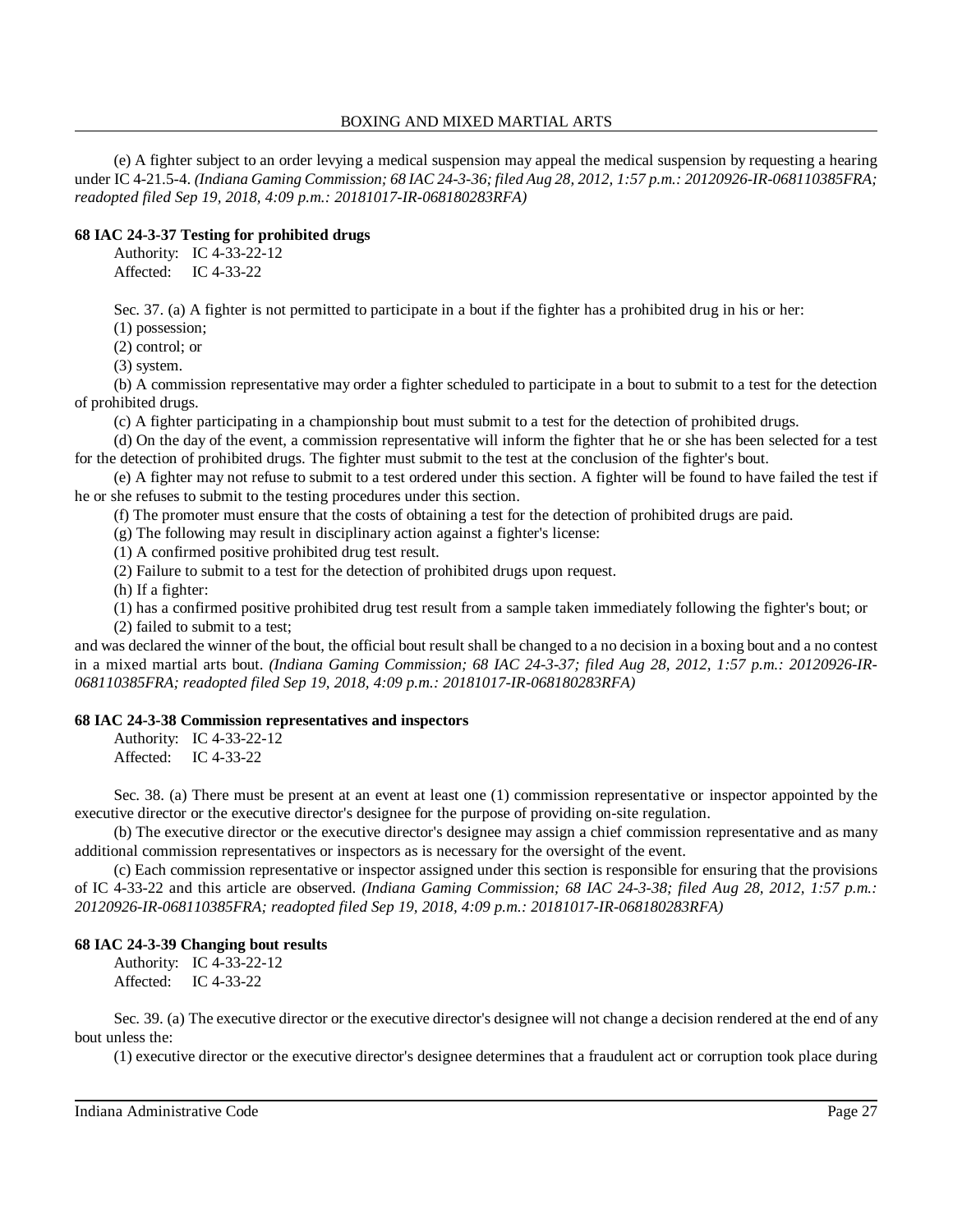the bout;

(2) compilation of the score cards of the judges discloses a clerical error that showsthat the decision was given to the wrong fighter; or

(3) referee or a commission representative hasrendered an incorrect decision based on the misinterpretation of a bout result in this article.

(b) A petition to change a bout result may only be filed by the:

(1) fighter participating in the bout; or

(2) fighter's manager.

(c) The petition to change a bout result must:

(1) be filed, in writing, with the executive director or the executive director's designee not later than ten (10) business days after the conclusion of the bout in question;

(2) state the specific reason or reasons the bout result should be changed; and

(3) include videotape, if any, of the entire bout in question.

(Indiana Gaming Commission; 68 IAC 24-3-39; filed Aug 28, 2012, 1:57 p.m.: 20120926-IR-068110385FRA; readopted filed Sep *19, 2018, 4:09 p.m.: 20181017-IR-068180283RFA)*

### **68 IAC 24-3-40 Failure to comply**

Authority: IC 4-33-22-12 Affected: IC 4-21.5; IC 4-33-22

Sec. 40. Failure of a licensee to comply with the provisions of IC 4-33-22 and this article may result in:

(1) the cancellation of a bout;

(2) the cancellation of an event; and

(3) disciplinary action, including license suspension, revocation, or denial under IC 4-33-22 and IC 4-21.5. (Indiana Gaming Commission; 68 IAC 24-3-40; filed Aug 28, 2012, 1:57 p.m.; 20120926-IR-068110385FRA; readopted filed Sep *19, 2018, 4:09 p.m.: 20181017-IR-068180283RFA)*

# **Rule 4. Professional Boxing**

#### **68 IAC 24-4-1 Weight classes**

Authority: IC 4-33-22-12 Affected: IC 4-33-22

Sec. 1. (a) Professional boxers shall compete against each other based on the following weight categories:

| (1) Mini flyweight       | up to 105 pounds       |
|--------------------------|------------------------|
| (2) Light flyweight      | over 105 to 108 pounds |
| $(3)$ Flyweight          | over 108 to 112 pounds |
| (4) Super flyweight      | over 112 to 115 pounds |
| (5) Bantamweight         | over 115 to 118 pounds |
| (6) Super bantamweight   | over 118 to 122 pounds |
| (7) Featherweight        | over 122 to 126 pounds |
| (8) Super featherweight  | over 126 to 130 pounds |
| $(9)$ Lightweight        | over 130 to 135 pounds |
| $(10)$ Super lightweight | over 135 to 140 pounds |
| $(11)$ Welterweight      | over 140 to 147 pounds |
| (12) Super welterweight  | over 147 to 154 pounds |
| $(13)$ Middleweight      | over 154 to 160 pounds |
| (14) Super middleweight  | over 160 to 168 pounds |
| (15) Light heavyweight   | over 168 to 175 pounds |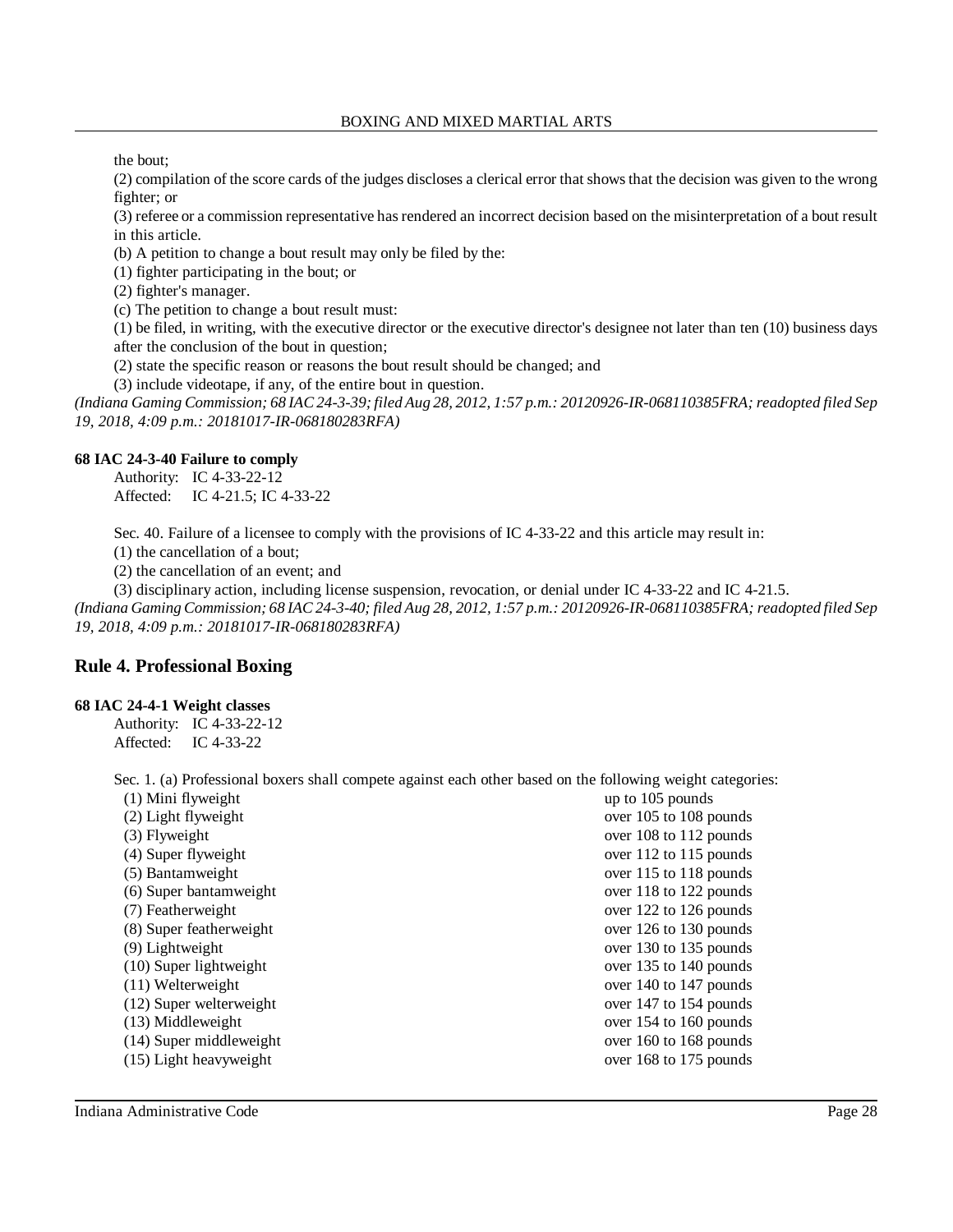(16) Cruiserweight over 175 to 200 pounds (17) Heavyweight over 200 pounds

(b) A bout may take place between professional boxers in different weight categories if the difference in weight between the professional boxers does not exceed the allowance shown in the following schedule:

(2) Over 118 to 130 pounds not more than 4 pounds not more than 4 pounds (3) Over 130 to 140 pounds not more than 5 pounds not more than 5 pounds (4) Over 140 to 175 pounds not more than 7 pounds (5) Over 175 to 200 pounds not more than 12 pounds not more than 12 pounds (6) Over 200 pounds no limit

(1) Up to 118 pounds not more than 3 pounds

(c) Notwithstanding subsection (b), a bout may be held, in which the professional boxers in different weight categories have a weight differential exceeding the maximum amount, if the:

(1) executive director or the executive director's designee approves the bout; and

(2) professional boxer who weighs less signs a liability waiver form.

(d) For nonchampionship bouts, a one (1) pound weight allowance is permissible for weightsthat are agreed upon in the bout contract. *(Indiana Gaming Commission; 68 IAC 24-4-1; filed Aug 28, 2012, 1:57 p.m.: 20120926-IR-068110385FRA; readopted filed Sep 19, 2018, 4:09 p.m.: 20181017-IR-068180283RFA)*

### **68 IAC 24-4-2 Length of bouts**

Authority: IC 4-33-22-12 Affected: IC 4-33-22

Sec. 2. (a) Bouts with male professional boxers may not be more than twelve (12) rounds of three (3) minutes duration per round.

(b) Bouts with female professional boxers may not be more than ten (10) rounds of two (2) minutes duration per round.

(c) In the bouts, each round must be separated by an intermission lasting one (1) minute in duration. *(Indiana Gaming Commission; 68 IAC 24-4-2; filed Aug 28, 2012, 1:57 p.m.: 20120926-IR-068110385FRA; readopted filed Sep 19, 2018, 4:09 p.m.: 20181017-IR-068180283RFA)*

### **68 IAC 24-4-3 Fighting area requirements**

Authority: IC 4-33-22-12 Affected: IC 4-33-22

Sec. 3. (a) Bouts must be held in a ringed fighting area.

(b) A ringed fighting area must meet the following requirements:

(1) The fighting area floor must:

 $(A)$  be:

(i) not less than sixteen (16) feet by sixteen (16) feet; and

(ii) not more than twenty (20) feet by twenty (20) feet;

when measured inside the line of the ropes;

(B) extend at least two (2) feet beyond the ropes;

(C) be not more than four (4) feet above the floor of the building;

(D) be padded with ensolite or similar closed-cell foam, with at least one (1) inch layer of foam padding; and

(E) be clear of obstructions or objects.

(2) The fighting area must have three (3) sets of suitable steps, with one (1) set located in each of the following:

(A) the red corner;

(B) the blue corner; and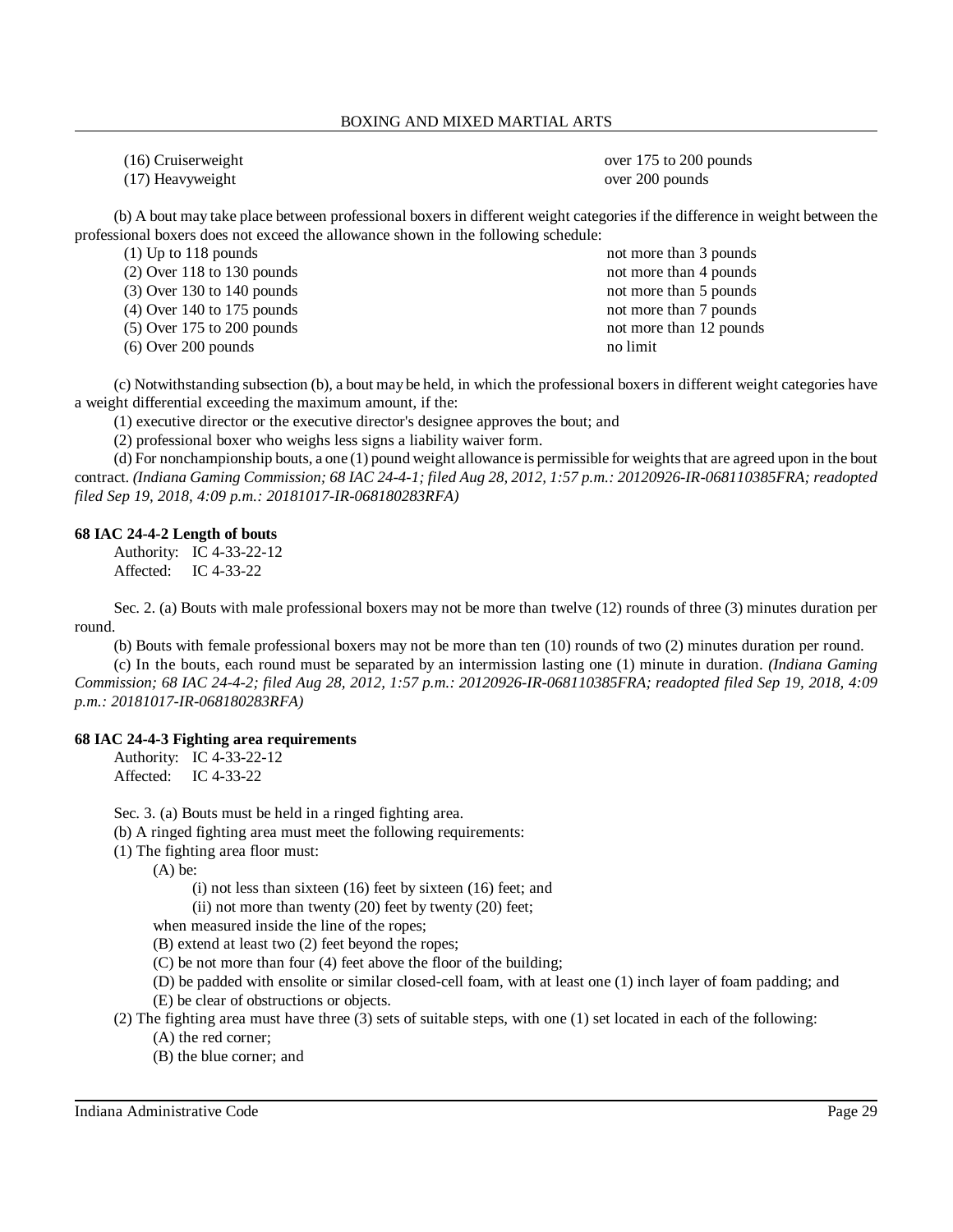(C) one (1) neutral corner.

(3) One (1) of the corners must have a blue designation, and the corner directly across must have a red designation.

(4) Ring posts must be:

(A) made of metal, extending from the floor of the building to a minimum height of fifty-eight (58) inches above the fighting area floor;

- (B) padded in a manner approved by a commission representative; and
- (C) a minimum of twenty-four (24) inches away from the ring ropes.

(5) There must be four (4) ring ropes:

(A) wrapped in a soft material;

- (B) not less than one (1) inch in diameter; and
- (C) with spacing of:
	- (i) not less than twelve (12) inches apart; and

(ii) not more than fourteen (14) inches apart.

(c) Fighting area specifications:

(1) must be approved; and

(2) may be altered;

by a commission representative. *(Indiana Gaming Commission; 68 IAC 24-4-3; filed Aug 28, 2012, 1:57 p.m.: 20120926-IR-068110385FRA; readopted filed Sep 19, 2018, 4:09 p.m.: 20181017-IR-068180283RFA)*

# **68 IAC 24-4-4 Uniform and equipment**

Authority: IC 4-33-22-12 Affected: IC 4-33-22

Sec. 4. (a) When participating in a bout, a male professional boxer must wear:

(1) boxing shorts;

(2) soft-soled boxing shoes;

(3) a foul-proof cup; and

(4) an abdominal guard.

(b) When participating in a bout, a female professional boxer:

(1) must wear:

(A) boxing shorts;

- (B) a body shirt;
- (C) soft-soled boxing shoes; and
- (D) an abdominal guard; and

(2) has the option of wearing a breast protector.

(c) A professional boxer may not wear equipment or clothing that has not been approved by a commission representative or inspector. *(Indiana Gaming Commission; 68 IAC 24-4-4; filed Aug 28, 2012, 1:57 p.m.: 20120926-IR-068110385FRA; readopted filed Sep 19, 2018, 4:09 p.m.: 20181017-IR-068180283RFA)*

# **68 IAC 24-4-5 Hand wraps**

Authority: IC 4-33-22-12 Affected: IC 4-33-22

Sec. 5. (a) Before participating in a bout, a professional boxer is required to wrap his or her hands in soft gauze cloth and white adhesive tape that has been approved by a commission representative or inspector prior to the hands being wrapped.

(b) The hand wraps on a professional boxer's hand must be:

- (1) soft gauze cloth not more than:
	- (A) twenty (20) yards in length; and
	- (B) two (2) inches in width;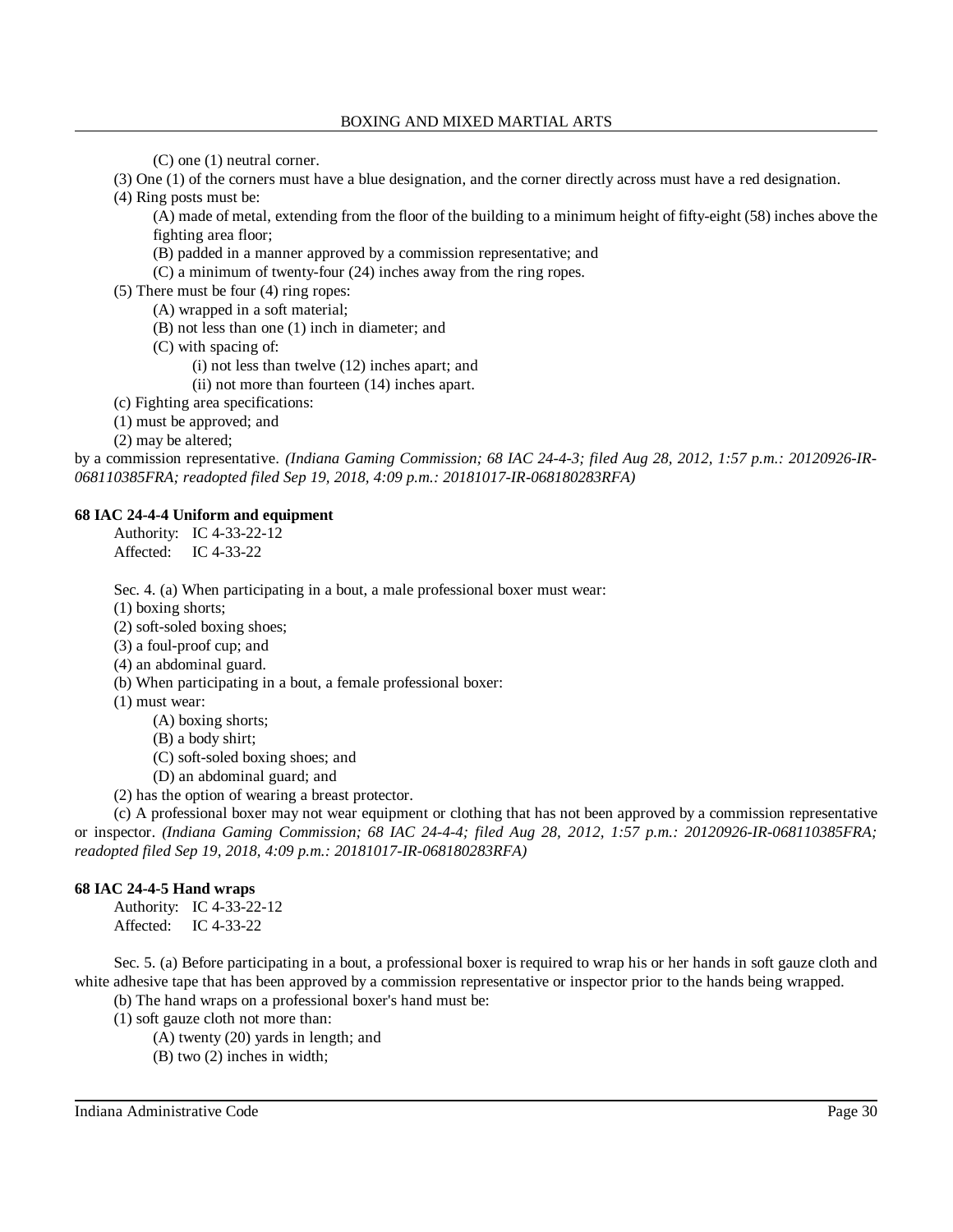(2) held in place by white adhesive tape that is not more than:

(A) eight (8) feet in length; and

(B) one and one-half (1.5) inches in width; and

(3) evenly distributed across the hand.

(c) The white adhesive tape must not cover any part of the knuckles when the hand is clenched to make a fist.

(d) The use of liquid or substance on the soft gauze cloth or white adhesive tape is strictly prohibited.

(e) The soft gauze cloth and white adhesive tape must be placed on the professional boxer's hands in the dressing room area.

(f) The completed hand wrap must be approved by a commission representative or inspector by signing the hand wrap using a permanent marker.

(g) No adjustments are allowed to be made to a hand wrap once it has been signed by a commission representative or inspector.

(h) The manager or chief corner man of the professional boxer's opponent may be present to witness the hand wrapping of a professional boxer. *(Indiana Gaming Commission; 68 IAC 24-4-5; filed Aug 28, 2012, 1:57 p.m.: 20120926-IR-068110385FRA; readopted filed Sep 19, 2018, 4:09 p.m.: 20181017-IR-068180283RFA)*

#### **68 IAC 24-4-6 Boxing gloves**

Authority: IC 4-33-22-12 Affected: IC 4-33-22

Sec. 6. (a) When participating in a bout, a professional boxer must wear boxing gloves that are in good condition or the boxing gloves must be replaced.

(b) Boxing gloves must be at least:

(1) eight (8) ounces for the mini flyweight class through the welterweight class; and

(2) ten (10) ounces for the super welterweight class through the heavyweight class.

(c) Both professional boxers participating in a bout must wear boxing gloves of equal weight.

(d) The distal portion of the thumb of a boxing glove must be attached to the body of the glove.

(e) No professional boxer may supply his or her own boxing gloves for participation in a bout unless expressly authorized by a commission representative.

(f) The boxing gloves:

(1) must be placed on the professional boxer's hands in the dressing room in the presence of a commission representative or inspector; and

(2) are not allowed to be placed on the hands of a professional boxer unless the professional boxer has his or her hands wrapped in accordance with the requirements in section 5 of this rule.

(g) Once the boxing gloves have been placed on the professional boxer's hands, adhesive tape must be put on the boxing gloves to adequately cover the laces.

(h) Acommission representative or inspector must approve the boxing gloves bysigning the adhesive tape using a permanent marker.

(i) No adjustments are allowed to be made to the boxing gloves once they have been signed by a commission representative or inspector. *(Indiana Gaming Commission; 68 IAC 24-4-6; filed Aug 28, 2012, 1:57 p.m.: 20120926-IR-068110385FRA; readopted filed Sep 19, 2018, 4:09 p.m.: 20181017-IR-068180283RFA)*

### **68 IAC 24-4-7 Corner men**

Authority: IC 4-33-22-12 Affected: IC 4-33-22

Sec. 7. (a) An individual who wishes to participate as a corner man for a professional boxer at an event must hold a valid license as a:

(1) second;

(2) manager; or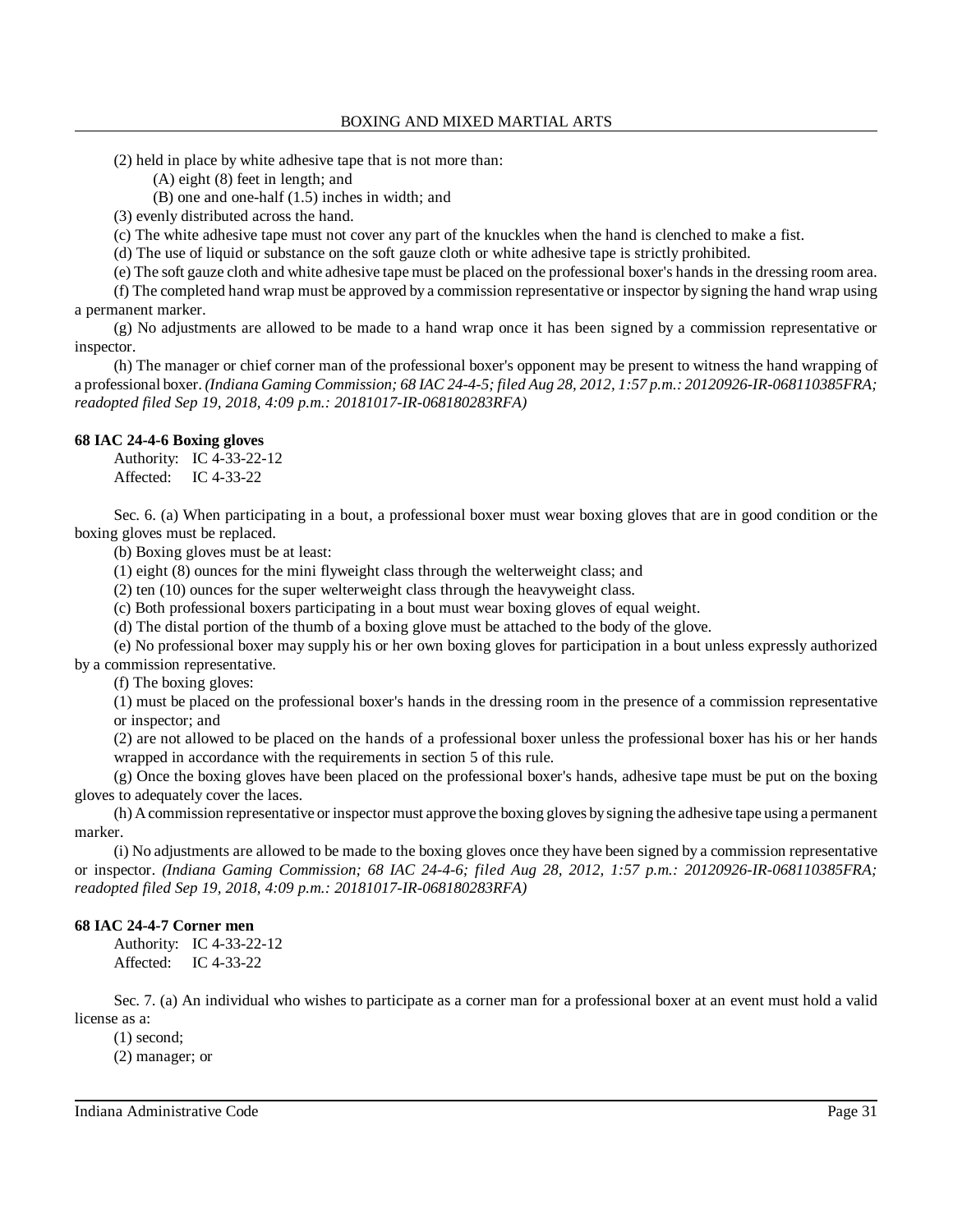(3) trainer.

(b) There may be not more than three (3) corner men allowed to assist one (1) professional boxer in a bout.

(c) Notwithstanding subsection (b), there may be not more than four (4) corner men allowed to assist one (1) professional boxer in championship or main event bouts.

(d) Between rounds, one (1) corner man may be inside the fighting area and two (2) corner men may be on the fighting area apron.

(e) If a professional boxer has an open cut, a second corner man may also enter the fighting area if the second corner man is the individual who will be treating the open cut.

(f) No corner man may work during a bout unless wearing hygienic gloves.

(g) Corner men may not apply:

(1) body grease;

(2) gels;

(3) balms;

(4) lotions;

(5) oils; or

(6) another substance that gives one (1) fighter an unfair advantage over his or her opponent;

to the hair, face, or body of a professional boxer at any time before or during an event.

(h) Notwithstanding subsection (g), corner men may apply petroleum jelly to the face, arms, or another part of the professional boxer's body only in the presence of:

(1) a commission representative;

(2) an inspector; or

(3) a referee.

(i) During a round, corner men must:

(1) remain seated;

(2) refrain from excessively coaching in a disruptive manner;

(3) not mount the fighting area apron or enter the fighting area until the sound device has signaled the end of the round unless the corner man is signaling to the referee to stop the bout; and

(4) not throw an item into the fighting area.

(j) At the conclusion of a round, no corner men may:

(1) enter the fighting area enclosure to assist a professional boxer; or

(2) place an item in the fighting area enclosure;

until the sound device has signaled the end of a round.

(k) During the one (1) minute rest period, corner men:

(1) may coach;

(2) may treat:

(A) cuts;

(B) abrasions; or

(C) swelling;

(3) may provide water or electrolyte-replacement drinks to the professional boxer;

(4) must not pour water or electrolyte-replacement drinks onto a professional boxer;

(5) in the case of a cut sustained by a professional boxer, may topically apply, under the supervision of the referee, a commission representative, or an inspector, only:

(A) a solution of adrenaline 1/1000;

(B) avetine;

(C) thrombin; or

(D) petroleum jelly; and

(6) must remove themselves and items from the fighting area enclosure at the sound of the timekeeper's sound device signaling the ten (10) second warning before the beginning of the next round.

(l) Corner men may not enter the fighting area enclosure to assist or move a professional boxer who has been knocked out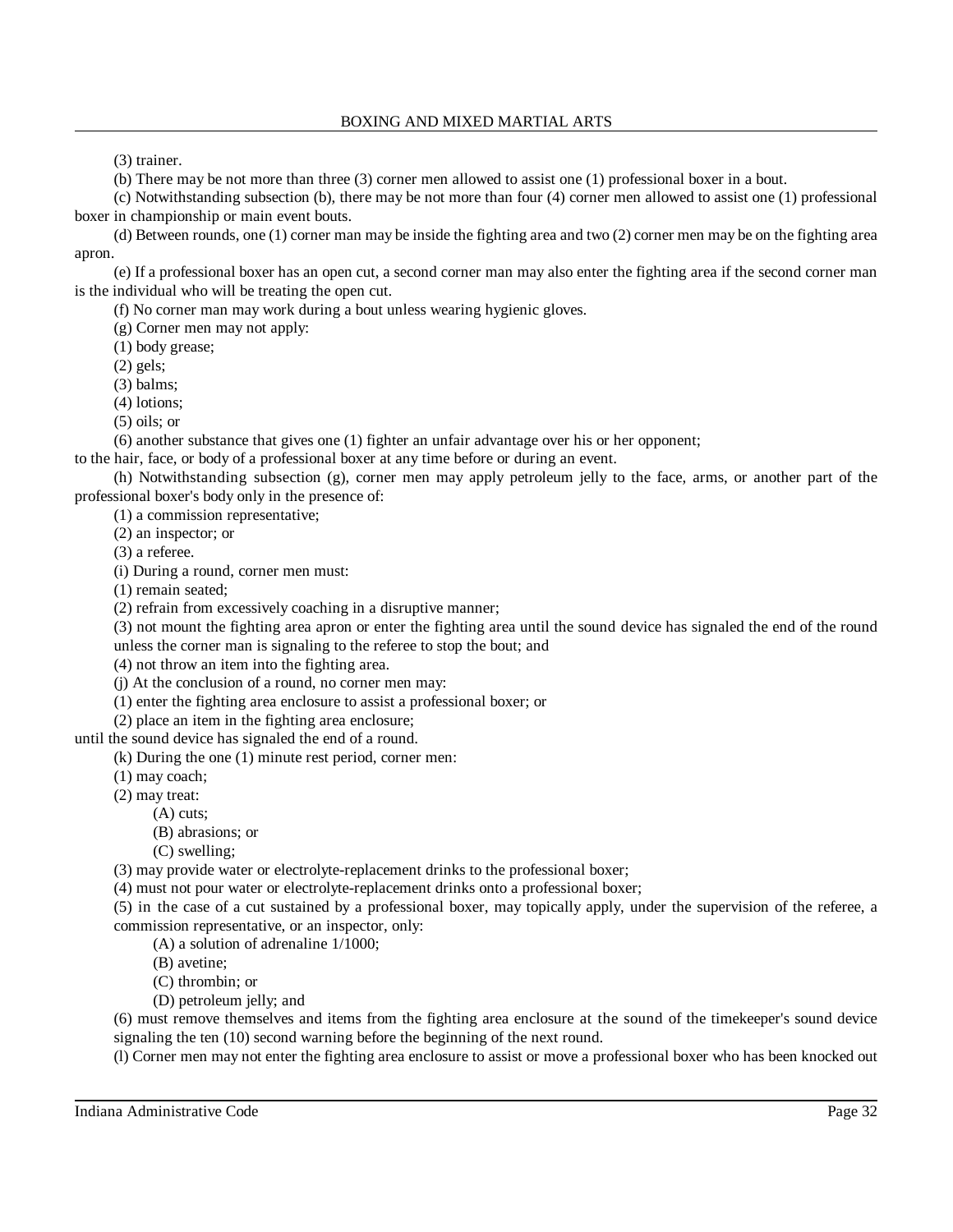or has otherwise sustained an injury until the event physician or other medical personnel have instructed the corner men to enter the fighting area.

(m) Violations of this rule may result in the following:

(1) Ejection of offenders from the fighting area corner.

(2) A point deduction assessed against or a disqualification of the offending corner man's affiliated professional boxer by the referee.

(n) Corner men are responsible for reporting to a commission representative an injury or illness sustained by a professional boxer that the corner men are assisting, before, during, or after a bout. *(Indiana Gaming Commission; 68 IAC 24-4-7; filed Aug 28, 2012, 1:57 p.m.: 20120926-IR-068110385FRA; readopted filed Sep 19, 2018, 4:09 p.m.: 20181017-IR-068180283RFA)*

### **68 IAC 24-4-8 Referees**

Authority: IC 4-33-22-12 Affected: IC 4-33-22

Sec. 8. (a) There must be present at an event a minimum of one (1) referee appointed by the executive director or the executive director's designee to fulfill official duties during the event.

(b) The executive director or the executive director's designee may appoint additional referees for an event.

(c) Failure of a referee to comply with IC 4-33-22 and this article may result in immediate removal from the fighting area by a commission representative.

(d) The referee is the chief official who:

(1) has general supervision over the bout; and

(2) must be located in the fighting area.

(e) The referee is the:

(1) sole arbiter of a bout; and

(2) only individual authorized to stop a bout.

(f) The referee may stop the bout if an unauthorized person enters the fighting area during the progress of a round.

(g) Before the start of an event, the referee must meet with each professional boxer and his or her chief corner man in the professional boxer's dressing room and:

(1) explain to both the professional boxer and his or her chief corner man:

(A) the violations described in this article, and the repercussions of committing such violations, including disqualification of the professional boxer; and

(B) his or her expectation regarding the chief corner man's responsibility to:

- (i) clean up water spills from the fighting area;
- (ii) wipe off excess petroleum jelly from the professional boxer; and
- (iii) ensure that the professional boxer has his or her mouthpiece in place before the start of each round;

(2) identify the belt/hip line and clarify that the equipment shall not extend above this imaginary line;

(3) explain what he or she will do when the timekeeper signals the:

(A) ten (10) second warning for the end of a round; and

(B) end of the round;

(4) demonstrate how he or she will direct the professional boxers to break; and

(5) review fouls and how he or she will issue warnings or deduct points for fouls committed by the professional boxers.

(h) Before the start of an event, the referee must:

(1) consult with the event physician to communicate the correct protocol that the event physician should adhere to during a bout; and

(2) check the condition of the fighting area to ensure it is ready and safe for use.

(i) When the professional boxers have entered the fighting area, the referee must:

(1) inspect the boxing gloves of the professional boxers;

(2) ensure that no foreign substances that could be detrimental to an opponent have been applied to the gloves or bodies of the professional boxers;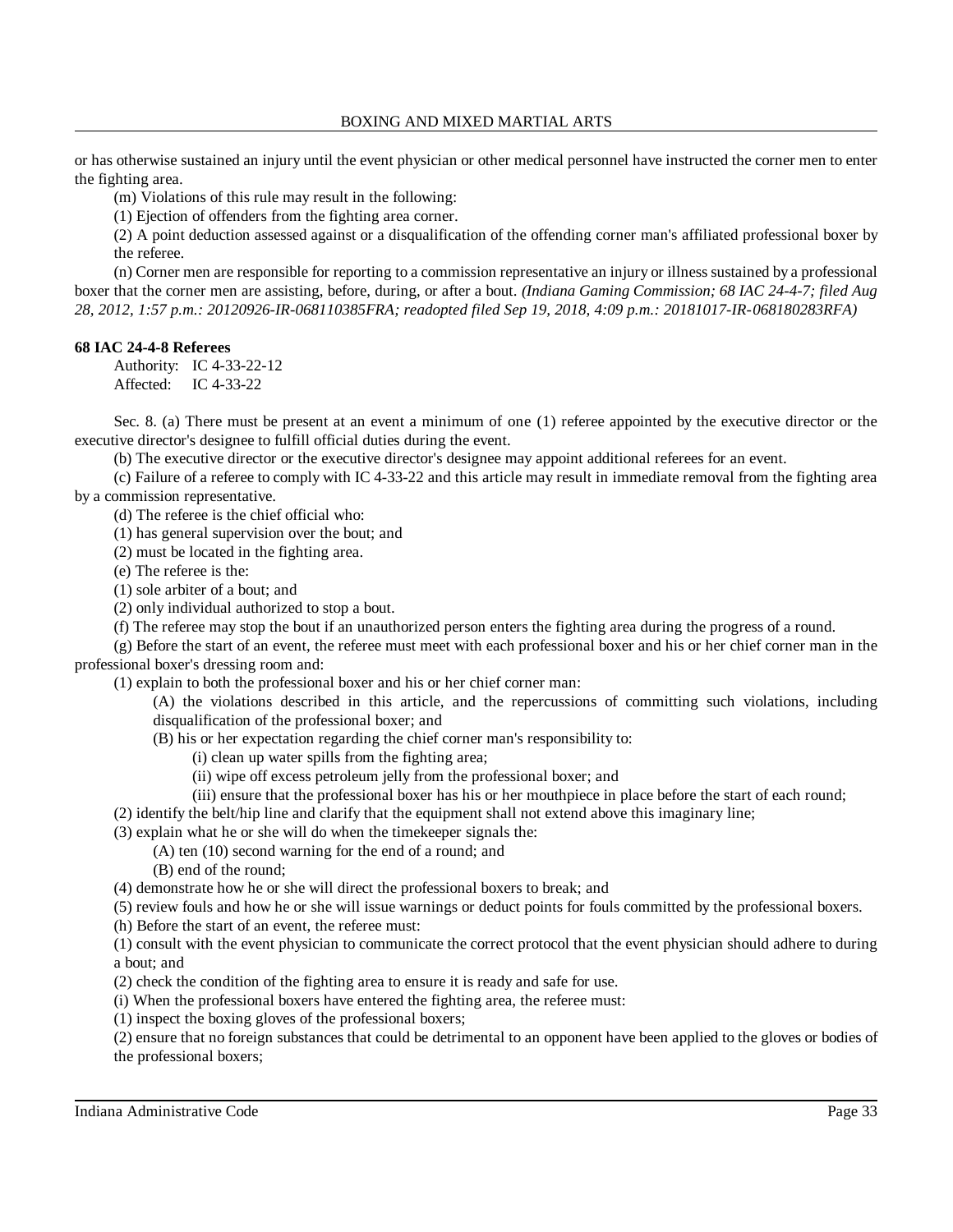- (3) call the professional boxers to the center of the fighting area;
- (4) give final instructions; and
- (5) direct the professional boxers to their corners in preparation for the commencement of the bout.
- (j) Before signaling the timekeeper to signal the commencement of a bout, the referee must:
- (1) ensure that the fighting area has been cleared of unauthorized individuals and items; and
- (2) check with the:
	- (A) judges;
	- (B) timekeepers;
	- (C) event physician; and
	- (D) chief commission representative;

to determine if each individual is ready for the commencement of the bout.

(k) During a bout, the referee:

- (1) must ensure the safety of the professional boxers, including stopping the bout if, in the referee's opinion:
	- (A) either professional boxer shows marked superiority; and
		- (B) the continuation of the same would:
			- (i) result in unnecessary and useless punishment; and
			- (ii) eventually result in a knockout;

(2) must enforce the provisions of IC 4-33-22 and this article that apply to the:

- (A) execution of performance and conduct of the professional boxers; and
- (B) conduct of the professional boxer's corner men;

(3) must maintain control of the bout;

(4) must issue warnings and deduct points for committed fouls, as appropriate;

(5) must not touch the professional boxers unless one (1) or both of the professional boxers are refusing to obey the referee's command to break; and

(6) may call time-out to:

(A) consult with the event physician to determine if an injured professional boxer is able to continue participation in a bout; or

(B) allow the event physician to examine a professional boxer if the event physician has signaled a desire to conduct the examination by signaling the referee.

- (l) At the conclusion of a bout, the referee must maintain control of:
- (1) the fighting area;
- (2) both professional boxers;
- (3) both professional boxer's corner men; and
- (4) other individuals who enter the fighting area;

until the winner has been announced and individuals have exited the fighting area.

(m) The refereemaynot enter the fighting area unless wearing hygienic gloves. *(Indiana Gaming Commission; 68 IAC 24-4- 8; filed Aug 28, 2012, 1:57 p.m.: 20120926-IR-068110385FRA; readopted filed Sep 19, 2018, 4:09 p.m.: 20181017-IR-068180283RFA)*

# **68 IAC 24-4-9 Timekeepers**

Authority: IC 4-33-22-12 Affected: IC 4-33-22

Sec. 9. (a) There must be present at an event a minimum of one (1) timekeeper appointed by the executive director or the executive director's designee to fulfill official duties during the bouts.

(b) The executive director or the executive director's designee may appoint an additional timekeeper for an event.

(c) Failure of the timekeeper to comply with IC 4-33-22 and this article may result in immediate removal from the fighting area by a commission representative.

(d) At the event, the timekeeper must provide: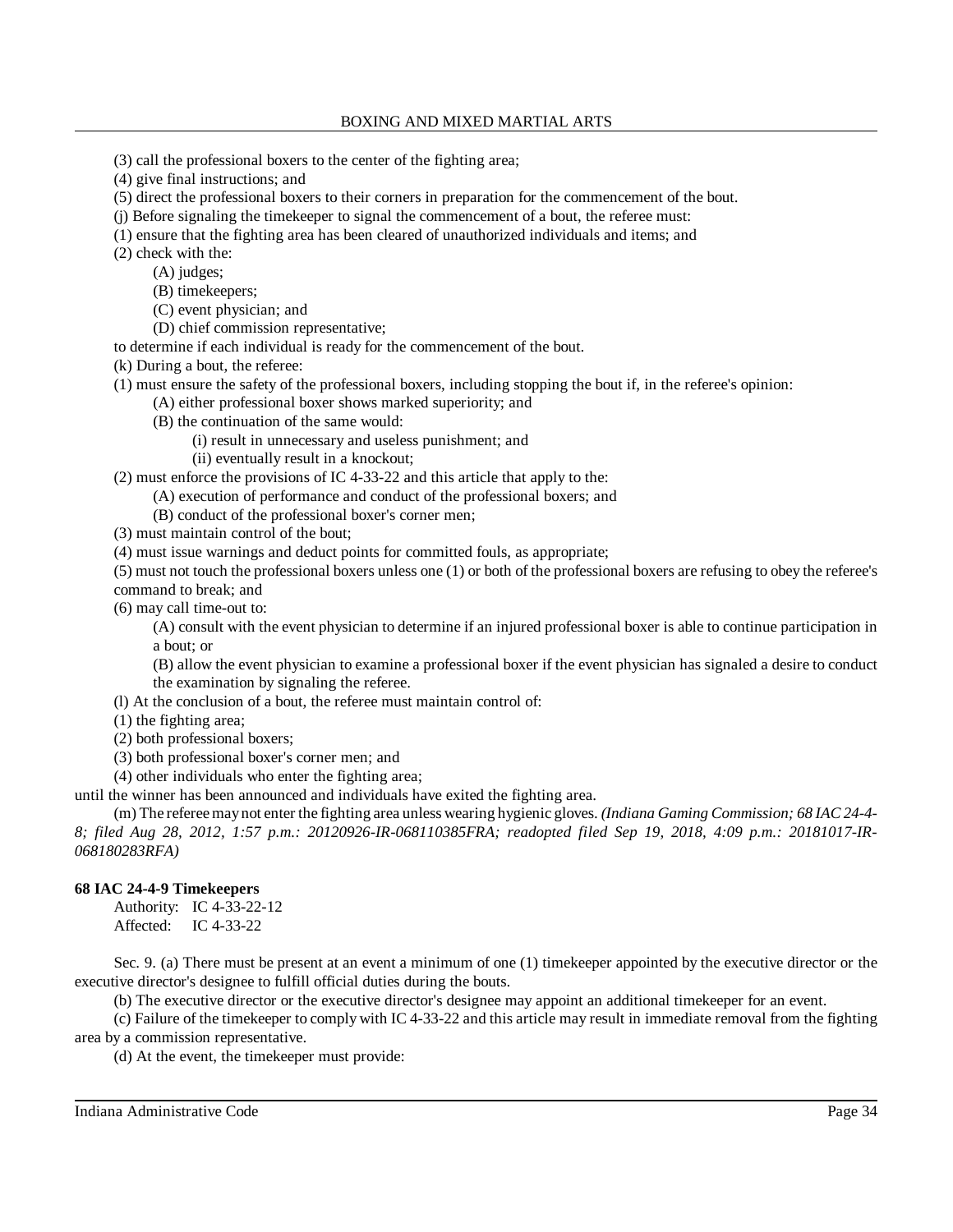(1) sound devices, unless acceptable sound devices are being provided by the venue; and

(2) two (2) stopwatches;

that a commission representative has examined and approved.

(e) The timekeeper must:

(1) ten (10) seconds before the beginning of each round, give warning to the corner men of professional boxers by utilizing a sound device, which is the signal for the corner men to leave the fighting area;

(2) ten (10) seconds prior to the end of a round, use a sound device sufficient to provide notice that the end of the round is approaching;

(3) at the end of a round, use a sound device sufficient to provide notice of the end of the round;

(4) if a bout terminates before the scheduled limit of rounds, inform the announcer and the chief commission representative of the exact duration of the bout; and

(5) not use a sound device during a round, except as provided in subdivisions (1) through (3).

(Indiana Gaming Commission; 68 IAC 24-4-9; filed Aug 28, 2012, 1:57 p.m.: 20120926-IR-068110385FRA; readopted filed Sep *19, 2018, 4:09 p.m.: 20181017-IR-068180283RFA)*

# **68 IAC 24-4-10 Fouls**

Authority: IC 4-33-22-12 Affected: IC 4-33-22

Sec. 10. (a) The following are fouls, whether intentional or accidental in nature, and may result in point deductions issued by the referee if committed during a bout:

(1) Hitting an opponent below the navel or behind the ear.

(2) Hitting an opponent who is down.

(3) Holding an opponent with one (1) hand and hitting with the other.

(4) Holding or deliberately maintaining a clinch.

(5) Wrestling, kicking, or roughing.

(6) Pushing an opponent about the fighting area or into the ropes.

(7) Butting with the head, shoulder, knee, or elbow.

(8) Hitting with the open glove, the butt or inside of the hand, or back of the hand, elbow, or wrist.

(9) Purposely falling down onto the fighting area floor without being hit or for the purpose of avoiding a blow.

(10) Striking deliberately at the part of the body over the kidneys.

(11) Pivoting while throwing a punch.

(12) Punches to the back of the head or neck area.

(13) Jabbing the eyes with the thumb of the glove.

(14) Use of abusive language or profanity.

(15) Unsportsmanlike conduct that causes an injury to an opponent that does not meet the standard of a fair blow.

(16) Hitting on the break.

(17) Intentionally spitting out the mouthpiece.

(18) Hitting out of the ropes.

(19) Holding the ropes and hitting.

- (20) Biting or spitting.
- (21) Failure to follow referee's instructions.
- (22) Stepping on an opponent.
- (23) Crouching below opponent's belt.
- (24) Leaving the neutral corner.
- (25) Corner man shouting.

(b) Only a referee may assess a foul and issue point deductions for committed fouls. *(Indiana Gaming Commission; 68 IAC 24-4-10; filed Aug 28, 2012, 1:57 p.m.: 20120926-IR-068110385FRA; readopted filed Sep 19, 2018, 4:09 p.m.: 20181017-IR-068180283RFA)*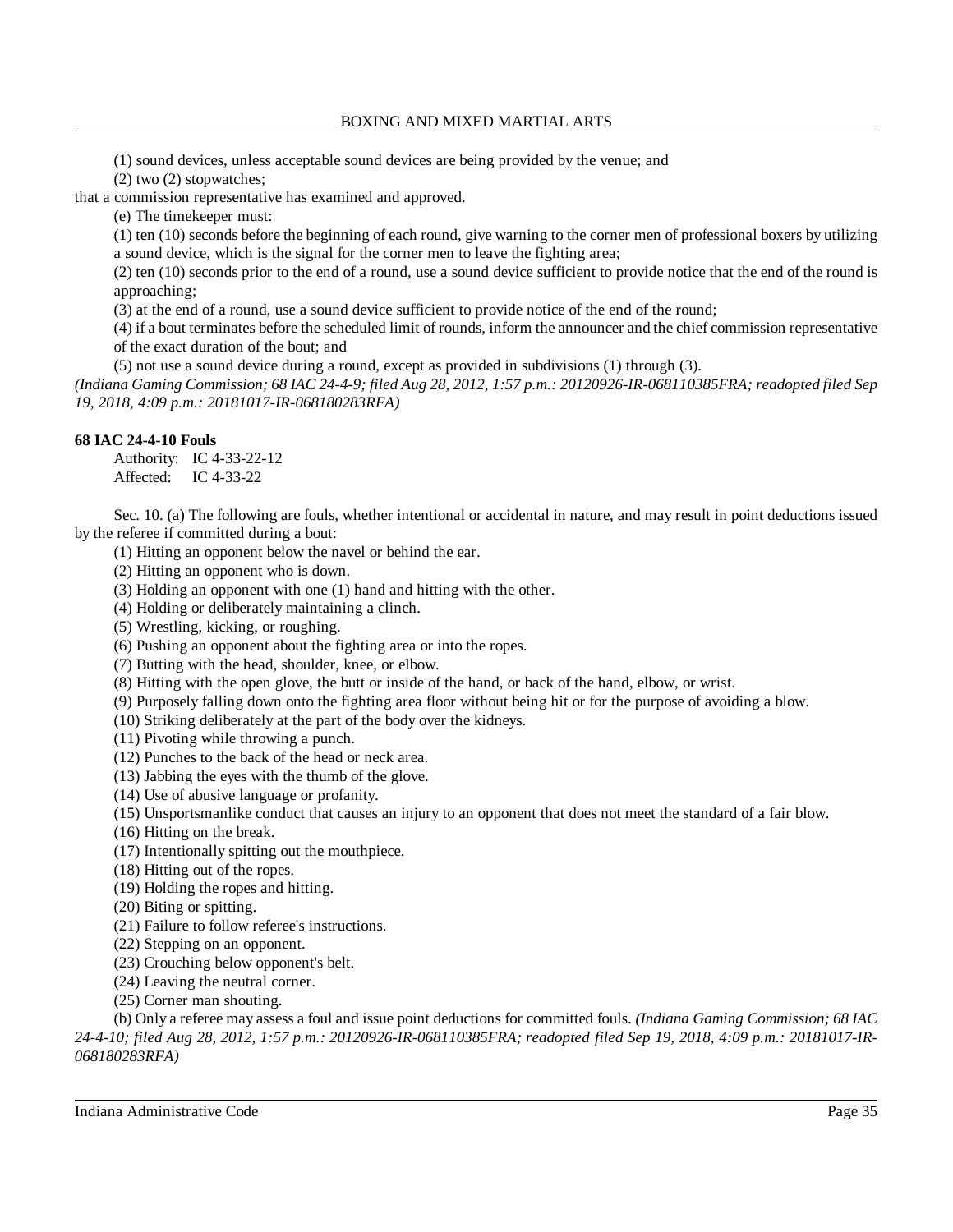# **68 IAC 24-4-11 Foul procedures**

Authority: IC 4-33-22-12 Affected: IC 4-33-22

Sec. 11. (a) If a foul is committed, the referee must:

(1) call time-out;

(2) check the fouled professional boxer's condition;

(3) issue an appropriate point deduction for the committed foul to the offending professional boxer byimmediatelynotifying: (A) both professional boxers;

(B) both professional boxers' corner men;

(C) the judges; and

(D) the chief commission representative; and

(4) restart the bout as soon as practical.

(b) If a bout istemporarily stopped because a professional boxer has been injured as a result of an intentional foul, the referee or the event physician must determine whether the professional boxer who was fouled is able to continue.

(c) If the referee or event physician determines the professional boxer is unable to continue, the:

(1) bout shall immediately end; and

(2) offending professional boxer shall lose by disqualification under this rule.

(d) If the referee or event physician determines that the professional boxer is able to continue to fight, the referee shall:

(1) issue a mandatory two (2) point deduction to the offending professional boxer; and

(2) restart the bout as soon as practical.

(e) If the injury sustained by a professional boxer as a result of an intentional foul causes the professional boxer to be unable to continue at a subsequent point in the bout, the rules governing the type of bout results in this rule will apply.

(f) A professional boxer who is injured as a result of an intentional low blow foul has not more than a five (5) minute recuperative period to recover at the professional boxer's own discretion. If the referee or event physician determines that the professional boxer is unable to continue after a five (5) minute recuperative period, the offending professional boxer shall lose by disqualification under this rule.

(g) If a bout is temporarily stopped because a professional boxer has been injured as a result of an accidental foul, the referee or the event physician must determine whether the professional boxer who was fouled is able to continue.

(h) If the referee or event physician determines the professional boxer is unable to continue, the:

(1) bout shall immediately end; and

(2) rules governing the type of bout results in this rule shall apply.

(i) If the referee or event physician determines that the professional boxer is able to continue to fight, the referee:

(1) may issue an appropriate point deduction for the committed accidental foul to the offending professional boxer; and

(2) shall restart the bout as soon as practical.

(j) If the injury sustained by a professional boxer as a result of an accidental foul causes the professional boxer to be unable to continue at a subsequent point in the bout, the rules governing the type of bout results in this rule will apply.

(k) A professional boxer who is injured as a result of an accidental low blow foul has not more than a five (5) minute recuperative period to recover at the professional boxer's own discretion. Ifthe injured professional boxer is unable to continue after a five (5) minute recuperative period, the injured professional boxer shall lose by technical knockout under this rule. *(Indiana Gaming Commission; 68 IAC24-4-11;filedAug 28, 2012, 1:57 p.m.: 20120926-IR-068110385FRA;readopted filed Sep 19, 2018, 4:09 p.m.: 20181017-IR-068180283RFA)*

# **68 IAC 24-4-12 Procedures for dislodged mouthpiece**

Authority: IC 4-33-22-12 Affected: IC 4-33-22

Sec. 12. (a) If the referee believes that the mouthpiece has been ejected from a professional boxer's mouth as a result of a natural fight action, the referee must, at the first opportune moment and without interfering with the immediate action, do the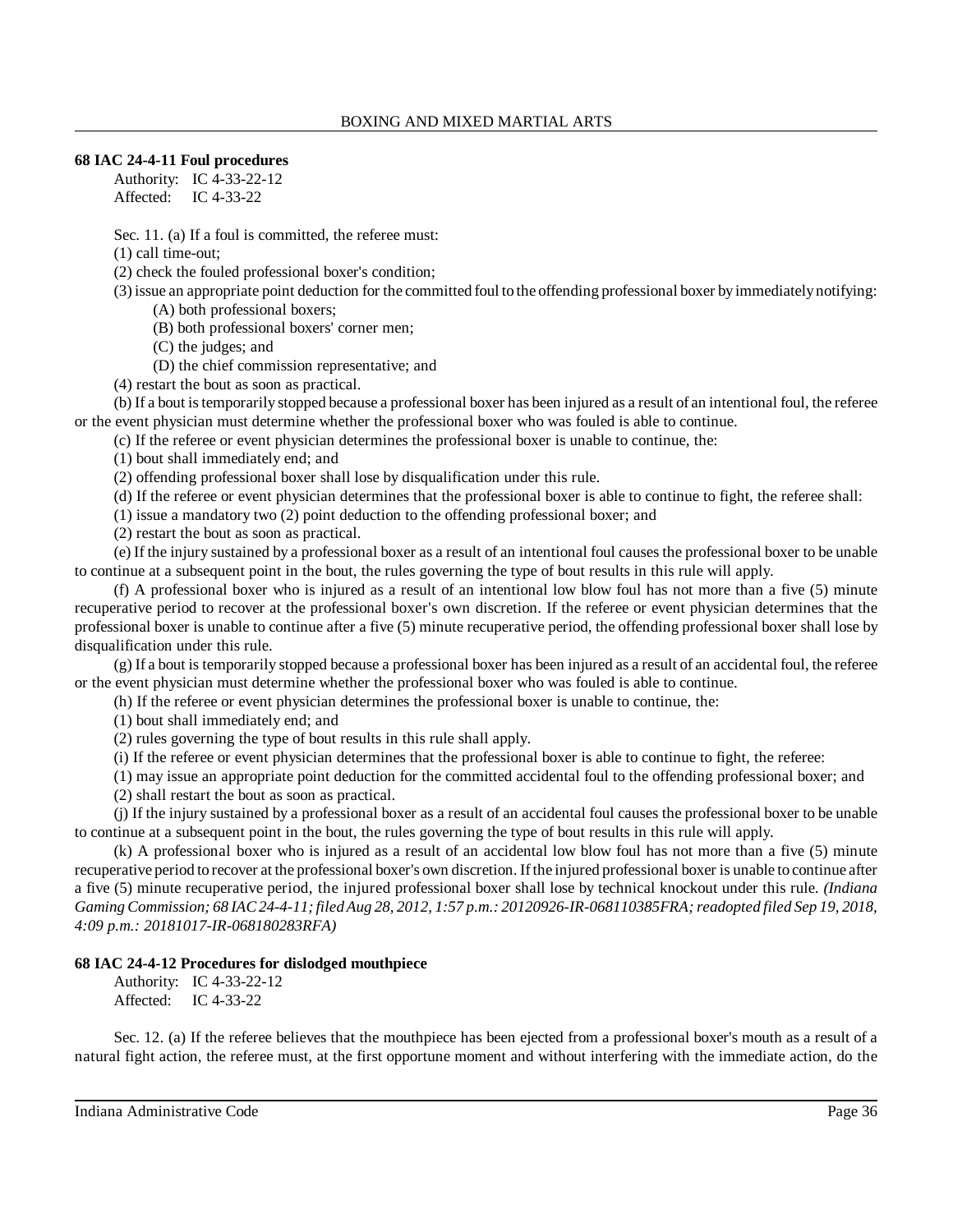following:

(1) Call time-out.

(2) Direct the professional boxer whose mouthpiece remains in place to retire to the furthest neutral corner.

(3) Take the other professional boxer to his or her corner.

(4) Direct the professional boxer's chief corner man to rinse the mouthpiece and place the mouthpiece back into the professional boxer's mouth.

(5) Direct that the round immediately continue without deducting points from the professional boxer who had his or her mouthpiece dislodged.

(b) If the referee believes that the professional boxer spit out or allowed the mouthpiece to fall out of his or her mouth, the referee must, at the first opportune moment and without interfering with the immediate action, do the following:

(1) Call time-out.

(2) Direct the professional boxer whose mouthpiece remains in place to retire to a neutral corner.

(3) Take the other professional boxer to his or her corner.

(4) Direct the professional boxer's chief corner man to rinse the mouthpiece and place the mouthpiece back into the professional boxer's mouth.

(5) Issue an appropriate point deductions to the offending professional boxer.

(6) Direct that the round immediately continue.

*(Indiana Gaming Commission; 68 IAC 24-4-12; filed Aug 28, 2012, 1:57 p.m.: 20120926-IR-068110385FRA;readopted filed Sep 19, 2018, 4:09 p.m.: 20181017-IR-068180283RFA)*

# **68 IAC 24-4-13 Scoring system**

Authority: IC 4-33-22-12 Affected: IC 4-33-22

Sec. 13. (a) Bouts will be evaluated and scored by three (3) judges in accordance with the ten (10) point must scoring system, using the following criteria:

(1) Clean punching.

(2) Effective aggressiveness.

(3) Fighting area generalship.

(4) Defense.

(b) Judges must use the following basic scoring concepts:

(1) A round is to be scored as a 10-10 round when the round ends with no clear winner.

(2) A round is to be scored as a 10-9 round when a professional boxer wins a round by a close margin.

(3) A round is to be scored as a 10-8 round when a professional boxer wins a round:

(A) by a close margin and by knocking down his or her opponent one (1) time, as ruled by the referee; or

(B) in a dominating manner without rulings of a knockdown.

(4) A round is to be scored as a 10-7 round when a professional boxer wins a round by knocking down his or her opponent two (2) times, as ruled by the referee.

(5) A round is to be scored as a 10-6 round when a professional boxer wins a round by knocking down their opponent more than two (2) times, as ruled by the referee.

(c) A round scored 10-10 should be very rare.

(d) There shall be scoring of an incomplete round.

(e) Ifthe referee penalizes either professional boxer, then the appropriate pointsshall be deducted when the chief commission representative calculates the final score for the round. *(Indiana Gaming Commission; 68 IAC 24-4-13; filed Aug 28, 2012, 1:57 p.m.: 20120926-IR-068110385FRA; readopted filed Sep 19, 2018, 4:09 p.m.: 20181017-IR-068180283RFA)*

### **68 IAC 24-4-14 Knockdown procedures**

Authority: IC 4-33-22-12 Affected: IC 4-33-22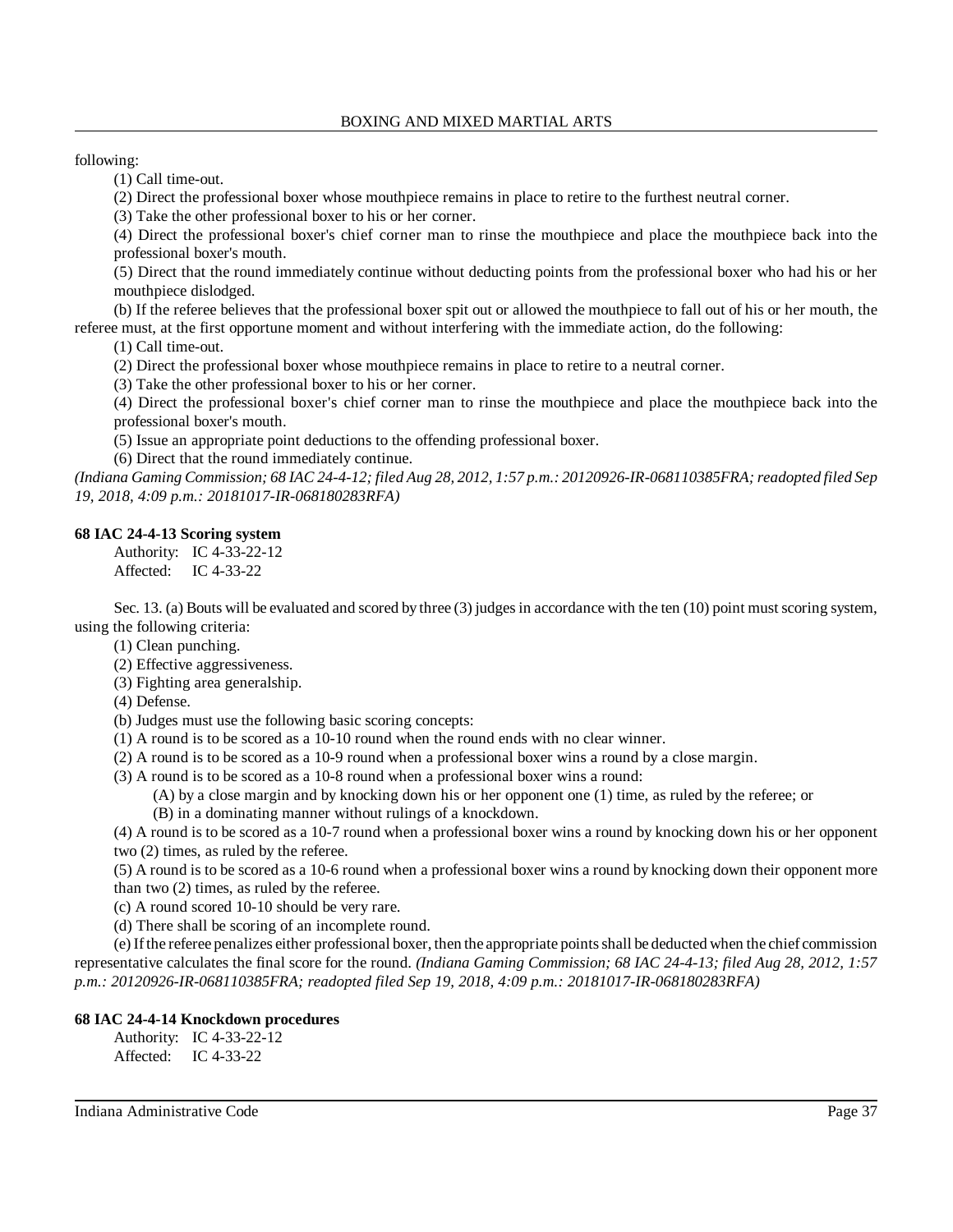### BOXING AND MIXED MARTIAL ARTS

Sec. 14. (a) A referee may declare a professional boxer down when:

(1) a body part other than his or her feet is on the fighting area floor;

(2) he or she is being held up by the fighting area ropes; or

(3) he or she is hanging on, through, or over the fighting area ropes without the ability to protect himself or herself and cannot fall to the fighting area floor.

(b) If a professional boxer is down by:

(1) an accidental loss of footing, the professional boxer must arise instantly or be subject to a point deduction; or

(2) a blow or weakness, the professional boxer must arise before the count of ten (10) or be subject to a loss by knockout.

(c) When a knockdown occurs, the following procedure shall be implemented:

(1) The referee shall first immediately require the standing professional boxer to retire to the furthest neutral corner of the fighting area, where the professional boxer must stay until the:

(A) downed professional boxer has risen and the referee commences the round; or

(B) referee has officially stopped the bout.

(2) The timekeeper shall:

(A) immediately arise and begin the count;

(B) announce the seconds audibly as they elapse; and

(C) signal the seconds physically by using his or her fingers.

(3) Once the referee has ensured the standing professional boxer hasretired to the furthest neutral corner ofthe fighting area, the referee shall turn to the timekeeper and commence the counting at the same count as the timekeeper.

(4) Once the referee has commenced the counting at the same count as the timekeeper, the timekeeper shall cease counting.

(5) The referee shall count to ten (10) and declare the bout stopped by knockout if the downed professional boxer does not arise by the end of the ten (10) count.

(d) A professional boxer who:

(1) refuses to immediately obey a referee's command to retire to a neutral corner; or

(2) leaves the neutral corner before receiving a command to do so by the referee;

may be issued a point deduction or be disqualified by the referee.

(e) When a professional boxer is down from a legal blow or weakness, the professional boxer must take a minimum count of eight (8), whether or not the professional boxer has regained his or her feet before the count of eight (8) has been reached.

(f) When a round ends before a professional boxer, who was knocked down during the progress of the round, arises:

(1) the sound device shall not sound, and the count shall continue; and

(2) if the professional boxer arises before the count of ten (10), the timekeeper must then signal the end the round using the sound device.

(g) Should a professional boxer who is knocked down arise before the count of ten (10) is reached and again go back down immediately without being struck by his or her opponent, the referee must resume the count where he or she left off.

(h) If a professional boxer has been knocked out of or has fallen out of the fighting area, the referee must declare the professional boxer down, the same as if the professional boxer were down on the fighting area floor, and commence a count to twenty (20). The professional boxer must:

(1) return to a standing and ready position, unassisted by anyone, before the count elapses;

(2) lose by knockout if he or she hasfailed to be on his or her feet in the fighting area before the expiration of the twenty (20) count; or

(3) have points deducted or lose by disqualification, at the sole discretion of the referee, if he or she is assisted by anyone that causes an unfair advantage to the opponent.

(i) No professional boxershall leave the fighting area during the one (1) minute rest period between rounds. *(Indiana Gaming Commission; 68 IAC 24-4-14; filed Aug 28, 2012, 1:57 p.m.: 20120926-IR-068110385FRA; readopted filed Sep 19, 2018, 4:09 p.m.: 20181017-IR-068180283RFA)*

# **68 IAC 24-4-15 Bout results**

Authority: IC 4-33-22-12 Affected: IC 4-33-22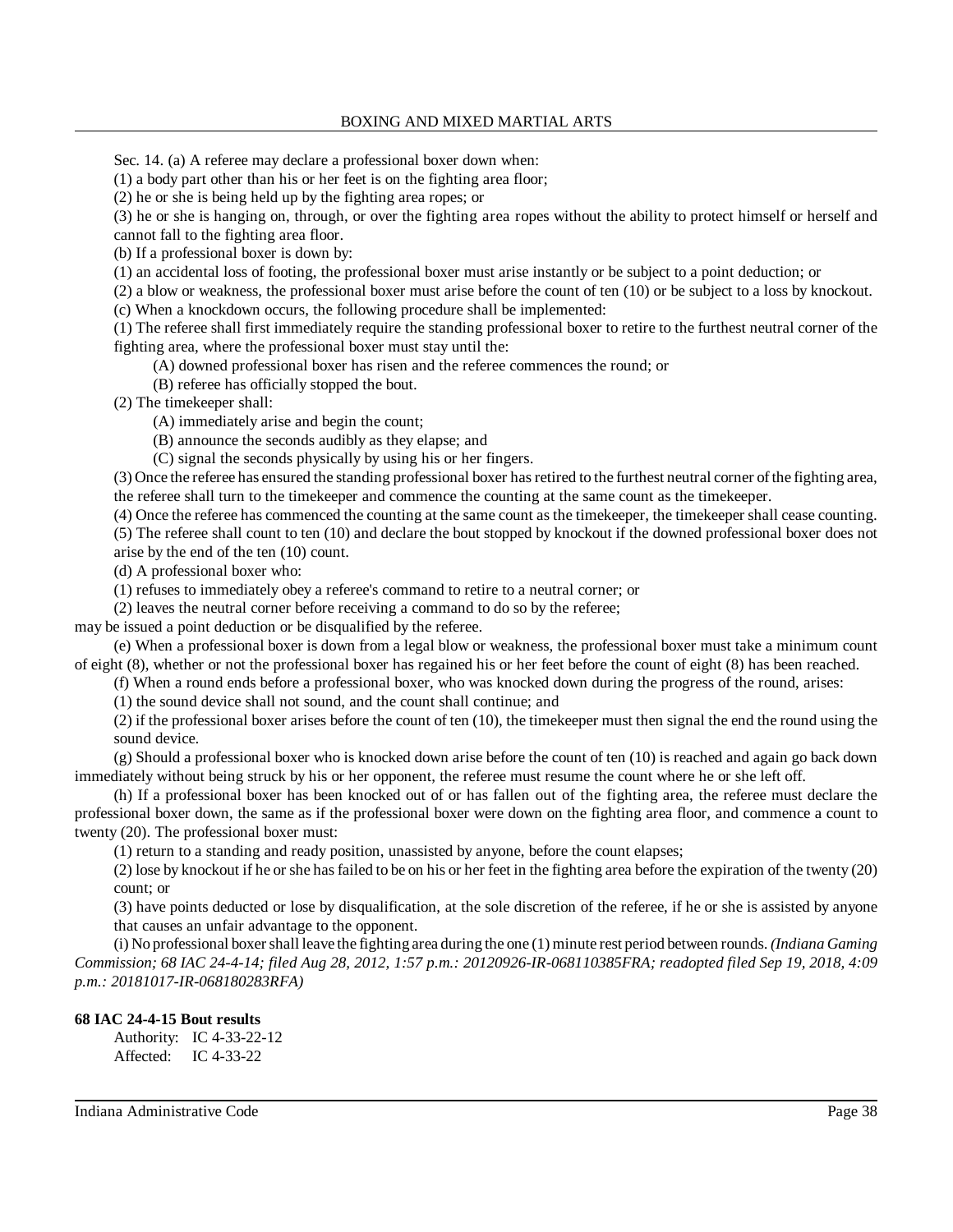Sec. 15. The following are the types of bout results:

(1) Technical knockout (TKO): When a bout ends by referee stoppage due to an:

(A) instance where the referee believes a professional boxer is entering a state of unconsciousness and is therefore unable to defend himself or herself; or

(B) injury as a result of a legal blow that is severe enough to prematurely stop the bout.

(2) Knockout (KO): When a bout ends as a result of the failure of a professional boxer, after being deemed down due to legal blows or weakness, to rise from the fighting area floor by the end of the referee's ten (10) count.

(3) Decisions via scorecards, as follows:

(A) Unanimous decision (UD): When the three (3) judges score the bout in favor of the same professional boxer.

(B) Majority decision (MD): When two (2) judges score the bout in favor of the same professional boxer and one (1) judge scores a draw.

(C) Split decision (SD): When two (2) judges score the bout in favor of one (1) professional boxer and one (1) judge scores in favor of the opponent.

(4) Draws via scorecards, as follows:

(A) Unanimous draw (UDR): When the three (3) judges score the bout a draw.

(B) Majority draw (MDR): When two (2) judges score the bout a draw.

(C) Split draw (SDR): When the three (3) judges score the bout differently and the score total results in a draw.

(5) Disqualification (DQ): When a bout ends due to:

(A) an injury sustained during a bout as a result of an intentional foul and the injured professional boxer is immediately unable to continue as a result of the injury; or

(B) a combination of fouls defined in this rule that the referee determines is severe enough to warrant the immediate stoppage of the bout.

(6) Forfeit (FT): When a professional boxer:

(A) fails to begin a bout; or

(B) prematurely ends a bout;

for reasons other than injury.

(7) Technical draw (TDR): When a bout is prematurely stopped, due to:

(A) an injury as a result of an intentional foul that was committed at an earlier point in the bout and the injured professional boxer is even or behind on the score cards;

(B) an injury as a result of an accidental foul and at least:

(i) three (3) of four (4) scheduled rounds; or

(ii) four (4) of five (5) or more scheduled rounds;

have been completed at the time of stoppage and the professional boxers are tied on the score cards;

(C) the referee's determination that both professional boxers are in a condition that might subject the professional boxers to serious injury if the bout were allowed to continue; or

(D) the failure of both professional boxers, after being deemed down by the referee due to legal blows or weakness, to rise from the fighting area floor by the end of the referee's ten (10) count.

(8) Technical decision (TD): When a bout is prematurely stopped due to an injury as a result of an:

(A) intentional foul that was committed at an earlier point in the bout and the injured professional boxer is leading on the score cards; or

(B) accidental foul and at least:

(i) three (3) of four (4) scheduled rounds; or

(ii) four (4) of five (5) or more scheduled rounds;

have been completed at the time of stoppage;

in which case the decision goes to the professional boxer who is ahead on the score cards.

(9) No decision (ND): When a bout is prematurely stopped, due to an injury as a result of an accidental foul, before the completion of at least:

(A) three (3) of four (4) scheduled rounds; or

(B) four (4) of five (5) or more scheduled rounds;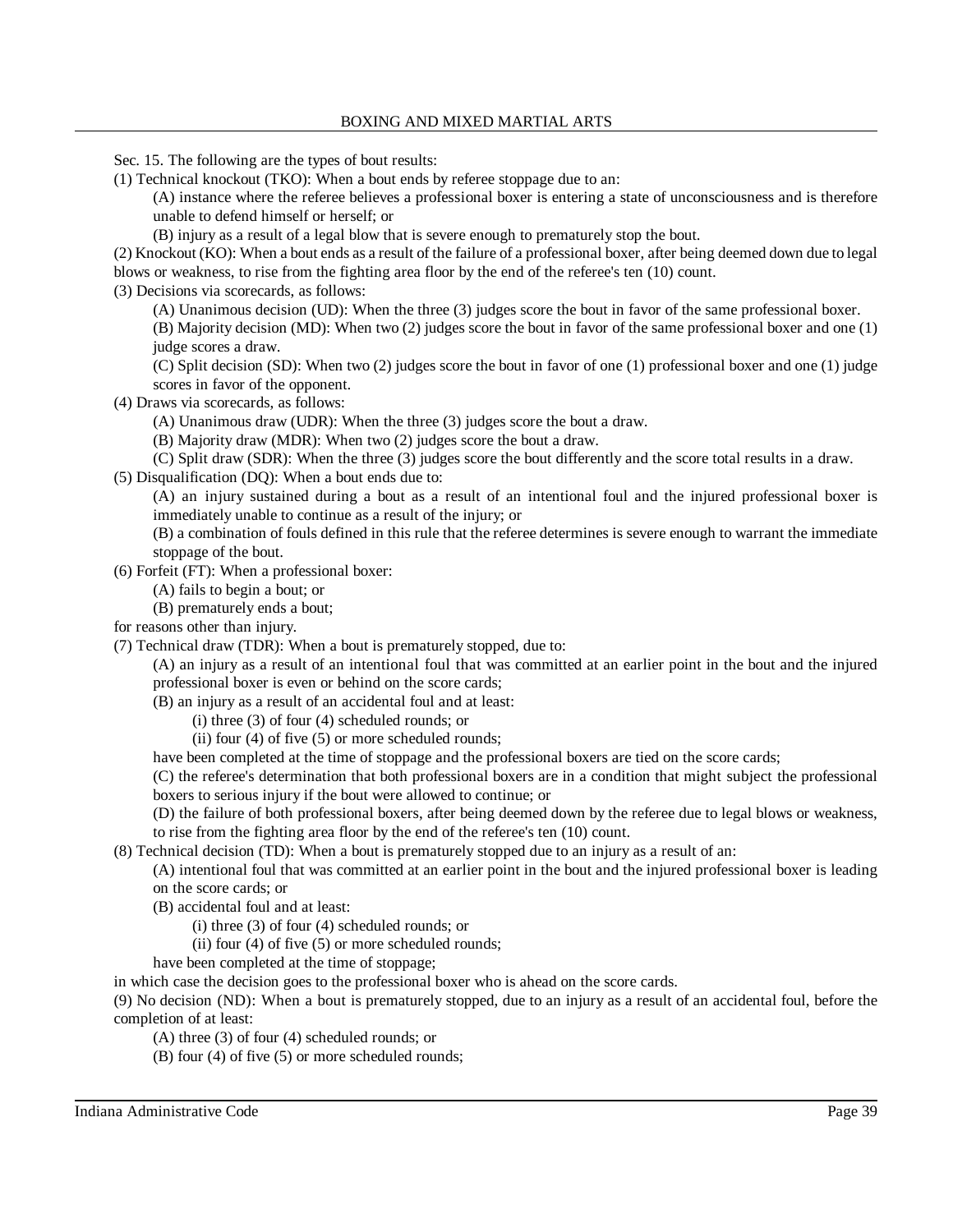at the time of stoppage.

(Indiana Gaming Commission; 68 IAC 24-4-15; filed Aug 28, 2012, 1:57 p.m.: 20120926-IR-068110385FRA; readopted filed Sep *19, 2018, 4:09 p.m.: 20181017-IR-068180283RFA)*

# **68 IAC 24-4-16 Exhibition bout**

Authority: IC 4-33-22-12 Affected: IC 4-33-22

Sec. 16. (a) In an exhibition bout, a professional boxer must wear boxing gloves at least sixteen (16) ounces in weight and headgear approved by a commission representative.

(b) Both professional boxers must sign contracts stipulating that the bout will be an exhibition and a no decision shall be rendered.

(c) The executive director, the executive director's designee, or a commission representative may issue medical suspensions in accordance with this article for an exhibition bout. *(Indiana Gaming Commission; 68 IAC 24-4-16; filed Aug 28, 2012, 1:57 p.m.: 20120926-IR-068110385FRA; readopted filed Sep 19, 2018, 4:09 p.m.: 20181017-IR-068180283RFA)*

# **68 IAC 24-4-17 Rest period**

Authority: IC 4-33-22-12 Affected: IC 4-33-22

Sec. 17. A professional boxer who participates in a bout in any jurisdiction of:

(1) ten (10) rounds or more may not be permitted to participate in another bout until seven (7) days have elapsed, starting with the first full calendar day after the previous bout; or

(2) less than ten (10) rounds may not be permitted to participate in another bout until three (3) days have elapsed, starting with the first full calendar day after the previous bout.

(Indiana Gaming Commission; 68 IAC 24-4-17; filed Aug 28, 2012, 1:57 p.m.: 20120926-IR-068110385FRA; readopted filed Sep *19, 2018, 4:09 p.m.: 20181017-IR-068180283RFA)*

# **Rule 5. Professional Mixed Martial Arts**

### **68 IAC 24-5-1 Weight classes**

Authority: IC 4-33-22-12 Affected: IC 4-33-22

Sec. 1. (a) Professional mixed martial artists shall compete against each other based on the following weight categories:

| $(1)$ Flyweight       | up to 125 pounds       |
|-----------------------|------------------------|
| (2) Bantamweight      | over 125 to 135 pounds |
| (3) Featherweight     | over 135 to 145 pounds |
| $(4)$ Lightweight     | over 145 to 155 pounds |
| (5) Welterweight      | over 155 to 170 pounds |
| (6) Middleweight      | over 170 to 185 pounds |
| (7) Light heavyweight | over 185 to 205 pounds |
| (8) Heavyweight       | over 205 to 265 pounds |
| (9) Super heavyweight | over 265 pounds        |
|                       |                        |

(b) A bout maytake place between professional mixed martial artistsin different weight categoriesifthe difference in weight between the professional mixed martial artists does not exceed the allowance shown in the following schedule:

(2) Over 135 pounds to 170 pounds not more than 5 pounds

(1) Up to 135 pounds not more than 3 pounds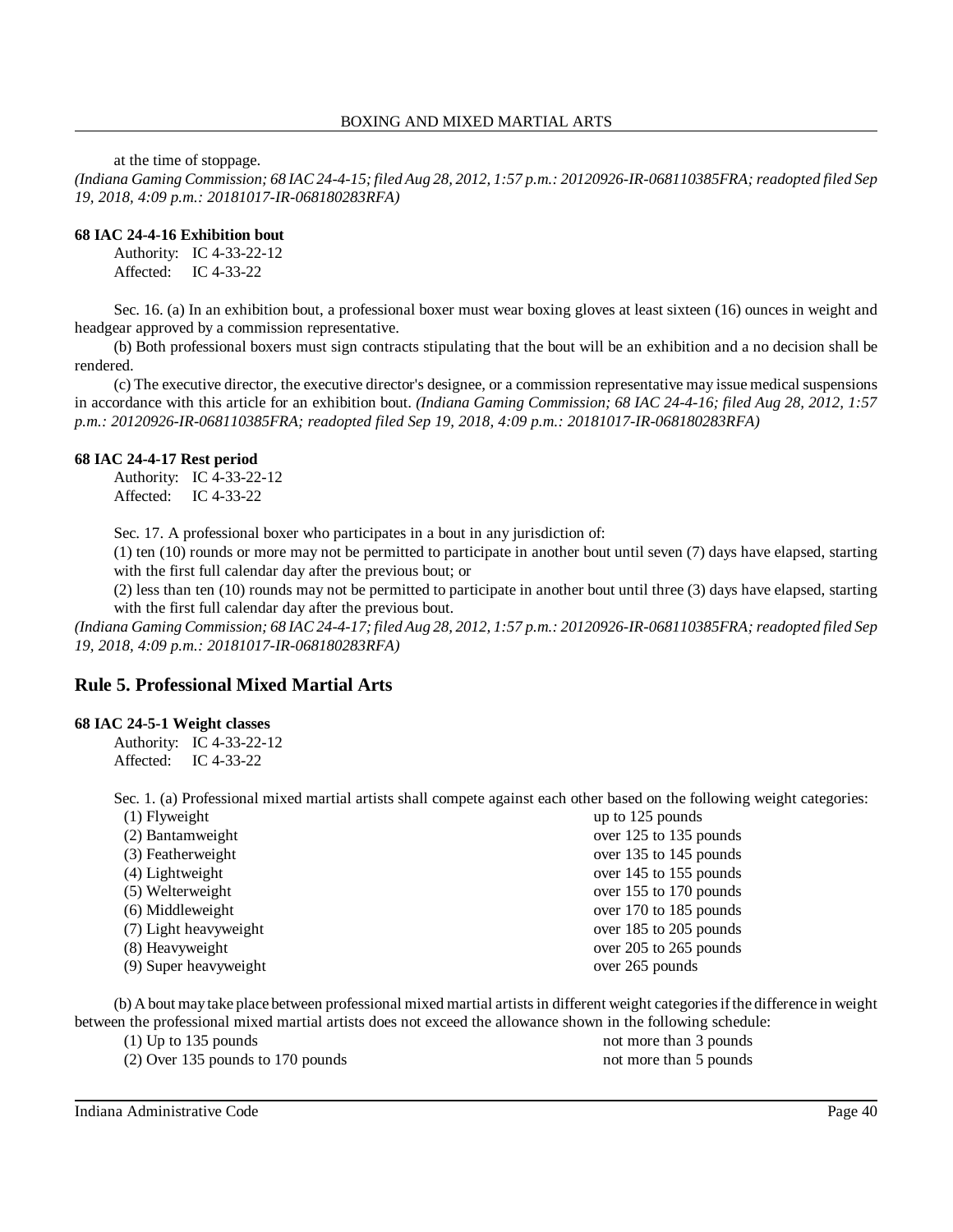(3) Over 170 pounds to 265 pounds not more than 7 pounds

(4) Over 265 pounds no limit

(c) Notwithstanding subsection (b), a bout may be held, in which the professional mixed martial artists in different weight categories have a weight differential exceeding the maximum amount, if the:

(1) executive director or the executive director's designee approves the bout; and

(2) professional mixed martial artist who weighs less signs a liability waiver form.

(Indiana Gaming Commission; 68 IAC 24-5-1; filed Aug 28, 2012, 1:57 p.m.: 20120926-IR-068110385FRA; readopted filed Sep *19, 2018, 4:09 p.m.: 20181017-IR-068180283RFA)*

### **68 IAC 24-5-2 Length of bouts**

Authority: IC 4-33-22-12 Affected: IC 4-33-22

Sec. 2. (a) A nonchampionship bout may not be more than three (3) rounds of five (5) minutes duration per round.

(b) A championship bout may not be more than five (5) rounds of five (5) minutes duration per round.

(c) In the bouts, each round must be separated by an intermission lasting one (1) minute in duration. *(Indiana Gaming Commission; 68 IAC 24-5-2; filed Aug 28, 2012, 1:57 p.m.: 20120926-IR-068110385FRA; readopted filed Sep 19, 2018, 4:09 p.m.: 20181017-IR-068180283RFA)*

### **68 IAC 24-5-3 Fighting area requirements**

Authority: IC 4-33-22-12 Affected: IC 4-33-22

Sec. 3. (a) Bouts must be held in a caged or ringed fighting area.

(b) A caged fighting area must meet the following requirements:

(1) The fighting area floor must:

(A) be not less than eighteen (18) feet by eighteen (18) feet;

(B) be not more than thirty-two (32) feet by thirty-two (32) feet;

(C) be padded in a manner as approved by a commission representative, with at least one (1) inch layer of foam padding;

(D) not be more than four (4) feet above the floor of the building;

(E) have at least one (1) set of suitable steps or a ramp to provide entry onto the fighting area floor; and

(F) be enclosed by a fence made of such material as will not allow a professional mixed martial artist to fall out or

break through it onto the venue floor or spectators, such as vinyl-coated chain link fencing.

(2) Padding must extend beyond the fighting area and over the edge of the platform.

(3) Posts must be:

(A) made of metal, extending from the floor of the building to a minimum height of fifty-eight (58) inches above the fighting area floor; and

(B) padded in a manner approved by a commission representative.

(4) Metal parts must:

(A) be covered and padded in a manner approved by a commission representative; and

- (B) not be abrasive to the professional mixed martial artists.
- (c) A ringed fighting area without a fence must meet the following requirements:
- (1) The fighting area floor must:
	- (A) be not smaller than twenty (20) feet by twenty (20) feet within the ropes;
	- (B) extend at least eighteen (18) inches beyond the ropes;
	- (C) not be more than four (4) feet above the floor of the building;
	- (D) be padded with ensolite or similar closed-cell foam, with at least one (1) inch layer of foam padding; and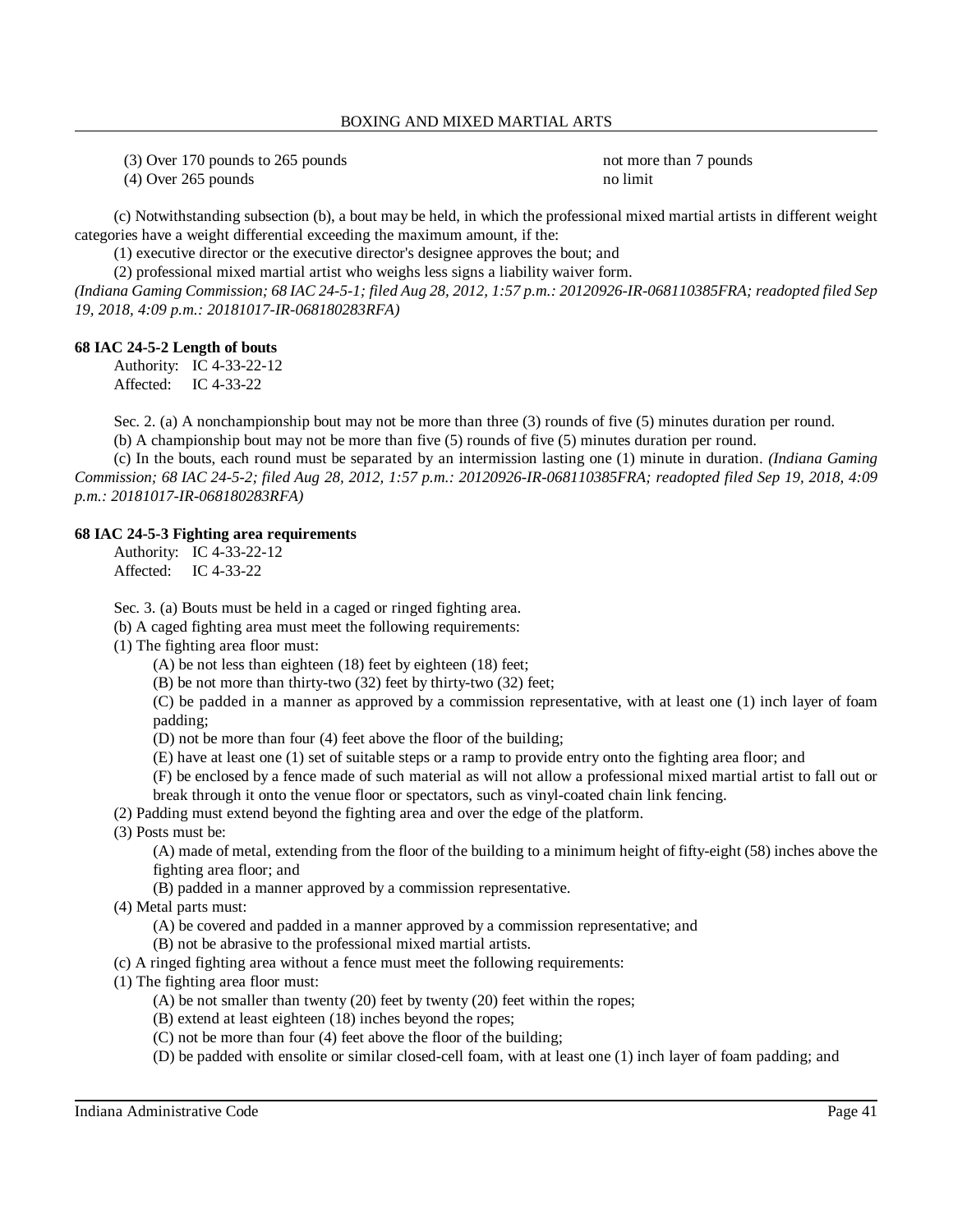(E) be clear of obstructions or objects.

(2) The fighting area must have three (3) sets of suitable steps, with one (1) set located in each of the following:

(A) the red corner;

- (B) the blue corner; and
- (C) one (1) neutral corner.

(3) One (1) of the corners must have a blue designation, and the corner directly across must have a red designation.

(4) Ring posts must be:

(A) made of metal, not more than three (3) inchesin diameter, extending from the floor of the building to a minimum height of fifty-eight (58) inches above the fighting area floor;

- (B) padded in a manner approved by a commission representative; and
- (C) a minimum of twenty-four (24) inches away from the ring ropes.

(5) There must be five (5) ring ropes:

- (A) wrapped in a soft material;
- (B) not less than one (1) inch in diameter; and

(C) with spacing of:

- (i) not less than twelve (12) inches apart; and
- (ii) not more than fourteen (14) inches apart.

(d) Fighting area specifications:

(1) must be approved; and

(2) may be altered;

by a commission representative. *(Indiana Gaming Commission; 68 IAC 24-5-3; filed Aug 28, 2012, 1:57 p.m.: 20120926-IR-068110385FRA; readopted filed Sep 19, 2018, 4:09 p.m.: 20181017-IR-068180283RFA)*

### **68 IAC 24-5-4 Uniform and equipment**

Authority: IC 4-33-22-12

Affected: IC 4-33-22

Sec. 4. (a) When participating in a bout, a male professional mixed martial artist must wear:

(1) shorts that have been approved by a commission representative or inspector; and

(2) a foul-proof cup.

(b) When participating in a bout, a female professional mixed martial artist must wear:

- (1) shorts that have been approved by a commission representative or inspector; and
- (2) a body shirt.

(c) The following are prohibited during a bout:

(1) Karate gis or gis.

(2) Shoes.

(3) Headgear.

(4) Grappling shin guards.

(5) Padded groin protectors.

(6) Metal joint supports.

(d) A professional mixed martial artist may not wear equipment or clothing that has not been approved by a commission representative or inspector. *(Indiana Gaming Commission; 68 IAC 24-5-4; filed Aug 28, 2012, 1:57 p.m.: 20120926-IR-068110385FRA; readopted filed Sep 19, 2018, 4:09 p.m.: 20181017-IR-068180283RFA)*

# **68 IAC 24-5-5 Hand wraps**

Authority: IC 4-33-22-12 Affected: IC 4-33-22

Sec. 5. (a) Before participating in a bout, a professional mixed martial artist is required to wrap his or her hands in soft gauze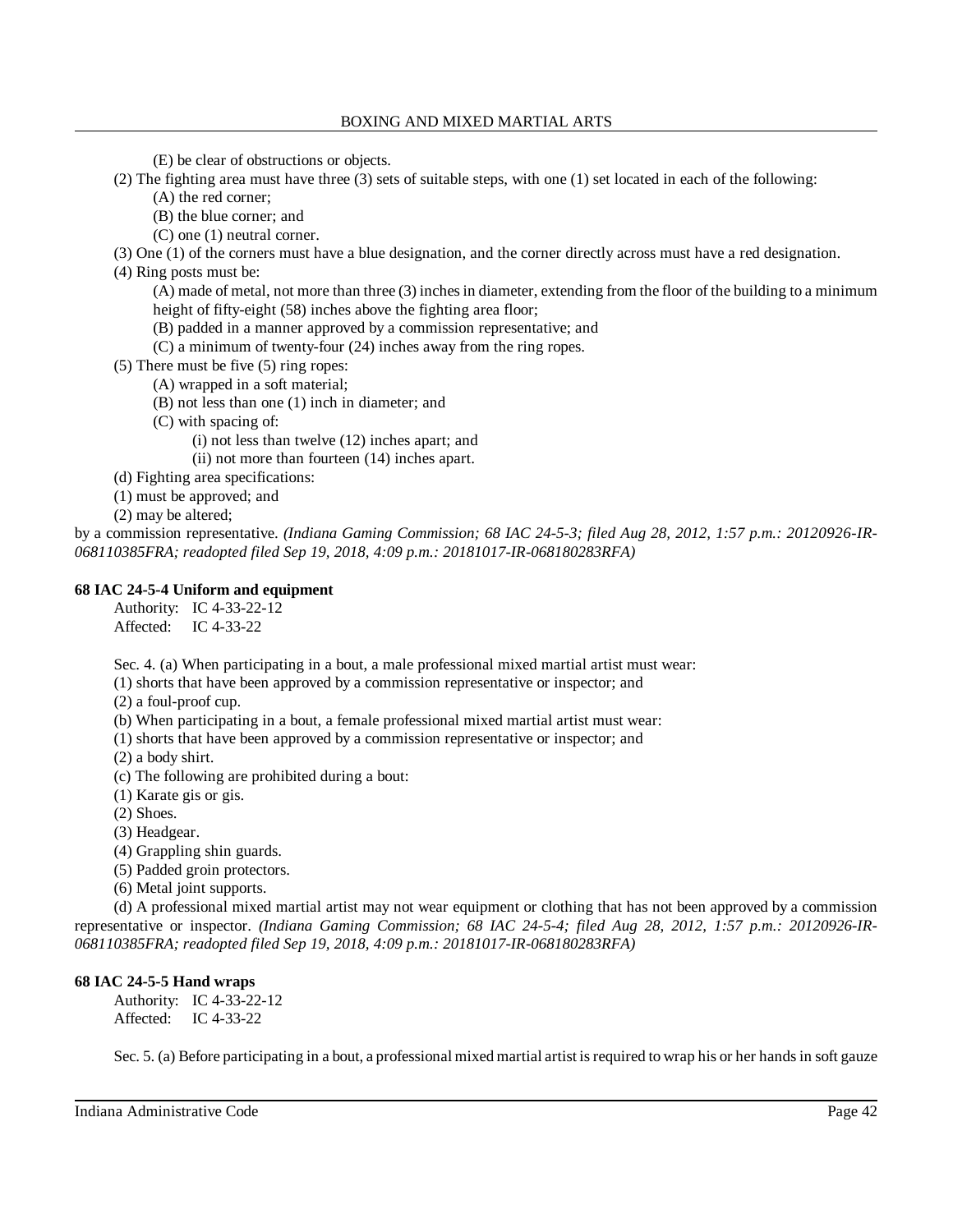cloth and white adhesive tape that has been approved bya commission representative or inspector prior to the hands being wrapped.

(b) The hand wraps on a professional mixed martial artist's hand must be:

(1) soft gauze cloth not more than:

(A) fifteen (15) yards in length; and

(B) two (2) inches in width;

(2) held in place by white adhesive tape that is not more than:

(A) ten (10) feet in length; and

(B) one (1) inch in width; and

(3) evenly distributed across the hand.

(c) The white adhesive tape must only cross the back of the hand twice in the same one (1) spot.

(d) Notwithstanding subsection (c), only one (1) strip of adhesive tape is permitted to go over the knuckles when the hand is clenched to make a fist.

(e) The use of liquid or substance on the soft gauze cloth or white adhesive tape is strictly prohibited.

(f) The soft gauze cloth and white adhesive tape must be placed on the professional mixed martial artist's hands in the dressing room area.

(g) The completed hand wrap must:

(1) not pass the wrist end of the glove; and

(2) be approved by a commission representative or inspector by signing the hand wrap using a permanent marker.

(h) No adjustments are allowed to be made to a hand wrap once it has been signed by a commission representative or inspector.

(i) The manager or chief corner man of the professional mixed martial artist's opponent may be present to witness the hand wrapping of a professional mixed martial artist. *(Indiana Gaming Commission; 68 IAC 24-5-5; filed Aug 28, 2012, 1:57 p.m.: 20120926-IR-068110385FRA; readopted filed Sep 19, 2018, 4:09 p.m.: 20181017-IR-068180283RFA)*

# **68 IAC 24-5-6 Mixed martial arts gloves**

Authority: IC 4-33-22-12 Affected: IC 4-33-22

Sec. 6. (a) When participating in a bout, a professional mixed martial artist must wear mixed martial arts gloves that are in good condition or the gloves must be replaced.

(b) Professional mixed martial artists must wear mixed martial arts gloves approved by the commission ranging in:

(1) weight between four (4) ounces and eight (8) ounces; and

(2) size between small and 5X-large.

(c) Both professional mixed martial artists participating in a bout must wear mixed martial arts gloves of equal weight.

(d) No professional mixed martial artist may supply his or her own gloves for participation in a bout unless expressly authorized by a commission representative.

(e) The mixed martial arts gloves:

(1) must be placed on the professional mixed martial artist's hands in the dressing room in the presence of a commission representative or inspector; and

(2) are not allowed to be placed on the hands of a professional mixed martial artist unless the professional mixed martial artist has his or her hands wrapped in accordance with the requirements in section 5 of this rule.

(f) Red or blue tape must be taped onto the professional mixed martial artist's gloves, with the tape color being coordinated with his or her corner assignment.

(g) A commission representative or inspector must approve the mixed martial arts gloves by signing the red or blue tape using a permanent marker.

(h) No adjustments are allowed to be made to the mixed martial arts gloves once they have been signed by a commission representative or inspector. *(Indiana Gaming Commission; 68 IAC 24-5-6; filed Aug 28, 2012, 1:57 p.m.: 20120926-IR-068110385FRA; readopted filed Sep 19, 2018, 4:09 p.m.: 20181017-IR-068180283RFA)*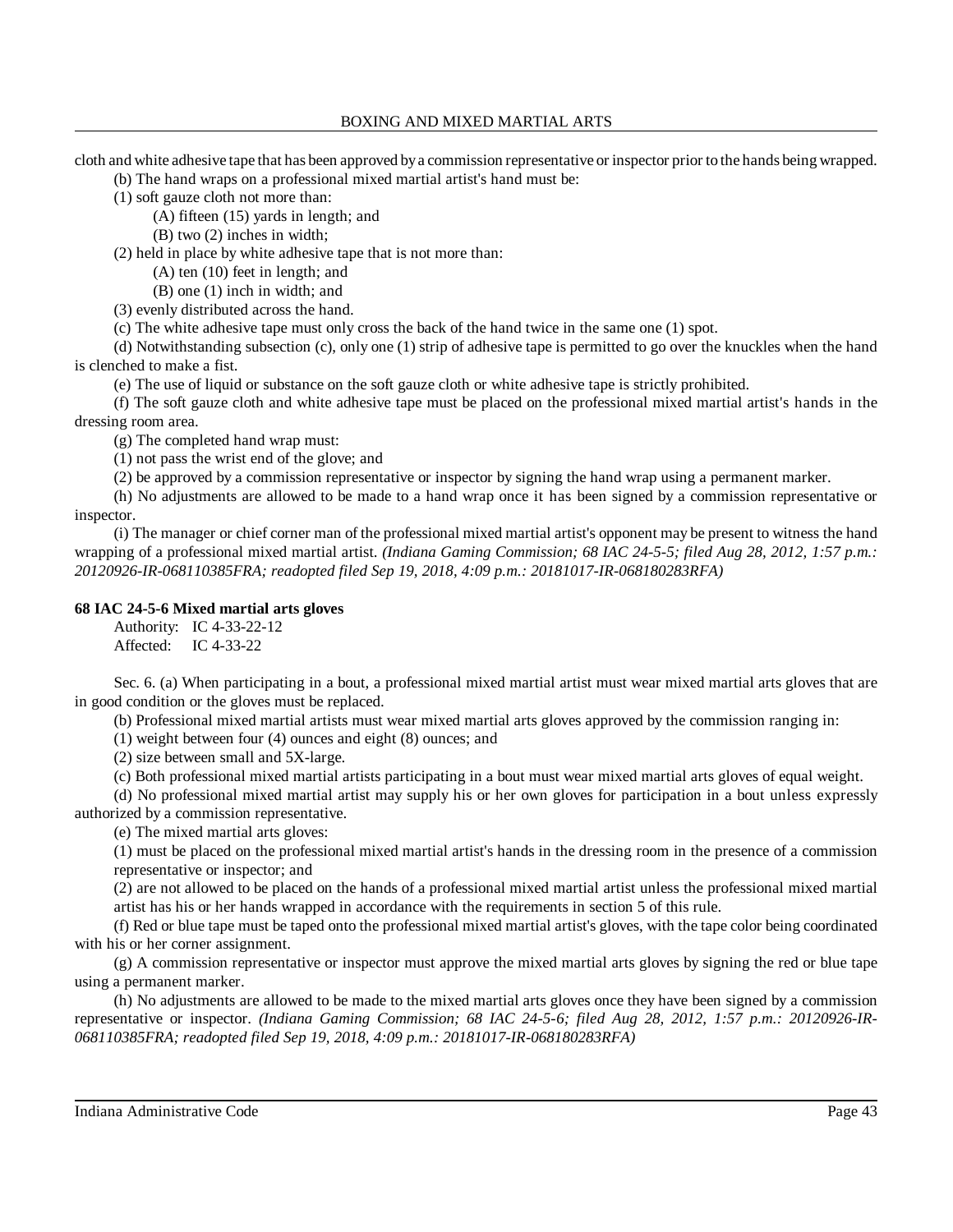# **68 IAC 24-5-7 Corner men**

Authority: IC 4-33-22-12 Affected: IC 4-33-22

Sec. 7. (a) An individual who wishes to participate as a corner man for a professional mixed martial artist at an event must hold a valid license as a:

(1) second;

(2) manager; or

(3) trainer.

(b) There may be not more than three (3) corner men allowed to assist one (1) professional mixed martial artist in a bout. (c) Notwithstanding subsection (b), there may be not more than four (4) corner men allowed to assist one (1) professional mixed martial artist in championship or main event bouts.

(d) Two (2) corner men may enter the fighting area between rounds unlessthe professional mixed martial artist requires the services of a cut man, in which case one (1) of the corner men shall remain outside of the fighting area and one (1) corner man and the cut man shall be allowed to enter the fighting area.

(e) No corner man may work during a bout unless wearing hygienic gloves.

(f) Corner men may not apply:

(1) body grease;

(2) gels;

(3) balms;

(4) lotions;

(5) oils; or

(6) another substance that gives one (1) fighter an unfair advantage over his or her opponent;

to the hair, face, or body of a professional mixed martial artist at any time before or during an event.

(g) Notwithstanding subsection (f), corner men mayapplypetroleum jellyto themask area ofthe face of a professional mixed martial artist:

(1) before the start of the bout;

(2) while the professional mixed martial artist is directly outside of the fighting area; and

(3) in the presence of:

(A) a commission representative;

(B) an inspector; or

(C) a referee.

(h) During a round, corner men must:

(1) remain seated;

(2) refrain from excessively coaching in a disruptive manner;

(3) not mount the fighting area apron or enter the fighting area until the sound device has signaled the end of the round unless the corner man is signaling to the referee to stop the bout; and

(4) not throw an item into the fighting area.

(i) At the conclusion of a round, no corner men may:

(1) enter the fighting area enclosure to assist a professional mixed martial artist; or

(2) place an item in the fighting area enclosure;

until the sound device has signaled the end of a round.

(j) During the one (1) minute rest period, corner men:

(1) may coach;

(2) may treat:

(A) cuts;

- (B) abrasions; or
- (C) swelling;

(3) may provide water or electrolyte-replacement drinks to the professional mixed martial artist;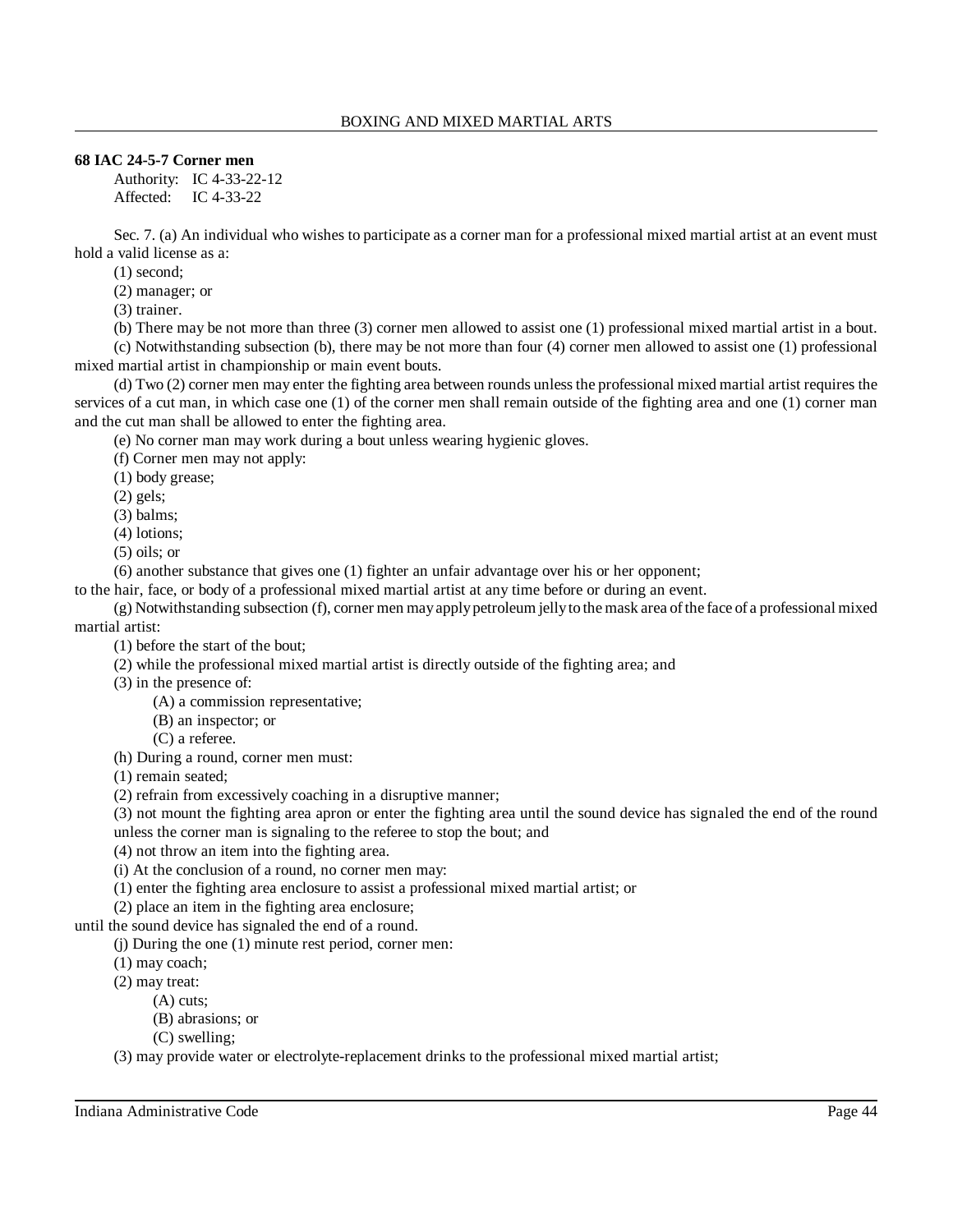(4) must not pour water or electrolyte-replacement drinks onto a professional mixed martial artist;

(5) in the case of a cut sustained by a professional mixed martial artist, may topically apply, under the supervision of the referee, a commission representative, or an inspector, only:

(A) a solution of adrenaline 1/1000;

(B) avetine;

(C) thrombin; and

(D) petroleum jelly; and

(6) must remove themselves and items from the fighting area enclosure at the sound of the timekeeper's sound device signaling the ten (10) second warning before the beginning of the next round.

(k) Corner men may not enter the fighting area enclosure to assist or move a professional mixed martial artist who has been knocked out or has otherwise sustained an injury until the event physician or other medical personnel have instructed the corner men to enter the fighting area.

(l) Violations of this rule may result in:

(1) ejection of offenders from the fighting area corner; and

(2) a point deduction assessed against or a disqualification ofthe offending corner man's affiliated professional mixed martial artist;

by the referee.

(m) Corner men are responsible for reporting to a commission representative an injury or illness sustained by a professional mixed martial artist that the corner men are assisting, before, during, or after any bout. *(Indiana Gaming Commission; 68 IAC 24- 5-7; filed Aug 28, 2012, 1:57 p.m.: 20120926-IR-068110385FRA; readopted filed Sep 19, 2018, 4:09 p.m.: 20181017-IR-068180283RFA)*

# **68 IAC 24-5-8 Referees**

Authority: IC 4-33-22-12 Affected: IC 4-33-22

Sec. 8. (a) There must be present at an event a minimum of one (1) referee appointed by the executive director or the executive director's designee to fulfill official duties during the event.

(b) The executive director or the executive director's designee may appoint additional referees for an event.

(c) Failure of a referee to comply with IC 4-33-22 and this article may result in immediate removal from the fighting area by a commission representative.

(d) The referee is the chief official who:

(1) has general supervision over the bout; and

(2) must be located in the fighting area.

(e) The referee may stop a bout if an unauthorized person enters the fighting area during the progress of a round.

(f) Before the start of an event, the referee must meet with each professional mixed martial artist and his or her chief corner man in the professional mixed martial artist's dressing room and:

(1) explain to both the professional mixed martial artist and his or her chief corner man:

(A) the violations described in this article, and the repercussions of committing such violations, including disqualification of the professional mixed martial artist; and

(B) his or her expectation regarding the chief corner man's responsibility to:

(i) clean up water spills from the fighting area;

(ii) wipe off excess petroleum jelly from the professional mixed martial artist; and

(iii) ensure that the professional mixed martial artist has his or her mouthpiece in place before the start of each round;

(2) explain what he or she will do when the timekeeper signals the:

- (A) ten (10) second warning for the end of a round; and
- (B) end of the round; and

(3) reviewfouls and howhe orshe will issue warnings or deduct pointsfor fouls committed by the professional mixed martial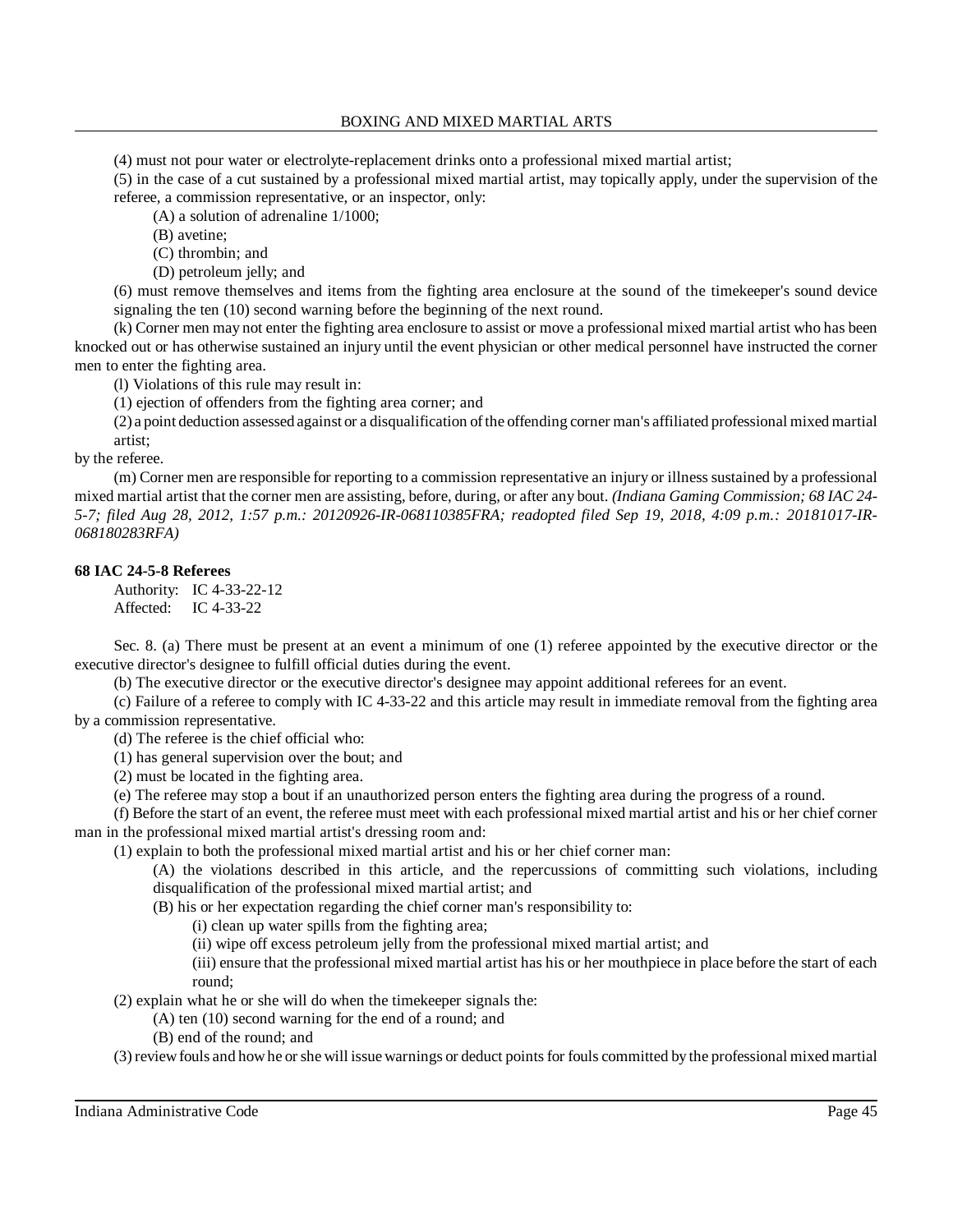artists.

(g) Before the start of an event, the referee must:

(1) consult with the event physician to communicate the correct protocol that the event physician should adhere to during a bout; and

(2) check the condition of the fighting area to ensure it is ready and safe for use.

(h) When the professional mixed martial artists are prepared to enter the fighting area, the referee must:

(1) inspect the gloves of the professional mixed martial artists; and

(2) ensure that no foreign substances that could be detrimental to the opponent have been applied to the gloves or bodies of the professional mixed martial artists.

(i) When the professional mixed martial artists have entered the fighting area and been introduced by the announcer, the referee may:

(1) call the professional mixed martial artists to the center of the fighting area;

(2) give final instructions; and

(3) direct the professional mixed martial artists to their corners in preparation for the commencement of the bout.

(j) Before signaling the timekeeper to signal the commencement of a bout, the referee must:

(1) ensure that the fighting area has been cleared of unauthorized individuals and items; and

(2) check with the:

(A) judges;

(B) timekeeper;

(C) event physician; and

(D) chief commission representative;

to determine if each individual is ready for the commencement of the bout.

(k) During a bout, the referee:

(1) must ensure the safety of the professional mixed martial artists;

(2) must enforce the provisions of IC 4-33-22 and this article that apply to the:

(A) execution of performance and conduct of the professional mixed martial artists; and

(B) conduct of the professional mixed martial artist's corner men;

(3) must maintain control of the bout;

(4) must issue warnings and deduct points for committed fouls, as appropriate; and

(5) may call time-out to:

(A) consult with the event physician to determine if an injured professional mixed martial artist is able to continue participation in a bout; or

(B) allowthe event physician to examine a professional mixed martial artist ifthe event physician hassignaled a desire to conduct the examination by signaling the referee.

(l) At the conclusion of a bout, the referee must maintain control of:

(1) the fighting area;

(2) both professional mixed martial artists;

(3) both professional mixed martial artist's corner men; and

(4) other individuals who enter the fighting area;

until the winner has been announced and individuals have exited the fighting area.

(m) The referee is not permitted to enter the fighting area unless wearing hygienic gloves. *(Indiana Gaming Commission;* 68 IAC 24-5-8; filed Aug 28, 2012, 1:57 p.m.: 20120926-IR-068110385FRA; readopted filed Sep 19, 2018, 4:09 p.m.: 20181017-*IR-068180283RFA)*

# **68 IAC 24-5-9 Timekeepers**

Authority: IC 4-33-22-12 Affected: IC 4-33-22

Sec. 9. (a) There must be present at each event a minimum of one (1) timekeeper appointed by the executive director or the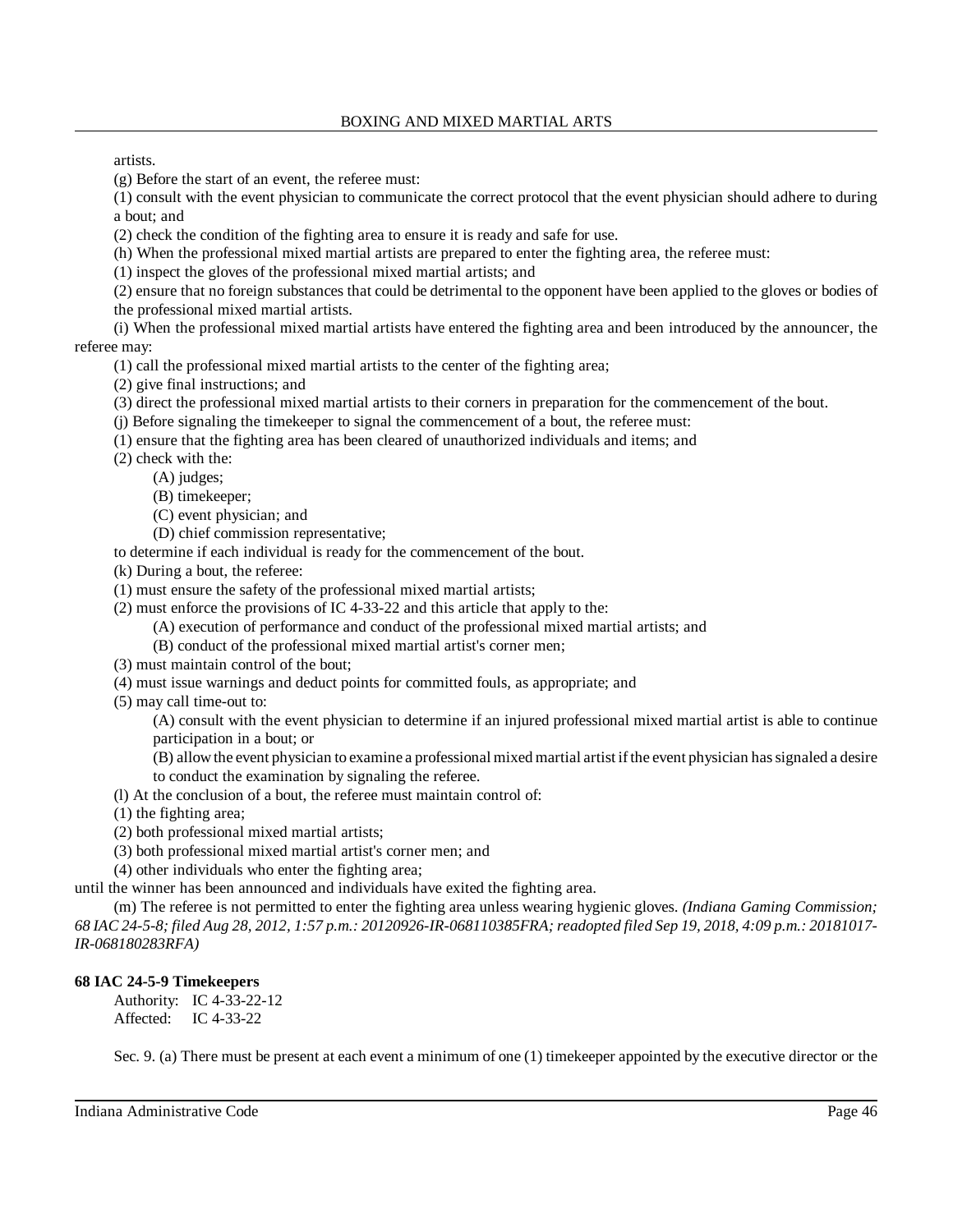executive director's designee to fulfill official duties during the bouts.

(b) The executive director or the executive director's designee may appoint an additional timekeeper for an event.

(c) Failure of the timekeeper to comply with IC 4-33-22 and this article may result in immediate removal from the fighting area by a commission representative.

(d) At the event, the timekeeper must provide:

(1) sound devices, unless acceptable sound devices are being provided by the venue; and

(2) two (2) stopwatches;

that a commission representative has examined and approved.

(e) The timekeeper must:

(1) ten (10) seconds before the beginning of each round, give warning to the corner men of professional mixed martial artists by utilizing a sound device, which is the signal for the corner men to leave the fighting area;

(2) ten (10) seconds prior to the end of a round, use a sound device sufficient to provide notice that the end of the round is approaching;

(3) at the end of a round, use a sound device sufficient to provide notice of the end of the round;

(4) if a bout terminates before the scheduled limit of rounds, inform the announcer and the chief commission representative of the exact duration of the bout; and

(5) not use a sound device during a round, except as provided in subdivisions (1) through (3).

(Indiana Gaming Commission; 68 IAC 24-5-9; filed Aug 28, 2012, 1:57 p.m.: 20120926-IR-068110385FRA; readopted filed Sep *19, 2018, 4:09 p.m.: 20181017-IR-068180283RFA)*

# **68 IAC 24-5-10 Fouls**

Authority: IC 4-33-22-12 Affected: IC 4-33-22

Sec. 10. (a) The following are fouls, whether intentional or accidental in nature, and may result in point deductions issued by the referee if committed during a bout:

(1) Holding or grabbing the fence or ropes with either the:

- (A) fingers; or
- (B) toes.

(2) Holding the opponent's shorts or gloves.

- (3) Butting or striking with the head.
- (4) Eye gouging of any kind.
- (5) Biting or spitting at an opponent.
- (6) Hair pulling.
- (7) Fish hooking.
- (8) Groin attacks of any kind.
- (9) Intentionally placing a finger into any:
	- (A) orifice;

(B) cut; or

(C) laceration;

of an opponent.

- (10) Downward pointing, or 12 to 6, elbow strikes.
- (11) Small joint manipulation.
- (12) Strikes to the:

(A) spine; or

(B) back of the head.

- (13) Heel kicks to the kidney.
- (14) Throat strikes of any kind, including, but not limited to, grabbing the trachea.
- (15) Clawing, pinching, or twisting the flesh.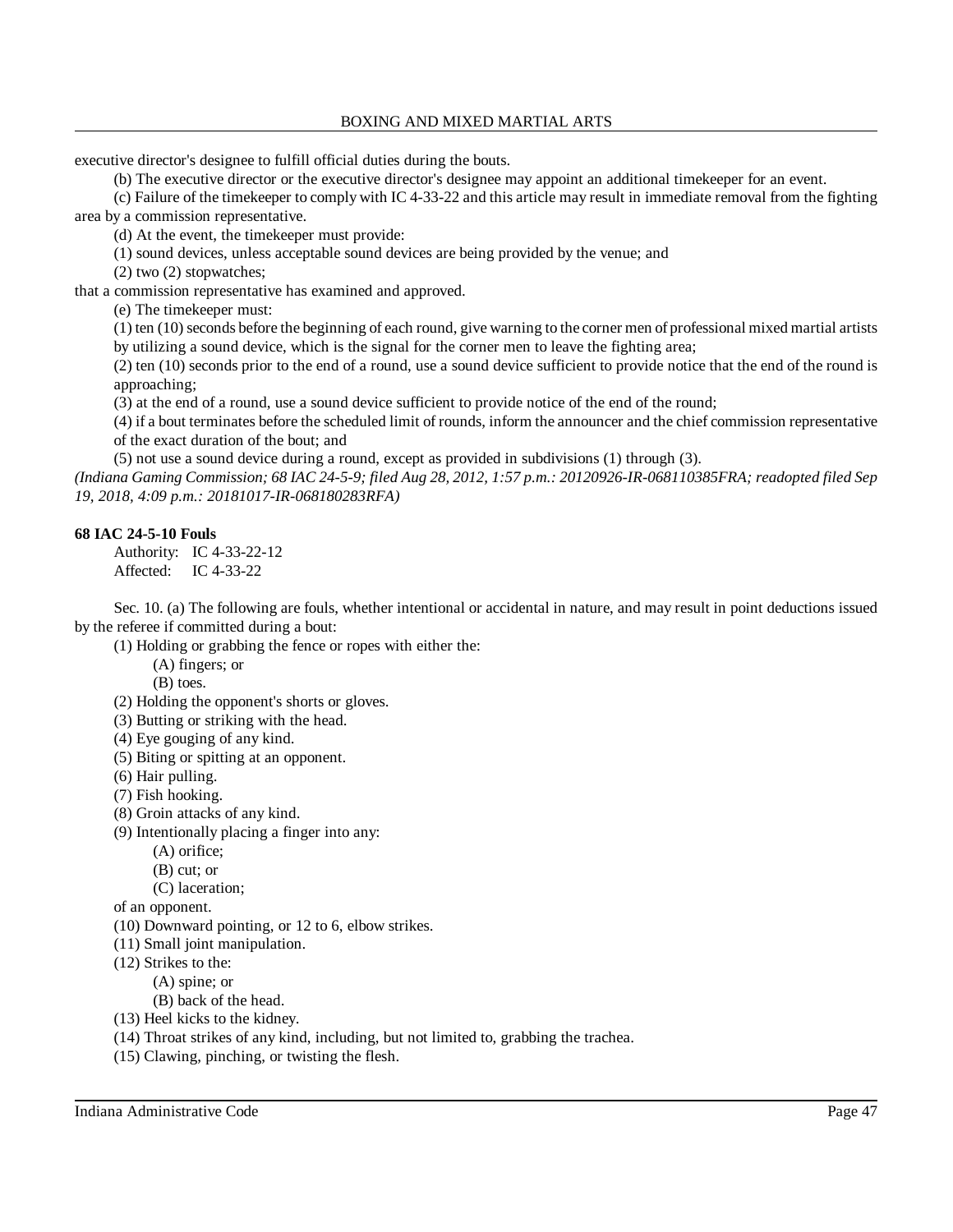- (16) Grabbing the clavicle.
- (17) Kicking the head of a grounded opponent.
- (18) Kneeing the head of a grounded opponent.
- (19) Stomping a grounded fighter.
- (20) The use of abusive language in the fighting area.
- (21) Unsportsmanlike conduct that causes an injury to an opponent.
- (22) Attacking an opponent on or during the break.
- (23) Attacking an opponent who is under the care of the referee.
- (24) Timidity including, but not limited to:
	- (A) avoiding contact with an opponent;
	- (B) intentionally or consistently dropping the mouthpiece; or
	- (C) faking an injury.
- (25) Interference from a professional mixed martial artist's corner man.
- (26) Throwing an opponent out of the fighting area.
- (27) Flagrant disregard of the referee's instructions.
- (28) Spiking the opponent to the fighting area floor onto the head or neck or pile-driving, except in the case of:
	- (A) an armbar; or
	- (B) a triangle choke;

where the person applying the hold has the option of letting go.

(29) Attacking an opponent after the sound device has signaled the end of the round or bout.

(b) Strikes are not permissible in the nape of the neck area up until the top of the ears.

(c) Above the ears, permissible strikes do not include the mohawk area from the top of the ears to the crown of the head, or the area where the head begins to curve.

(d) Only a referee may assess a foul and issue a point deduction for committed fouls. *(Indiana Gaming Commission; 68 IAC 24-5-10; filed Aug 28, 2012, 1:57 p.m.: 20120926-IR-068110385FRA; readopted filed Sep 19, 2018, 4:09 p.m.: 20181017-IR-068180283RFA)*

# **68 IAC 24-5-11 Foul procedures**

Authority: IC 4-33-22-12 Affected: IC 4-33-22

Sec. 11. (a) If a foul is committed that causes injury to the fouled professional mixed martial artist, the referee must: (1) call time-out;

(2) check the fouled professional mixed martial artist's condition;

(3) direct the offending professional mixed martial artist to the neutral corner furthest away from his or her designated corner;

(4) issue an appropriate point deduction for the committed foul to the offending professional mixed martial artist by immediately notifying:

- (A) both professional mixed martial artists;
- (B) both professional mixed martial artist's corner men;
- (C) the judges; and
- (D) the chief commission representative; and

(5) restart the bout so that both professional mixed martial artists assume the same position as the one prior to the time-out being called.

(b) If a foul is committed that causes the offending professional mixed martial artist to gain a superior position due to the foul, the referee must:

(1) call time-out;

(2) direct the professional mixed martial artists to neutral corners furthest away from their designated corners;

(3) issue an appropriate point deduction for the foul to the offending professional mixed martial artist by immediately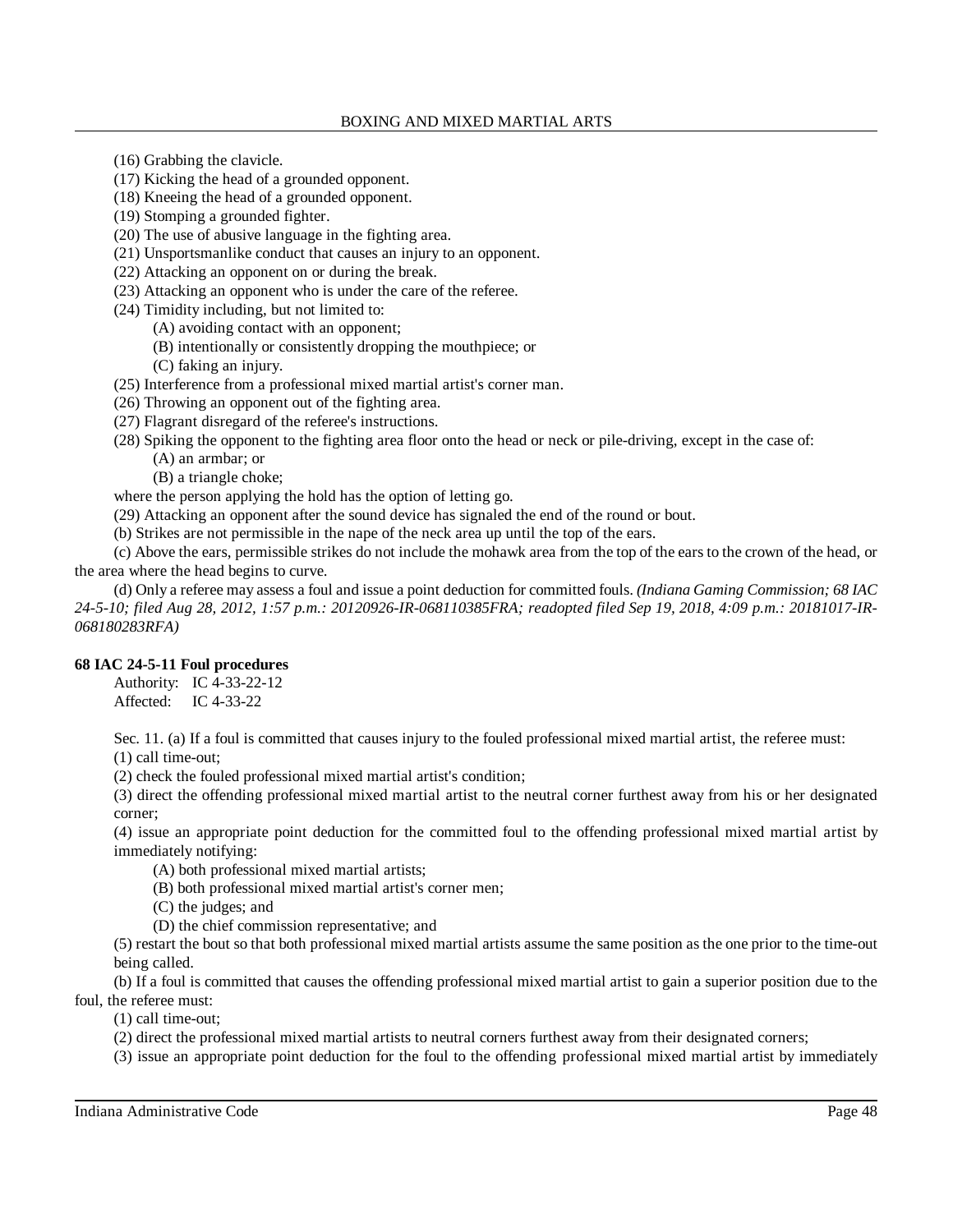notifying:

(A) both professional mixed martial artists;

(B) both professional mixed martial artist's corner men;

(C) the judges; and

(D) the chief commission representative; and

(4) restart the bout in the middle of the fighting area so that both professional mixed martial artists are standing in a neutral position.

(c) If a professional mixed martial artist commits a foul which, in the referee's discretion, warrants a point deduction, the referee:

(1) must call time-out;

(2) must direct the professional mixed martial artists to neutral corners furthest away from their designated corners;

(3) must issue the appropriate point deduction for the foul to the offending professional mixed martial artist by notifying:

(A) both professional mixed martial artists;

(B) both professional mixed martial artist's corner men;

(C) the judges; and

(D) the chief commission representative;

(4) may terminate the bout based on the severity of the foul committed by the offending professional mixed martial artist, in which instance the offending professional mixed martial artist must lose by disqualification under this rule; and

(5) must restart the bout if a disqualification was not warranted.

(d) If a bout is temporarily stopped because a professional mixed martial artist has been injured as a result of an intentional foul, the referee or the event physician has not more than five (5) minutes to determine whether the professional mixed martial artist who was fouled is able continue.

(e) If the referee or event physician determinesthe professional mixed martial artist is unable to continue at any time during the five (5) minute interval, the:

(1) bout shall immediately end; and

(2) offending professional mixed martial artist shall lose by disqualification under this rule.

(f) If the referee or event physician determines that the professional mixed martial artist is able to continue to fight, the referee shall:

(1) issue the appropriate point deduction to the offending professional mixed martial artist; and

(2) restart the bout as soon as practical.

(g) A professional mixed martial artist who is injured as a result of an intentional low blow foul has not more than a five (5) minute recuperative period to recover at the professional mixed martial artist's own discretion. If the referee or event physician determines that the professional mixed martial artist is unable to continue after a five (5) minute recuperative period, the offending professional mixed martial artist shall lose by disqualification under this rule.

(h) If a bout is temporarily stopped because a professional mixed martial artist has been injured as a result of an accidental foul, the referee or the event physician has not more than five (5) minutes to determine whether the professional mixed martial artist who was fouled is able to continue.

(i) If the referee or event physician determines the professional mixed martial artist is unable to continue at any time during the five (5) minute interval, the:

(1) bout shall immediately end; and

(2) rules governing the bout results in this rule shall apply.

(j) If the referee or event physician determines that the professional mixed martial artist is able to continue to fight, the referee:

(1) may issue an appropriate point deduction for the committed accidental foul to the offending professional mixed martial artist; and

(2) shall restart the bout as soon as practical.

(k) A professional mixed martial artist who is injured as a result of an accidental low blow foul has not more than a five (5) minute recuperative period to recover at his or her own discretion. If the injured professional mixed martial artist is unable to continue after the five (5) minute recuperative period, the rules governing bout results in this rule shall apply. *(Indiana Gaming*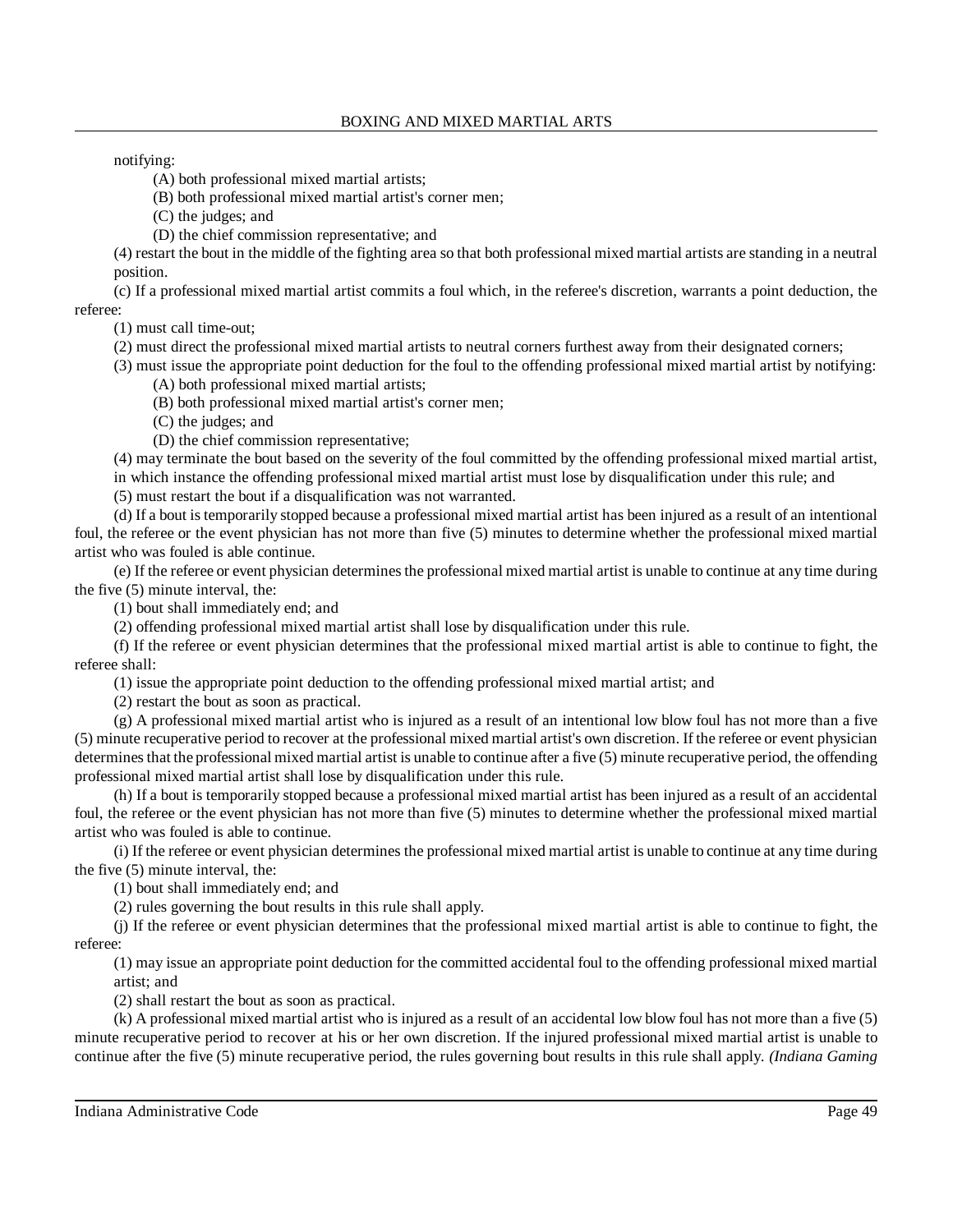*Commission; 68 IAC 24-5-11; filed Aug 28, 2012, 1:57 p.m.: 20120926-IR-068110385FRA; readopted filed Sep 19, 2018, 4:09 p.m.: 20181017-IR-068180283RFA)*

#### **68 IAC 24-5-12 Procedures for dislodged mouthpiece**

Authority: IC 4-33-22-12 Affected: IC 4-33-22

Sec. 12. (a) If the referee believes that the mouthpiece has been ejected from a professional mixed martial artist's mouth as a result of a natural fight action, the referee must, at the first opportune moment and without interfering with the immediate action, do the following:

(1) Call time-out.

(2) Direct both of the professional mixed martial artists to remain in their current position.

(3) Either:

(A) immediately give the mouthpiece to the professional mixed martial artist to reinsert;

(B) clean the mouthpiece and then give the mouthpiece to the professional mixed martial artist to reinsert; or

(C) order the professional mixed martial artist's chief corner man to clean and reinsert the mouthpiece.

(4) Direct that the round immediately continue without deducting pointsfrom the professional mixed martial artist who had his or her mouthpiece dislodged.

(b) If the referee believes that the professional mixed martial artist spit out or allowed the mouthpiece to fall out of his or her mouth, the referee must, at the first opportune moment and without interfering with the immediate action, do the following: (1) Call time-out.

(2) Direct the professional mixed martial artists to remain in their current position.

(3) Either:

(A) immediately give the mouthpiece to the professional mixed martial artist to reinsert;

(B) clean the mouthpiece and then give the mouthpiece to the professional mixed martial artist to reinsert; or

(C) order the professional mixed martial artist's chief corner man to clean and reinsert the mouthpiece.

(4) Issue an appropriate point deduction to the offending professional mixed martial artist.

(5) Direct that the round immediately continue.

(Indiana Gaming Commission; 68 IAC 24-5-12; filed Aug 28, 2012, 1:57 p.m.: 20120926-IR-068110385FRA; readopted filed Sep *19, 2018, 4:09 p.m.: 20181017-IR-068180283RFA)*

#### **68 IAC 24-5-13 Legal fighting techniques**

Authority: IC 4-33-22-12 Affected: IC 4-33-22

Sec. 13. Legal fighting techniques that may be used by professional mixed martial artists during a bout include, but are not limited to, the following:

(1) Strikes with the following:

- (A) Hands.
- (B) Feet.
- (C) Knees.
- (D) Elbows.
- (E) Forearms.
- (F) Shoulders.

(2) Grappling maneuvers, such as the following:

- (A) Submissions.
- (B) Choke holds.
- (C) Throws.
- (D) Takedowns.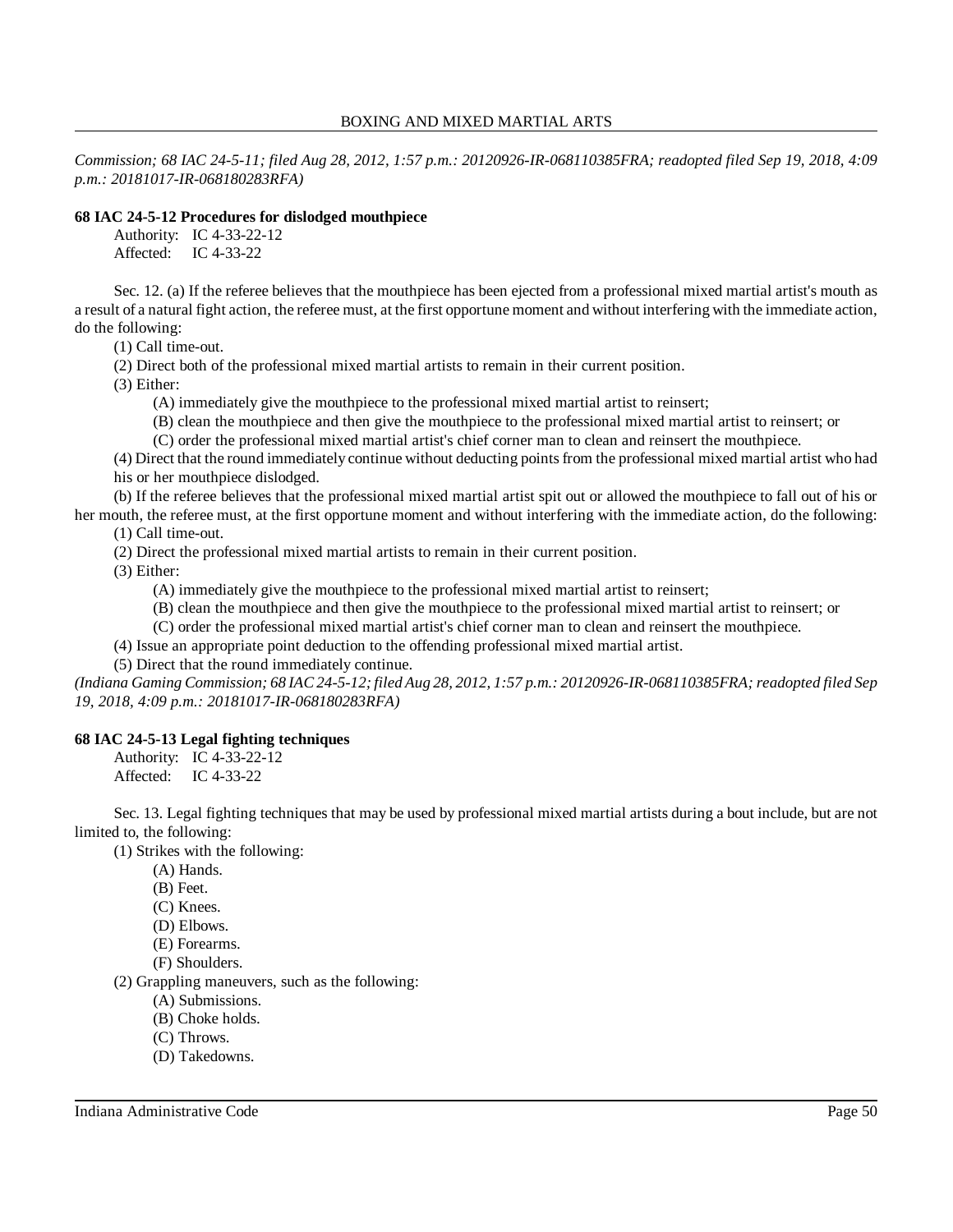(Indiana Gaming Commission; 68 IAC 24-5-13; filed Aug 28, 2012, 1:57 p.m.: 20120926-IR-068110385FRA; readopted filed Sep *19, 2018, 4:09 p.m.: 20181017-IR-068180283RFA)*

# **68 IAC 24-5-14 Scoring system**

Authority: IC 4-33-22-12 Affected: IC 4-33-22

Sec. 14. (a) Bouts will be evaluated and scored by three (3) judges in accordance with the ten (10) point must scoring system. (b) A judge must evaluate mixed martial arts techniques in the following order of importance:

(1) Effective striking and grappling.

(2) Control of the fighting area.

(3) Effective aggressiveness.

(4) Effective defense.

(c) Effective striking is judged by determining the:

(1) number of legal strikes landed by a professional mixed martial artist; and

(2) significance of such legal strikes.

(d) Effective grappling is judged by considering the amount of successful executions of:

(1) legal takedowns;

(2) reversals;

(3) solid submission attempts; and

(4) near catches.

(e) Fighting area control is judged by determining which professional mixed martial artist is dictating the pace, location, and position of the bout, such as the following:

(1) Countering a professional mixed martial artist's attempt at takedown by remaining standing and legally striking.

(2) Taking down an opponent to force a ground fight.

(3) Creating threatening submission attempts.

(4) Passing the guard to achieve mount.

(5) Creating striking opportunities.

(f) Effective aggressiveness means moving forward and landing a legal strike or takedown.

(g) Effective defense means avoiding being struck, taken down, or reversed while countering with offensive attacks.

(h) A judge must use the following objective scoring criteria when scoring a round:

(1) A round is to be scored as a 10-10 round when:

(A) both professional mixed martial artists appear to be fighting evenly; and

(B) neither professional mixed martial artist shows clear dominance in a round.

(2) A round is to be scored as a 10-9 round when a professional mixed martial artist wins the round by a close margin.

(3) A round is to be scored as a 10-8 round when a professional mixed martial artist wins by having overwhelmingly dominated the round.

(4) A round is to be scored as a 10-7 round when a professional mixed martial artist wins by having totally dominated the round.

(i) A round scored 10-10 should be very rare.

(j) There shall be scoring of an incomplete round.

(k) If the referee penalizes either professional mixed martial artist, then the appropriate points shall be deducted when the chief commission representative calculatesthe final score for the round. *(Indiana Gaming Commission; 68 IAC 24-5-14; filed Aug 28, 2012, 1:57 p.m.: 20120926-IR-068110385FRA; readopted filed Sep 19, 2018, 4:09 p.m.: 20181017-IR-068180283RFA)*

# **68 IAC 24-5-15 Bout results**

Authority: IC 4-33-22-12 Affected: IC 4-33-22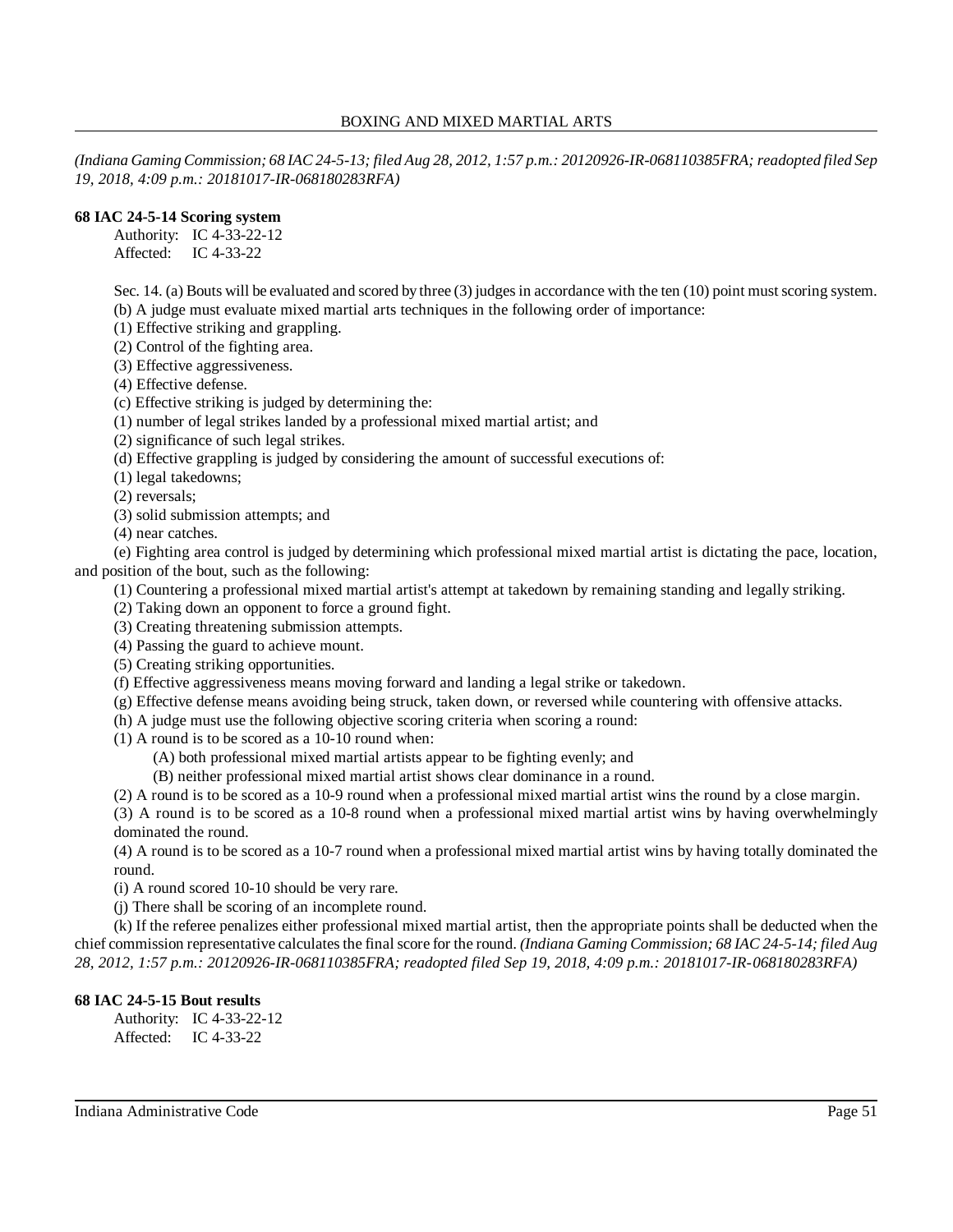Sec. 15. The following are the types of bout results:

(1) Submission (SM): When a bout ends as a result of a professional mixed martial artist physically tapping out or verbally quitting as a result of a legal submission hold or another legal attack.

(2) Technical knockout (TKO): When a bout ends due to a professional mixed martial artist being unable to intelligently defend himself or herself after taking excessive punishment during a bout.

(3) Knockout (KO): When a bout ends as the result of a professional mixed martial artist being rendered unconscious due to his or her opponent's legal attack.

(4) Referee stops contest (RSC): When a bout ends asthe result of a professional mixed martial artist taking punishment and cannot escape or will not submit or quit. The referee may stop the bout prior to excessive damage with no chance of the defending professional mixed martial artist improving his or her position.

(5) Doctor stoppage (DS): When a bout ends as the result of the event physician's determination that the safety of the professional mixed martial artist is in question or an injury will lessen the professional mixed martial artist's ability to perform.

(6) Technical submission (TS): When a bout ends as the result of a legal submission hold that may:

(A) render a professional mixed martial artist unconscious; or

(B) dislodge a joint;

and the professional mixed martial artist does not or cannot tap out.

(7) Quit (Q): When a bout ends as the result of a professional mixed martial artist refusing to continue by not engaging in the bout.

(8) Corner man stoppage (CS): When a bout ends as the result of the chief corner man deciding that his or her professional mixed martial artist has absorbed enough damage.

(9) Decision via scorecards, as follows:

(A) Unanimous decision (UD): When the three (3) judges score the bout in favor of the same professional mixed martial artist.

(B) Majority decision (MD): When two (2) judges score the bout in favor of the same professional mixed martial artist and one (1) judge scores a draw.

(C) Split decision (SD): When two (2) judges score the bout in favor of one (1) professional mixed martial artist and one (1) judge scores in favor of the opponent.

(10) Draws via scorecards, as follows:

(A) Unanimous draw (UDR): When the three (3) judges score the bout a draw.

(B) Majority draw (MDR): When two (2) judges score the bout a draw.

(C) Split draw (SDR): When the three (3) judges score differently and the score total results in a draw.

(11) Disqualification (DQ): When a bout ends due to:

(A) an injury sustained as a result of an intentional foul and the injured professional mixed martial artist is immediately unable to continue as a result of the injury;

(B) flagrant disregard for the rules; or

(C) a combination of the fouls defined in this rule that the referee determines is severe enough to warrant the immediate stoppage of the bout.

(12) Forfeit (FT): When a professional mixed martial artist:

(A) does not show; or

(B) chooses not to compete;

for a bout.

(13) Technical draw (TDR): When a bout is prematurely stopped, due to:

(A) an injury as a result of an accidental foul and at least:

(i) two (2) of three (3) scheduled rounds; or

(ii) three (3) of five (5) scheduled rounds;

have been completed at the time of stoppage and the professional mixed martial artists are even on the score cards; or

(B) the referee's determination that both professional mixed martial artists are in a condition that might subject the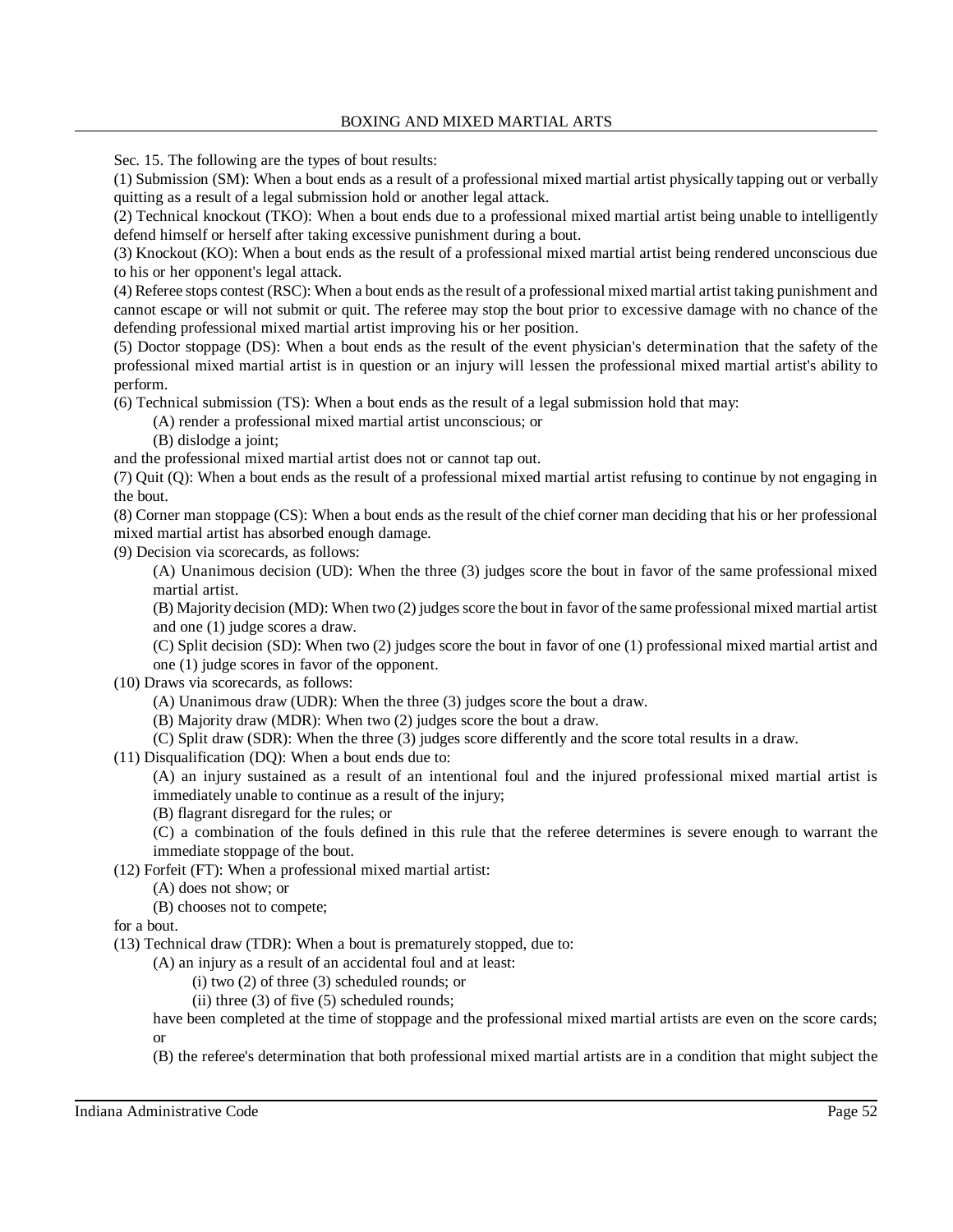professional mixed martial artists to serious injury if the bout were allowed to continue.

(14) Technical decision (TD): When a bout is prematurely stopped due to an injury as a result of an accidental foul and at least:

(A) two (2) of three (3) scheduled rounds; or

(B) three (3) of five (5) scheduled rounds;

have been completed at the time of stoppage, in which case the professional mixed martial artist who is ahead on the score cards wins.

(15) No contest (NC): When a bout is prematurely stopped, due to an injury as a result of an accidental foul, before the completion of at least:

(A) two (2) of three (3) scheduled rounds; or

(B) three (3) of five (5) scheduled rounds;

at the time of stoppage.

(Indiana Gaming Commission; 68 IAC 24-5-15; filed Aug 28, 2012, 1:57 p.m.: 20120926-IR-068110385FRA; readopted filed Sep *19, 2018, 4:09 p.m.: 20181017-IR-068180283RFA)*

### **68 IAC 24-5-16 Rest period**

Authority: IC 4-33-22-12 Affected: IC 4-33-22

Sec. 16. (a) A professional mixed martial artist who participates in a bout at a sanctioned event in any jurisdiction may not participate in another bout until not less than seven (7) days have elapsed starting with the first full calendar day after the previous bout.

(b) A professional mixed martial artist who participates in a bout at a nonsanctioned event in any jurisdiction may not participate in another bout until not lessthan sixty (60) days have elapsed starting with the first full calendar day after the previous bout.*(Indiana GamingCommission; 68 IAC24-5-16;filedAug 28, 2012, 1:57 p.m.: 20120926-IR-068110385FRA;readopted filed Sep 19, 2018, 4:09 p.m.: 20181017-IR-068180283RFA)*

# **Rule 6. Amateur Mixed Martial Arts**

# **68 IAC 24-6-1 Definitions for amateur mixed martial arts**

Authority: IC 4-33-22-18 Affected: IC 4-33-22; IC 25-22.5

Sec. 1. (a) The following definitions apply only to amateur mixed martial arts conducted under IC 4-33-22-18.

(b) "Event" means:

(1) a professional-amateur mixed martial arts; or

(2) an amateur mixed martial arts;

match, contest, exhibition, or performance.

(c) "Event physician" means an individual licensed as a physician under IC 25-22.5 who has been:

(1) retained by a promoter; and

(2) approved by the sanctioning body;

to serve as the physician at an event.

(d) "Officials" means the judges, referees, and timekeepers serving in an official capacity during an event.

(e) "Sanctioning body" means a company licensed by the commission, the executive director, or the executive director's designee under IC 4-33-22-18 and this rule, and selected by a promoter, to provide oversight of:

(1) the amateur mixed martial arts bouts at a professional-amateur mixed martial arts event; or

(2) an amateur mixed martial arts event.

(f) "Unified Amateur Rules" means the rules for amateur mixed martial arts adopted by the Association of Boxing Commissions on August 3, 2011, which is hereby incorporated by reference. The incorporated document is available for public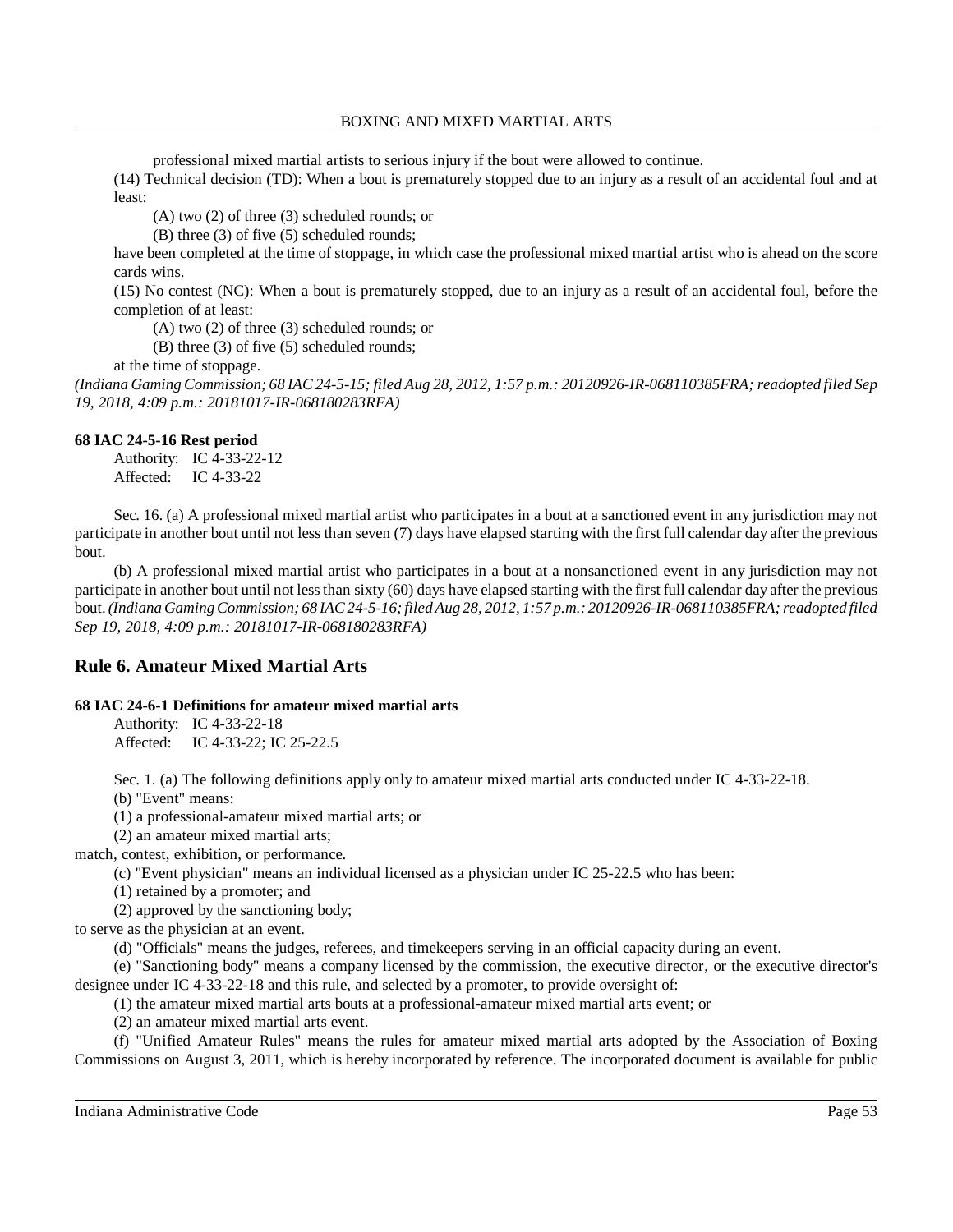view at www.abcboxing.com, and copies may be obtained by request mailed to the offices of the Indiana Gaming Commission at 101 West Washington St., East Tower-Suite 1600, Indianapolis, IN 46204. *(Indiana Gaming Commission; 68 IAC 24-6-1; filed Aug 28, 2012, 1:57 p.m.: 20120926-IR-068110385FRA; readopted filed Sep 19, 2018, 4:09 p.m.: 20181017-IR-068180283RFA)*

# **68 IAC 24-6-2 License fees**

Authority: IC 4-33-22-18 Affected: IC 4-33-22

Sec. 2. (a) Applications for licensure and renewal are subject to the following nonrefundable and nontransferable fees:

(1) Mixed martial arts promoter \$300

(2) Amateur mixed martial arts sanctioning body \$500

(b) The licenses listed in subsection (a) expire on September 30 of each year.

(c) Licenses must be renewed by paying the renewal fee and submitting the completed appropriate renewal form.

(d) If a licensee fails to pay the renewal fee and submit the completed renewal form on or before the expiration date of the license, the license becomes invalid.

(e) For an amateur mixed martial artist to obtain or renew a mixed martial arts national identification card, he or she must pay a nonrefundable, nontransferable fee of ten dollars (\$10).

(f) An amateur mixed martial artist must pay a nonrefundable, nontransferable replacement fee of twenty dollars (\$20) for a replacement mixed martial arts national identification card.

(g) An application for a license is abandoned without an action by the commission if the applicant does not complete the requirements for obtaining the license within one (1) year after the date on which the application was filed. An application submitted after the abandonment of an application is considered a new application.

(h) Licensees mustsubmit, in writing, to the executive director or the executive director's designee the following information, when applicable:

(1) Name changes.

(2) Changes in address.

(3) Changes in telephone number.

(4) Changes in e-mail address.

(i) The written document setting forth the information required by subsection (h) must:

(1) set forth the name of the licensee; and

(2) be submitted within ten (10) calendar days of the change.

(Indiana Gaming Commission; 68 IAC 24-6-2; filed Aug 28, 2012, 1:57 p.m.: 20120926-IR-068110385FRA; readopted filed Sep *19, 2018, 4:09 p.m.: 20181017-IR-068180283RFA)*

# **68 IAC 24-6-3 Promoter's license**

Authority: IC 4-33-22-18 Affected: IC 4-33-22

Sec. 3. (a) A company that seeks to act as a promoter for an event must first obtain a license as a promoter under IC 4-33-22-18 and this rule.

(b) An applicant for a promoter's license must submit the following:

(1) A completed promoter's application form.

- (2) Clear photocopies of current government issued photographic identification cards that affirm that:
	- (A) the principal owner;
	- (B) substantial owners; and

(C) key persons;

are at least twenty-one (21) years of age.

(3) One (1) digital photograph of: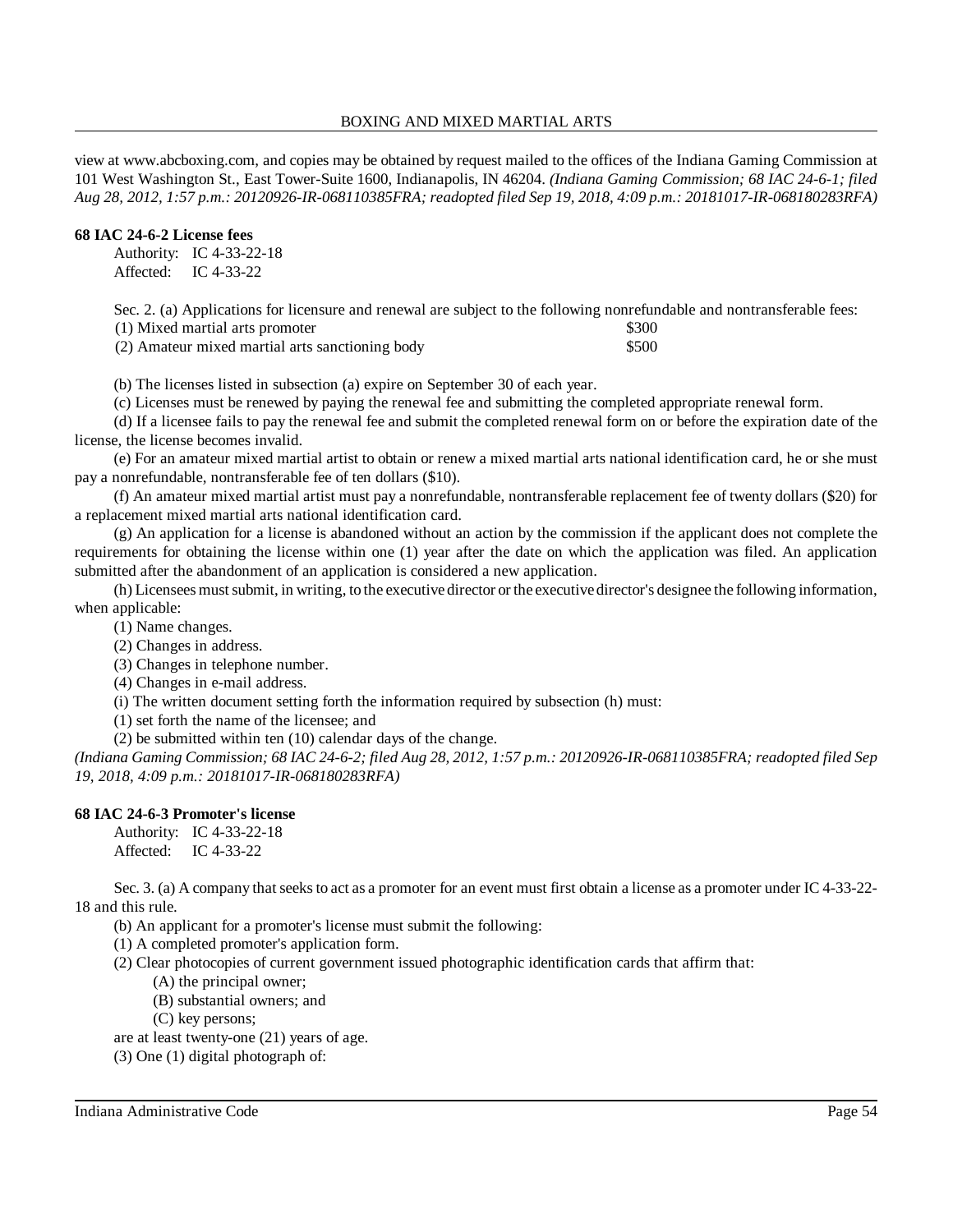- (A) the principal owner;
- (B) substantial owners; and

(C) key persons;

that shows head and shoulders only, without a hat, and in a natural pose.

(4) The required application fee under this rule.

(5) The information necessary for the executive director or the executive director's designee to conduct a criminal history background check for:

(A) the principal owner;

(B) substantial owners; and

(C) key persons.

(6) Additional information requested by the executive director or the executive director's designee that is necessary to determine the applicant's suitability to act as a promoter under IC 4-33-22-18 and this rule.

(c) The following are prohibited from acting as an official for an amateur mixed martial arts bout:

(1) A promoter licensed in a state, country, or tribal nation.

(2) An:

(A) employee; or

(B) agent;

of a promoter licensed in any state, country, or tribal nation.

(Indiana Gaming Commission; 68 IAC 24-6-3; filed Aug 28, 2012, 1:57 p.m.: 20120926-IR-068110385FRA; readopted filed Sep *19, 2018, 4:09 p.m.: 20181017-IR-068180283RFA)*

# **68 IAC 24-6-4 Sanctioning body license**

Authority: IC 4-33-22-18 Affected: IC 4-33-22

Sec. 4. (a) A company that seeks to act as a sanctioning body for an event must first obtain a license as a sanctioning body under IC 4-33-22-18 and this rule.

(b) An applicant for a sanctioning body license must submit the following:

(1) A completed sanctioning body application form.

(2) Clear photocopies of current government issued photographic identification cards that affirm that:

(A) the principal owner;

(B) substantial owners; and

(C) key persons;

are at least twenty-one (21) years of age.

(3) One (1) digital photograph of:

(A) the principal owner;

(B) substantial owners; and

(C) key persons;

that shows head and shoulders only, without a hat, and in a natural pose.

(4) The application fee required under this rule.

(5) Information necessary for the executive director or the executive director's designee to conduct a criminal history background check for:

(A) the principal owner;

(B) substantial owners; and

(C) key persons.

(6) Additional information requested by the executive director or the executive director's designee that is necessary to determine the applicant's suitability to act as a sanctioning body under IC 4-33-22-18 and this rule.

(c) The following are prohibited from obtaining a license as a sanctioning body:

(1) A promoter licensed in any state, country, or tribal nation.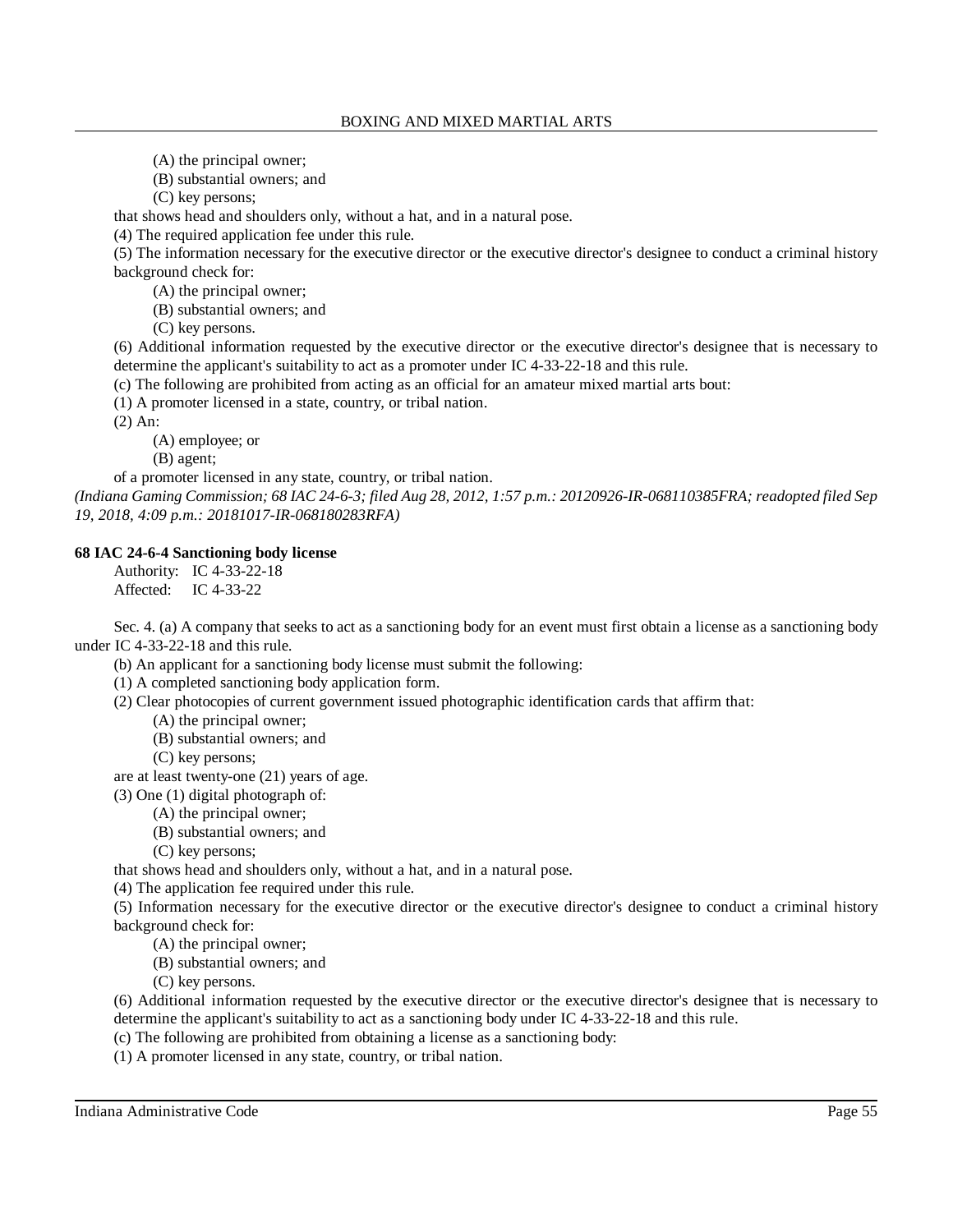(2) An:

(A) employee; or

(B) agent;

of a promoter licensed in a state, country, or tribal nation.

(Indiana Gaming Commission; 68 IAC 24-6-4; filed Aug 28, 2012, 1:57 p.m.: 20120926-IR-068110385FRA; readopted filed Sep *19, 2018, 4:09 p.m.: 20181017-IR-068180283RFA)*

# **68 IAC 24-6-5 Sanctioning body rule requirements**

Authority: IC 4-33-22-18

Affected: IC 4-21.5; IC 4-33-22

Sec. 5. (a) In addition to the other items required under this rule, an applicant for a license as a sanctioning body must provide its proposed rules and regulations for providing oversight of an event.

(b) The proposed rules and regulations must include the following:

(1) The fees to be charged by the applicant for providing oversight at an event.

(2) Identification of the types of actions that will be considered a foul during an amateur mixed martial arts bout, consistent with the Unified Amateur Rules.

(3) The weight classes of amateur mixed martial artists, consistent with the Unified Amateur Rules.

(4) Information regarding the:

(A) maximum weight differentials between opponents in different weight classes; and

(B) official weigh-in requirements;

for amateur mixed martial artists at an event.

(5) A requirement that professional mixed martial artists do not participate in amateur mixed martial arts bouts.

(6) A requirement that bouts are three (3) rounds of not more than three (3) minutes duration per round.

(7) A requirement that substances other than adhesive tape and soft gauze cloth are not permitted for hand wraps.

(8) A requirement that a:

(A) representative of the sanctioning body; or

(B) referee;

must witness the gloves being placed on the hands of amateur mixed martial artists.

(9) A requirement that the gloves are:

(A) at least six (6) ounces;

(B) provided by the promoter; and

(C) approved by the sanctioning body.

(10) A requirement enforcing the novice and advanced divisions, consistent with the Unified Amateur Rules.

(11) A requirement that an amateur mixed martial artist may only consume water and approved electrolyte-replacement drinks during a bout.

(12) A requirement that an amateur mixed martial artist must take a mandatoryrest period between competing in each mixed martial arts bout, which shall be not less than seven (7) days, starting with the first full calendar day after the previous bout. (13) The proposed scoring system to be used by judges of an amateur mixed martial arts bout, consistent with the Unified Amateur Rules.

(14) A requirement that an amateur mixed martial artist competing in an event has obtained a mixed martial arts national identification card from a state, country, or tribal nation recognized by the Association of Boxing Commissions.

(15) A requirement that no amateur mixed martial artist participating in an event is less than eighteen (18) years of age. (16) A requirement that no amateur mixed martial artist is permitted to participate in an event while under medical suspension in the website registry certified and operated by the Association of Boxing Commissions.

(17) A requirement that the applicant will uphold administrative suspensionsissued by another activelylicensed sanctioning body in Indiana.

(18) The information necessary for the commission, the executive director, or the executive director's designee to determine that the sanctioning body is suitable to ensure the integrity of amateur mixed martial arts and the safety of amateur mixed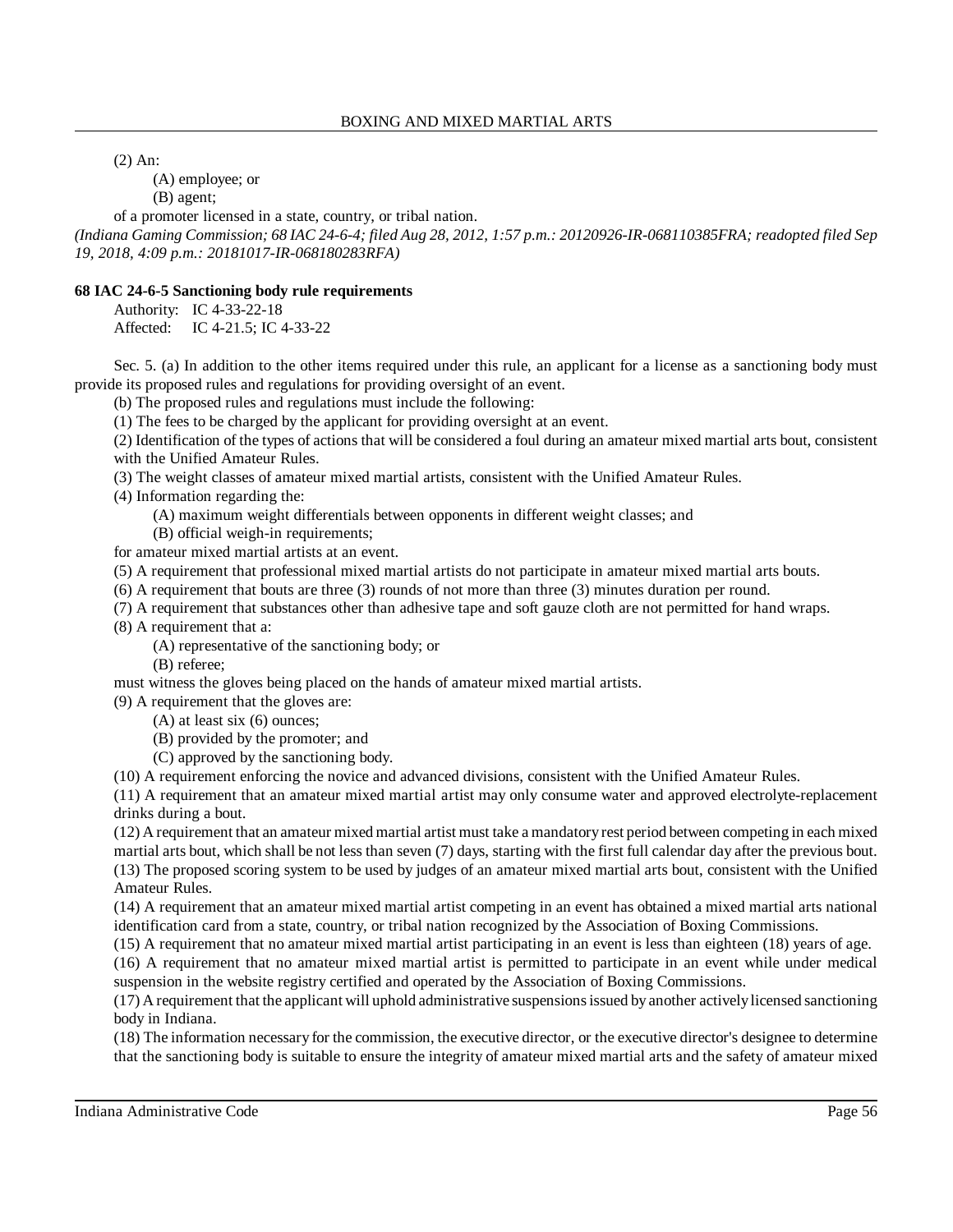martial artists.

(c) The commission, the executive director, or the executive director's designee may deny a license to an applicant ifthe rules and regulations submitted under this rule are insufficient to ensure the safety of amateur mixed martial artists or the integrity of amateur mixed martial arts.

(d) In determining the sufficiency of an applicant's proposed rules and regulations, paramount consideration will be given to whether the rules and regulations are likely to adequately ensure the:

(1) integrity of amateur mixed martial arts; and

(2) safety of the amateur mixed martial artists.

(e) A sanctioning body must submit amendments of the rules and regulations to the executive director or the executive director's designee for approval.

(f) Failure of a sanctioning body to enforce the rules and regulations submitted to and approved by the executive director or the executive director's designee may result in disciplinary action against the sanctioning body under IC 4-33-22, IC 4-21.5, and this article.*(Indiana GamingCommission; 68 IAC24-6-5;filedAug 28, 2012, 1:57 p.m.: 20120926-IR-068110385FRA;readopted filed Sep 19, 2018, 4:09 p.m.: 20181017-IR-068180283RFA)*

### **68 IAC 24-6-6 Sanctioning body policies and internal controls**

Authority: IC 4-33-22-18 Affected: IC 4-21.5; IC 4-33-22

Sec. 6. (a) In addition to the other items required under this rule, an applicant for a license as a sanctioning body must provide its policies and internal controls used to ensure the enforcement of its rules and regulations when providing oversight of an event.

(b) The proposed policies and internal controls required must include the following:

(1) The criteria for assigning officials at an event.

(2) Information concerning training programs or certifications the applicant requires of officials it assigns to an event.

(3) A procedure for approving or denying bouts.

(4) A procedure for ensuring that the amateur mixed martial artists have the required medical documents required under this rule.

(5) A procedure for ensuring that hand wraps and gloves have been approved by the sanctioning body before amateur mixed martial artist participates in a bout.

(6) A procedure regarding the determination of the:

(A) medical; and

(B) administrative;

suspensions that a sanctioning body may issue against an amateur mixed martial artist.

(7) A procedure for the administration of drug tests after an amateur mixed martial artist's bout.

(c) The commission, the executive director, or the executive director's designee may deny a license to an applicant if the policies and internal controls submitted under this rule are insufficient to ensure the safety of amateur mixed martial artists or the integrity of amateur mixed martial arts.

(d) In determining the sufficiency of an applicant's policies and internal controls, paramount consideration will be given to whether the policies and internal controls are likely to adequately ensure the:

(1) integrity of amateur mixed martial arts; and

(2) safety of the amateur mixed martial artists.

(e) A sanctioning body must submit amendments of the policies and internal controls to the executive director or the executive director's designee for approval.

(f) Failure of a sanctioning body to follow the policies and internal controls submitted to and approved by the executive director or the executive director's designee may result in disciplinary action against the sanctioning body under IC 4-33-22, IC 4-21.5, and this article. *(Indiana Gaming Commission; 68 IAC 24-6-6; filed Aug 28, 2012, 1:57 p.m.: 20120926-IR-068110385FRA; readopted filed Sep 19, 2018, 4:09 p.m.: 20181017-IR-068180283RFA)*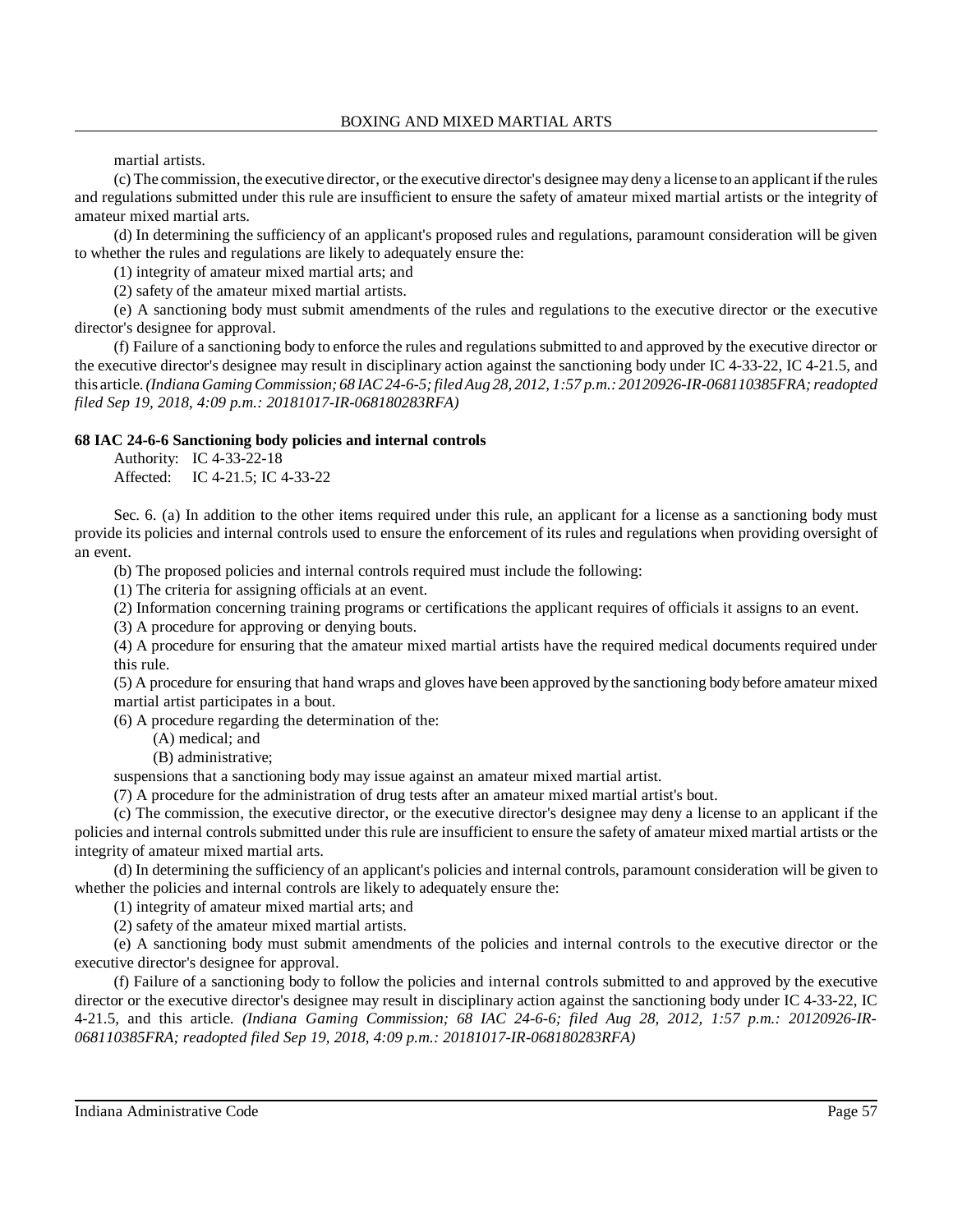### **68 IAC 24-6-7 Reporting requirements**

Authority: IC 4-33-22-18 Affected: IC 4-33-22

Sec. 7. (a) A promoter who wishes to promote an event must provide to the executive director or the executive director's designee the following information not less than fourteen (14) days before the proposed event:

(1) The date and starting time of the event.

(2) The name of the venue, including the address, where the event will take place.

(3) The name of the sanctioning body that will be providing regulatory oversight of the event.

(b) A promoter must register an event with the website registry certified or operated by the Association of Boxing Commissions prior to the start of the event.

(c) A sanctioning body must submit the:

(1) official results for amateur mixed martial arts bouts; and

(2) recommended medical and administrative suspensions of an amateur mixed martial artist;

to the executive director or the executive director's designee one (1) business day after the event for entry into the website registry certified or operated by the Association of Boxing Commissions.

(d) For an event at which a sanctioning body is responsible for providing on-site regulation, the sanctioning body must file with the executive director or the executive director's designee a completed event report form within five (5) business days of the conclusion of the event. *(Indiana Gaming Commission; 68 IAC 24-6-7; filed Aug 28, 2012, 1:57 p.m.: 20120926-IR-068110385FRA; readopted filed Sep 19, 2018, 4:09 p.m.: 20181017-IR-068180283RFA)*

#### **68 IAC 24-6-8 Medical requirements for amateur mixed martial artists**

Authority: IC 4-33-22-18 Affected: IC 4-33-22

Sec. 8. (a) An amateur mixed martial artist is not permitted to participate in an amateur mixed martial arts bout without the following:

(1) A mixed martial arts national identification card.

(2) Laboratory results, not more than one (1) year old from the date of the event, affirming the negative test results of the amateur mixed martial artist for the following:

(A) Antibodies to the human immunodeficiency virus (HIV).

(B) The surface antigen of the hepatitis B virus.

(C) Antibodies to the hepatitis C virus.

(3) From a licensed physician, a written statement, not more than one (1) year old from the date of the event the amateur mixed martial artist seeks to participate in, affirming that the amateur mixed martial artist:

(A) has undergone a thorough medical examination; and

(B) is physically fit and qualified to participate in amateur mixed martial arts.

Pre-bout physicals required under section 10 of this rule do not satisfy this requirement.

(4) For female amateur mixed martial artists:

(A) laboratory results, not more than five (5) days old from the date of the event, affirming the negative test results for pregnancy; or

(B) two (2) negative over-the-counter pregnancy tests, taken by the amateur mixed martial artist, and verified by the sanctioning body and the event physician, on-site at the event.

(b) It is the responsibility of the sanctioning body of an event to ensure that no amateur mixed martial artist participates in an amateur mixedmartial arts bout without the information required in subsection (a). *(Indiana Gaming Commission; 68 IAC24-6- 8; filed Aug 28, 2012, 1:57 p.m.: 20120926-IR-068110385FRA; readopted filed Sep 19, 2018, 4:09 p.m.: 20181017-IR-068180283RFA)*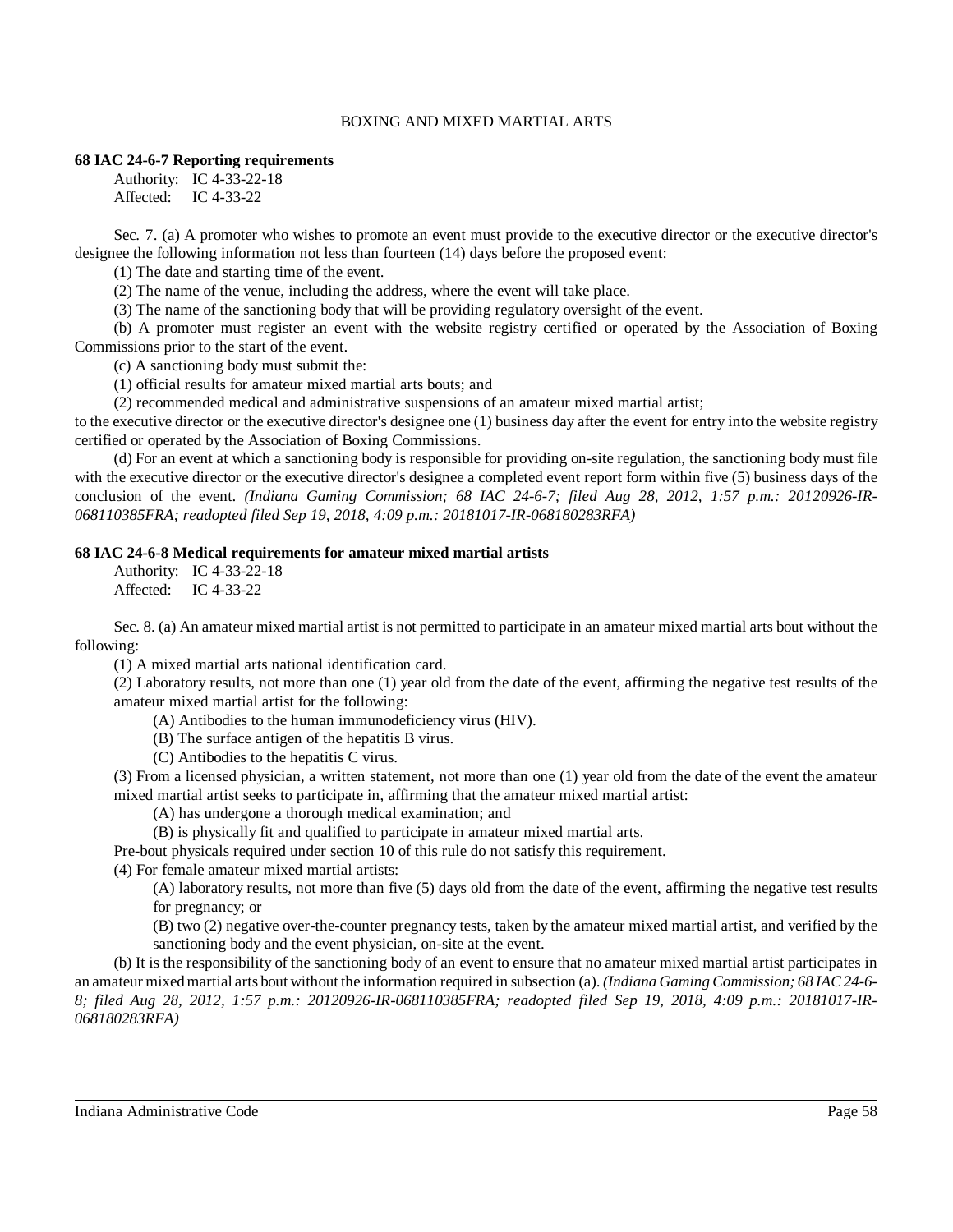### **68 IAC 24-6-9 Event physicians**

Authority: IC 4-33-22-18 Affected: IC 4-33-22; IC 25-22.5

Sec. 9. (a) There must be present at an event a minimum of one (1) event physician licensed under IC 25-22.5 who has been: (1) selected by the promoter; and

(2) approved by the sanctioning body.

(b) The sanctioning body, at its discretion, may require the promoter to provide additional physicians for the event.

(c) An event physician must be present directlyoutside the fighting area to provide immediate emergencymedical care while a bout is in progress.

(d) An event physician must:

(1) enter the fighting area immediately after the conclusion of a bout to examine the amateur mixed martial artists; and

(2) recommend to the sanctioning body medical suspensions for the amateur mixed martial artists that the physician determines appropriate.

(Indiana Gaming Commission; 68 IAC 24-6-9; filed Aug 28, 2012, 1:57 p.m.: 20120926-IR-068110385FRA; readopted filed Sep *19, 2018, 4:09 p.m.: 20181017-IR-068180283RFA)*

### **68 IAC 24-6-10 Pre-bout physical examination**

Authority: IC 4-33-22-18 Affected: IC 4-33-22

Sec. 10. (a) When scheduled to participate in an amateur mixed martial arts bout, an amateur mixed martial artist must be examined by the event physician not more than two (2) hours prior to the scheduled start time of the event.

(b) Ifthe event physician so finds, he or she must certify, in writing, over his or her signature, that the amateur mixed martial artist is physically fit to participate in the event. The event physician's certification of physical fitness to participate must be delivered to a sanctioning body representative before the event.

(c) An amateur mixed martial artist who fails to obtain the event physician's certification of physical fitness required under thissection shall not be permitted to participate in an amateur mixed martial arts bout.*(Indiana Gaming Commission; 68 IAC 24-6- 10; filed Aug 28, 2012, 1:57 p.m.: 20120926-IR-068110385FRA; readopted filed Sep 19, 2018, 4:09 p.m.: 20181017-IR-068180283RFA)*

# **68 IAC 24-6-11 Medical personnel**

Authority: IC 4-33-22-18 Affected: IC 4-33-22; IC 16-31-3

Sec. 11. (a) The following must be present on-site while a bout is in progress:

(1) A minimum of one (1) advanced life support ambulance, fully equipped in accordance with 836 IAC 2.

(2) Adequate medical personnel to staffsaid ambulance who are certified under IC 16-31-3 to provide advanced life support patient care.

(b) The medical personnel from the ambulance must be present directly outside the fighting area with the equipment required by the current protocols established by the medical director, as defined in 836 IAC 1, to provide immediate emergency medical care while a bout is in progress. *(Indiana Gaming Commission; 68 IAC 24-6-11; filed Aug 28, 2012, 1:57 p.m.: 20120926-IR-068110385FRA; readopted filed Sep 19, 2018, 4:09 p.m.: 20181017-IR-068180283RFA)*

### **68 IAC 24-6-12 Amateur mixed martial artist insurance coverage**

Authority: IC 4-33-22-18 Affected: IC 4-33-22

Sec. 12. (a) The promoter of an event must obtain: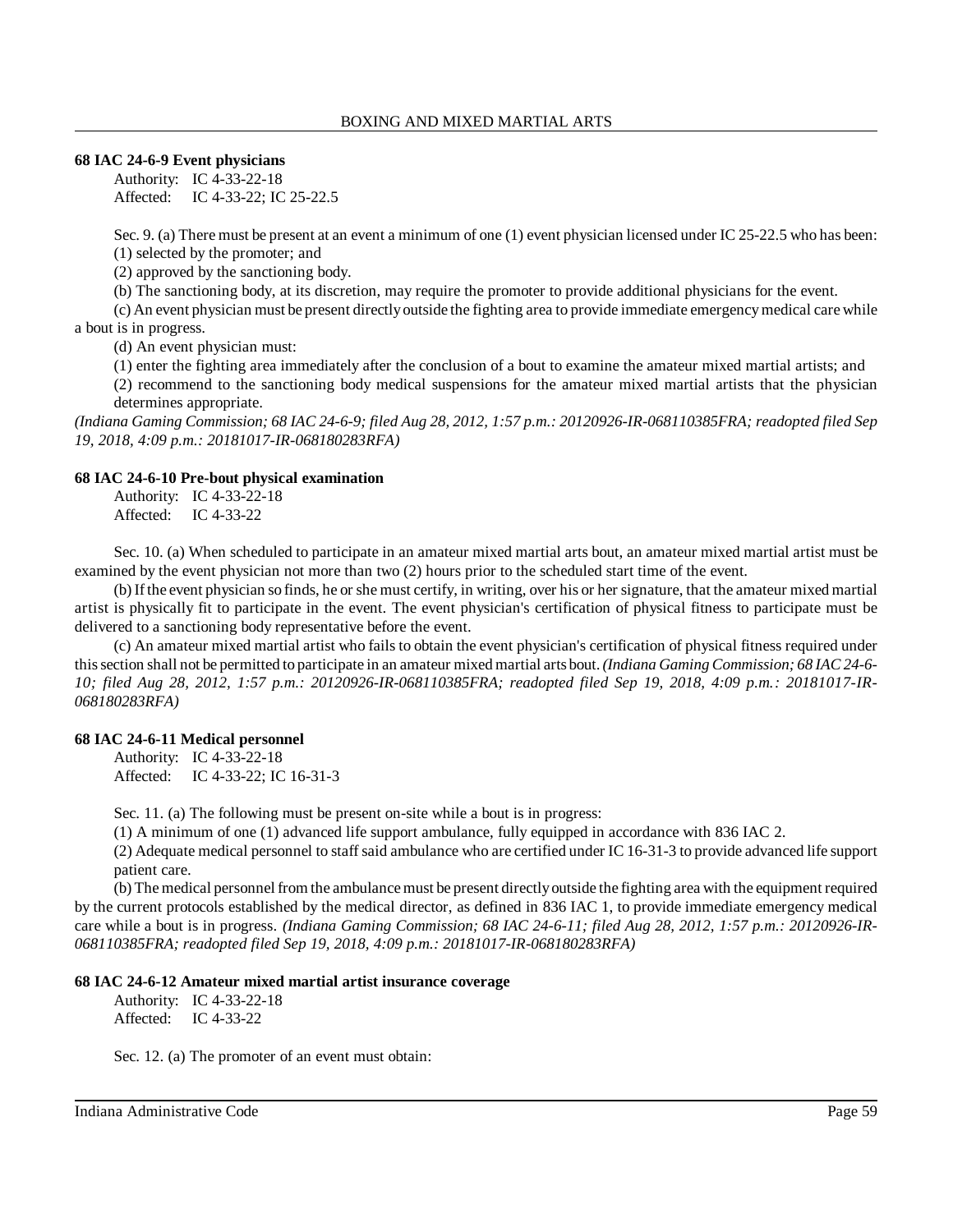(1) medical benefit coverage for each amateur mixed martial artist participating in a bout in an amount not less than ten thousand dollars (\$10,000), which shall provide for medical, surgical, and hospital care for injuries sustained by the amateur mixed martial artist while participating in the bout; and

(2) accidental death benefit coverage for each amateur mixed martial artist participating in a bout in an amount not lessthan ten thousand dollars (\$10,000), which shall be paid to the amateur mixed martial artist's estate in the event of the amateur mixed martial artist's death resulting from participation in the bout.

(b) Deductibles for the required medical and accidental death benefit coverage must be paid by the promoter.

(c) The promoter must submit proof to the sanctioning body, by the deadline established by the sanctioning body, that the required medical and accidental death benefit coverage required under this section has been obtained for each amateur mixed martial artist participating in a bout. *(Indiana Gaming Commission; 68 IAC 24-6-12; filed Aug 28, 2012, 1:57 p.m.: 20120926-IR-068110385FRA; readopted filed Sep 19, 2018, 4:09 p.m.: 20181017-IR-068180283RFA)*

### **68 IAC 24-6-13 On-site oversight**

Authority: IC 4-33-22-18 Affected: IC 4-21.5; IC 4-33-22

Sec. 13. (a) There must be present at an event at least two (2) representatives from the sanctioning body to provide for the on-site regulation of the event.

(b) The sanctioning body may send as many representatives as it determines is necessary.

(c) The sanctioning body responsible for providing oversight of an event must:

(1) ensure the provisions of IC 4-33-22-18 and this article are enforced; and

(2) immediately advise the executive director or the executive director's designee in the event the sanctioning body or a promoter violates a provision of IC 4-33-22-18 or this article.

(d) The executive director or the executive director's designee may appoint a commission representative to be present at an event for purposes of ensuring compliance with IC 4-33-22 and this article.

(e) Commission representatives must be admitted free of charge, upon presentation of credentials, to an event.

(f) Fighting area apron seats must be provided to commission representatives who have been appointed to observe the event.

(g) Failure of the sanctioning body or promoter to comply with the provisions of IC 4-33-22-18 and this article may result in the following:

(1) Cancellation of:

(A) the amateur bouts at a professional-amateur mixed martial arts event; or

(B) an amateur mixed martial arts event.

(2) Disciplinary action, including license suspension, revocation, or denial under IC 4-33-22 and IC 4-21.5.

(Indiana Gaming Commission; 68 IAC 24-6-13; filed Aug 28, 2012, 1:57 p.m.: 20120926-IR-068110385FRA; readopted filed Sep *19, 2018, 4:09 p.m.: 20181017-IR-068180283RFA)*

### **68 IAC 24-6-14 Testing for prohibited drugs**

Authority: IC 4-33-22-18 Affected: IC 4-33-22

Sec. 14. (a) An amateur mixed martial artist is not permitted to participate in a bout if the amateur mixed martial artist has a prohibited drug in his or her:

(1) possession;

(2) control; or

(3) system.

(b) The sanctioning body may order an amateur mixed martial artist scheduled to participate in a bout to submit to a test for the detection of prohibited drugs.

(c) An amateur mixed martial artist participating in a championship amateur mixed martial arts bout must submit to a test for the detection of prohibited drugs.